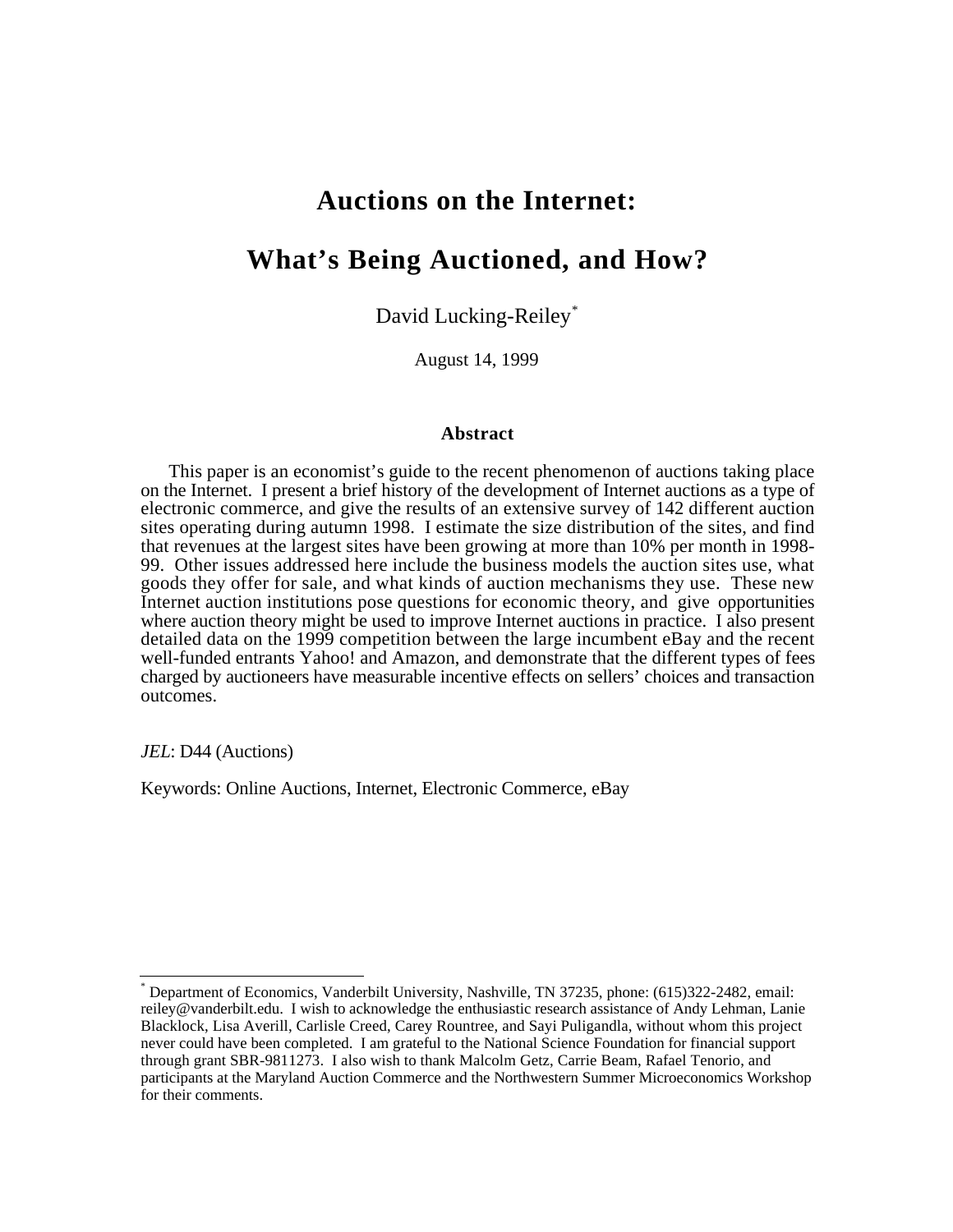# **I. Introduction**

Auctions on the Internet have become a fascinating new type of exchange mechanism. Every day hundreds of thousands of different auctions take place online, for goods ranging from Star Wars action figures to laboratory ventilation hoods. Internet technology has lowered the costs of organizing an auction and of participating as a bidder, which appears to be causing auctions to be used for more and more transactions over time. Indeed, online auctions currently trade billions of dollars' worth of goods per year, and are growing at a rate of more than 10% per month. Online auctions have recently captured the attention of the public and the popular press, $<sup>1</sup>$  and they represent a rich subject of study for</sup> economists who wish to understand the variety of different exchange mechanisms used in practice.

Online-auction technology provides several benefits relative to traditional auctions. Internet auctions give bidders increased convenience, both geographic and temporal, relative to traditional auctions. Instead of having to come to an auction house to participate fully in the bidding, the bidder can stay at his home or office. Traditional auctions require all bidders to participate at the same time (synchronous bidding), tying each bidder up for the entire length of the auction, but Internet auctions typically have asynchronous bidding lasting days or weeks, giving bidders much more flexibility about when to submit bids. These increased conveniences can also benefit the seller, by creating a larger market for the auctioned good. On the Internet, one easily can obtain a relatively large group of bidders on short notice, rather than scheduling an auction a month in advance and being restricted to local bidders who could travel to the auction at the scheduled time. Furthermore, search engines and clickable hierarchies of categories for browsing make it more convenient for a bidder to find the goods she's looking for. The computer technology makes it easier for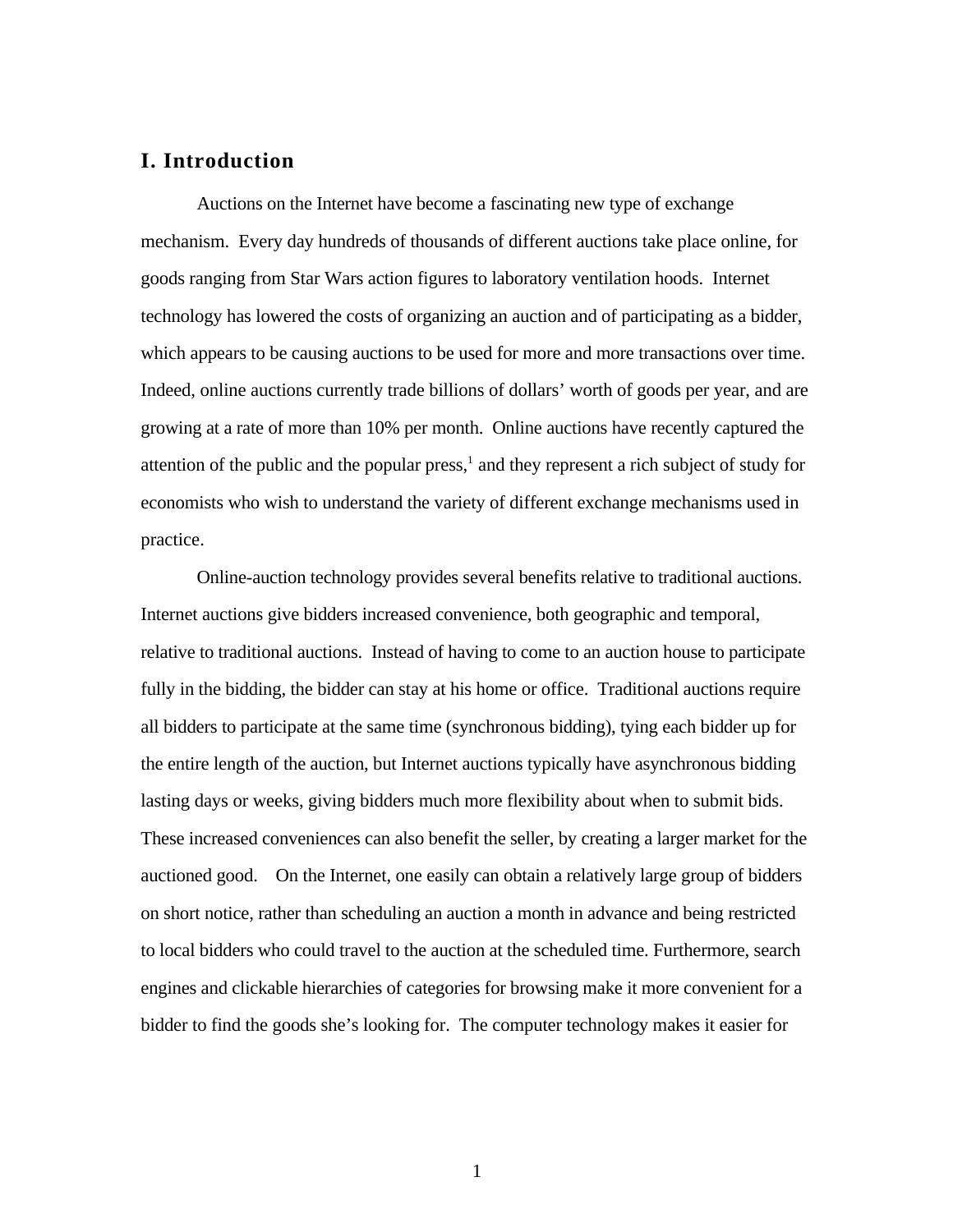one to find a single item from the two million listings on eBay than in a paper catalog of a mere thousand items from an auction house.

Internet auctions also have their disadvantages relative to in-person auctions. First, it is hard for bidders to inspect the goods before bidding in an Internet auction. Online auctioneers try to mitigate this problem by using technology in several ways: sellers can post electronic images of their items, provide large amounts of text descriptions, and answer bidders' questions via email. Another difficulty with Internet auctions is the potential problem of fraud. When the auction takes place in person, money can be exchanged for the good before the winning bidder leaves the room. By contrast, a winning Internet bidder must trust that the seller will actually send the good in return for the payment of the bid amount. Indeed, there have been a number of cases of fraud reported by bidders in online auctions. However, the amount of fraud is tiny compared with the number of transactions which take place, and online auctioneers have pursued a number of ways to minimize fraud (such as encouraging third-party escrow services).

Beyond traditional auctions, a second point of comparison for Internet auctions is classified advertisements. Many of the items sold by individuals at auction sites such as eBay are similar to items typically found at a garage sale or in a newspaper classified ad. In part, this is because online auctions are relatively cheap to run. In fact, an online auction can be even cheaper than a traditional newspaper ad (partly because online auction listings are type-it-yourself, thus saving labor costs).<sup>2</sup> By matching buyers and sellers, Internet auctions can improve efficiency: an item which might have been relegated to the trash heap in Shreveport, for lack of local interest, can now find its way to an enthusiastic collector in Boise. Further, by using an auction, the seller is relieved of the responsibility of choosing

 $\overline{a}$ 

<sup>&</sup>lt;sup>1</sup> For example, a *BusinessWeek* cover story on May 31, 1999, notes that some 63 million U.S. adults recognize the brand name of eBay, the largest of the online auction sites.

 $2^2$  Fixed-price classified ads are also moving to the Internet. Examples can be found at the Web sites of many city newspapers, as well as at national sites such as Excite's http://classifieds.excite.com/ . Excite has added auctions as an option in its classified-ad system, but currently has a niche with users who tend to prefer fixed-price ads to auctions, according to an Excite executive I interviewed in May 1999.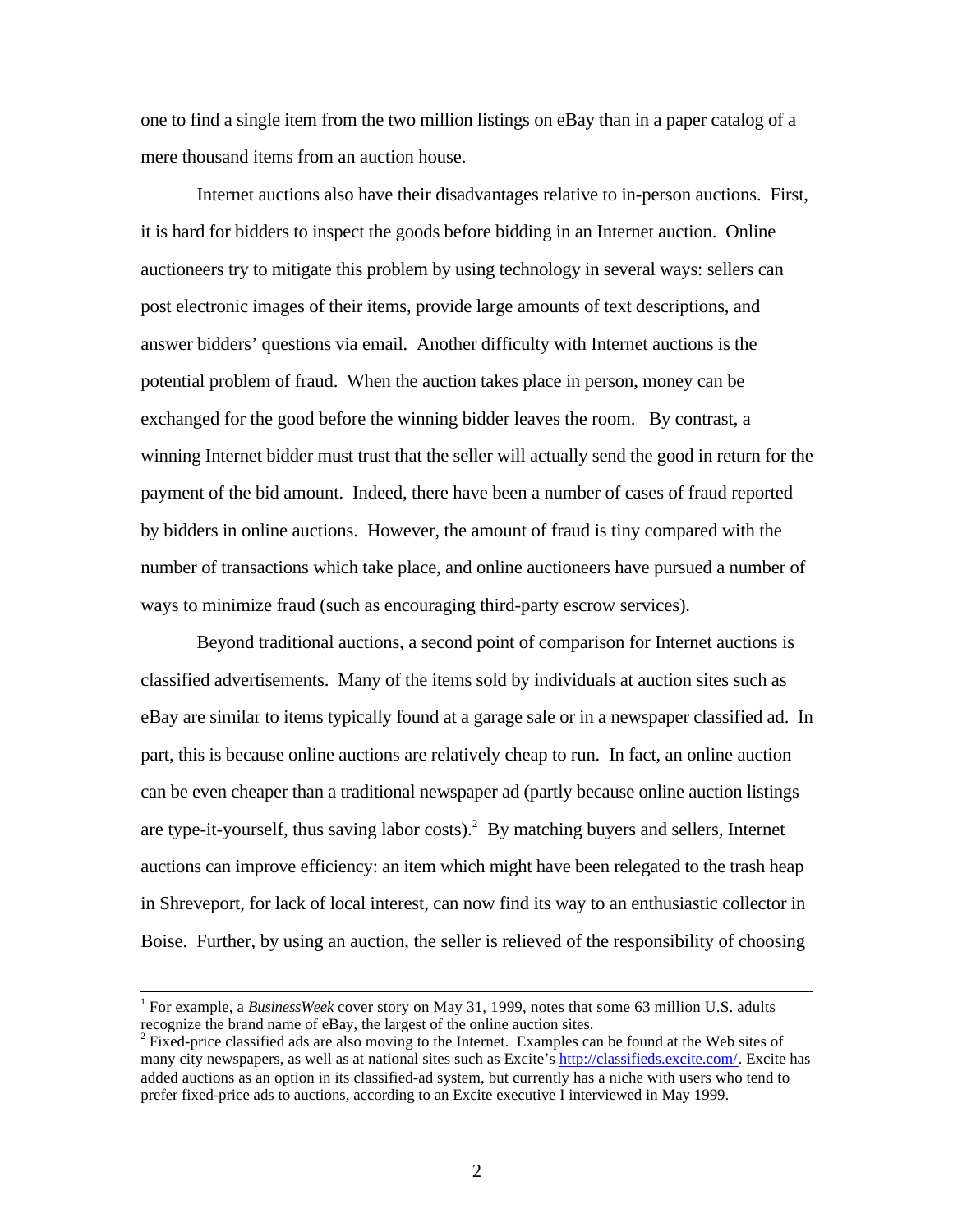a price for an item with uncertain demand. Rather than risking a too-low guess which gives a "steal" to the first person to answer the ad, or a too-high guess which causes the good to go unsold, the seller can use an auction to let the market tell him what price to set. Because of Internet technology, auctions are being used to trade more and different types of goods than ever before.

I present a tour of the online auction market, paying particular attention to features of interest to economists. What are the volume of trade, the types of auction formats used, the types of goods sold, and the fee structures of the online auctioneers? The growth and change of this market are so dramatic that I cannot do much more than give a snapshot of it at a given point in time. I focus on the market as it existed in the autumn of 1998, approximately three years after the appearance of the first Web-based auctions. I present data on all 142 of the auction sites that my research assistants and I were able to identify during that time period. With online auctions still in their infancy, perhaps this document will someday be of historical interest to those studying the history of Internet auctions (in the distant future, say perhaps five years from now!).

The remainder of this paper is organized as follows. Section II gives a brief history of the development of auctions on the Internet. Section III estimates how many goods are being auctioned online, and Section IV discusses what types of goods. Sections V through VII describe the business models utilized by the auction sites and the fees they charge for auction services. Sections VIII through XII describe the basic types of auction mechanisms used online: dynamic versus sealed-bid, multi-unit auction rules, time duration, and other parameters. Sections XIII and XIV discuss various ways that participants in online auctions have found to "cheat" or game the system, though these methods seem to be infrequently used. Section XV presents updated data from summer 1999 on the competition between three large auction sites, and gives results on the way variation in fee structure leads to interesting incentives with measurable effects on seller behavior. Section XVI concludes.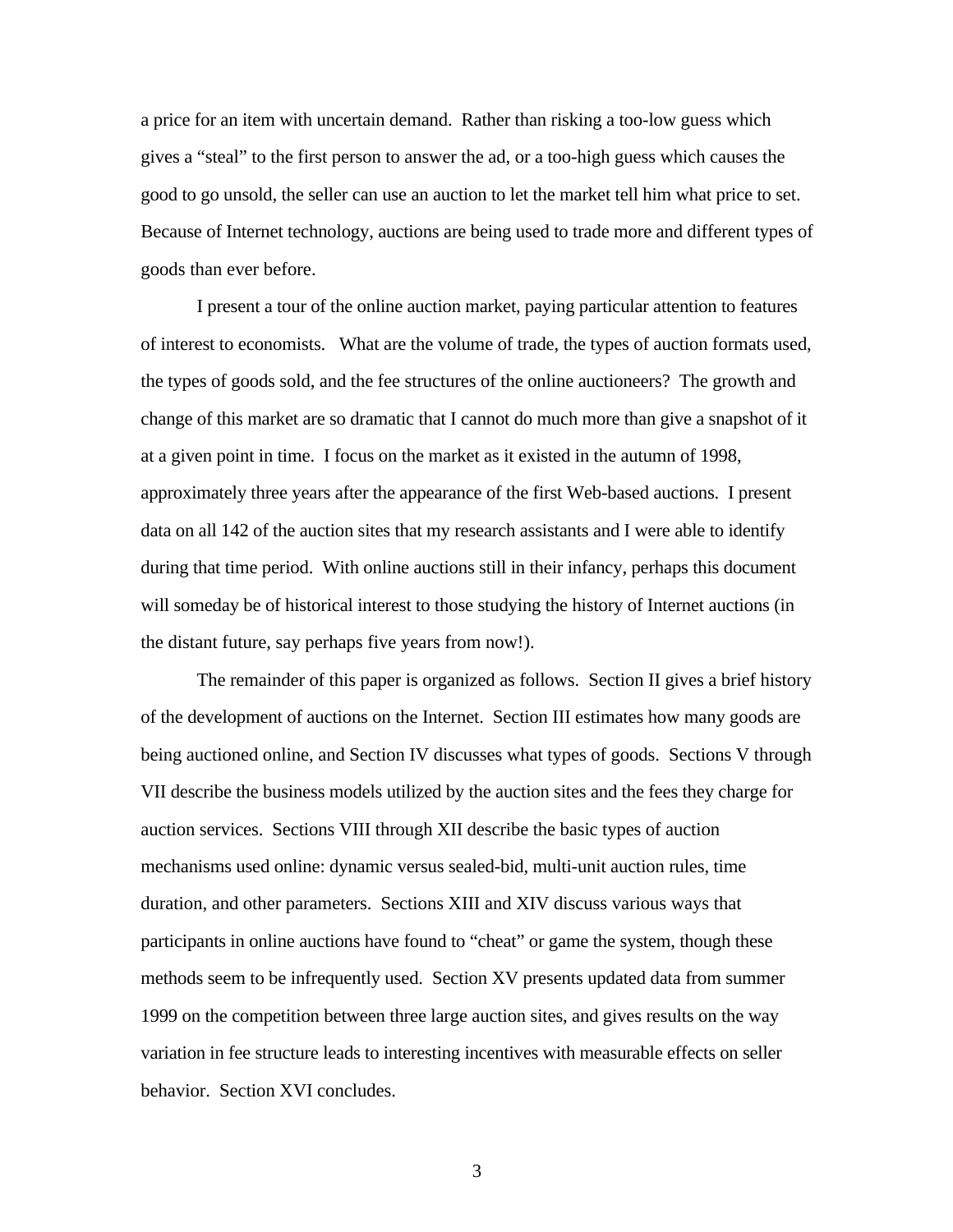#### **II. History of Internet Auctions**

These days, many people mistakenly equate the World Wide Web with the Internet, but Internet auctions took place even before the Web was widely available. Before NCSA Mosaic (the first Web browser for the Windows and Macintosh platforms) was released at the end of 1993, there were already a number of auctions taking place on text-based Internet newsgroups and email discussion lists. I first became acquainted with auctions on the Internet in early 1994, when I observed a year-old newsgroup devoted to the trading of collectible trading cards for the game *Magic: the Gathering*. The newsgroup, originally called rec.games.deckmaster.marketplace, can now be found at rec.games.tradingcards.marketplace.magic.auctions. Hundreds of different sellers ran auctions on this newsgroup, each auction lasting days or weeks. Each seller typically auctioned dozens of independent card lots simultaneously in an ascending-bid auction format: bidders would submit their bids via email, and sellers would post daily updates of their high bids. There were some variations in the auction rules used: for example, one auction might close at a fixed end date, while another might keep the bidding open on a good until it had gone three days without a bid raise. See Lucking-Reiley (1999) for more details about auctions via newsgroups.

The earliest Web-based auctions appear to have been Onsale, opened in May 1995, and eBay, opened in September 1995. These were the first to take advantage of the technologies offered by the Web, including the use of automated bids entered through electronic forms, and search engines and clickable categories to allow bidders to locate their items of interest. Just like the newsgroup auctions, Web auctions were (and continue to be) auctions which last between several days and several weeks each, allowing bidders to participate when and where it is most convenient for them.

Onsale started as a merchant site, selling its own goods, mainly refurbished computers and electronics. Onsale CEO Jerry Kaplan indicated that he felt auctions would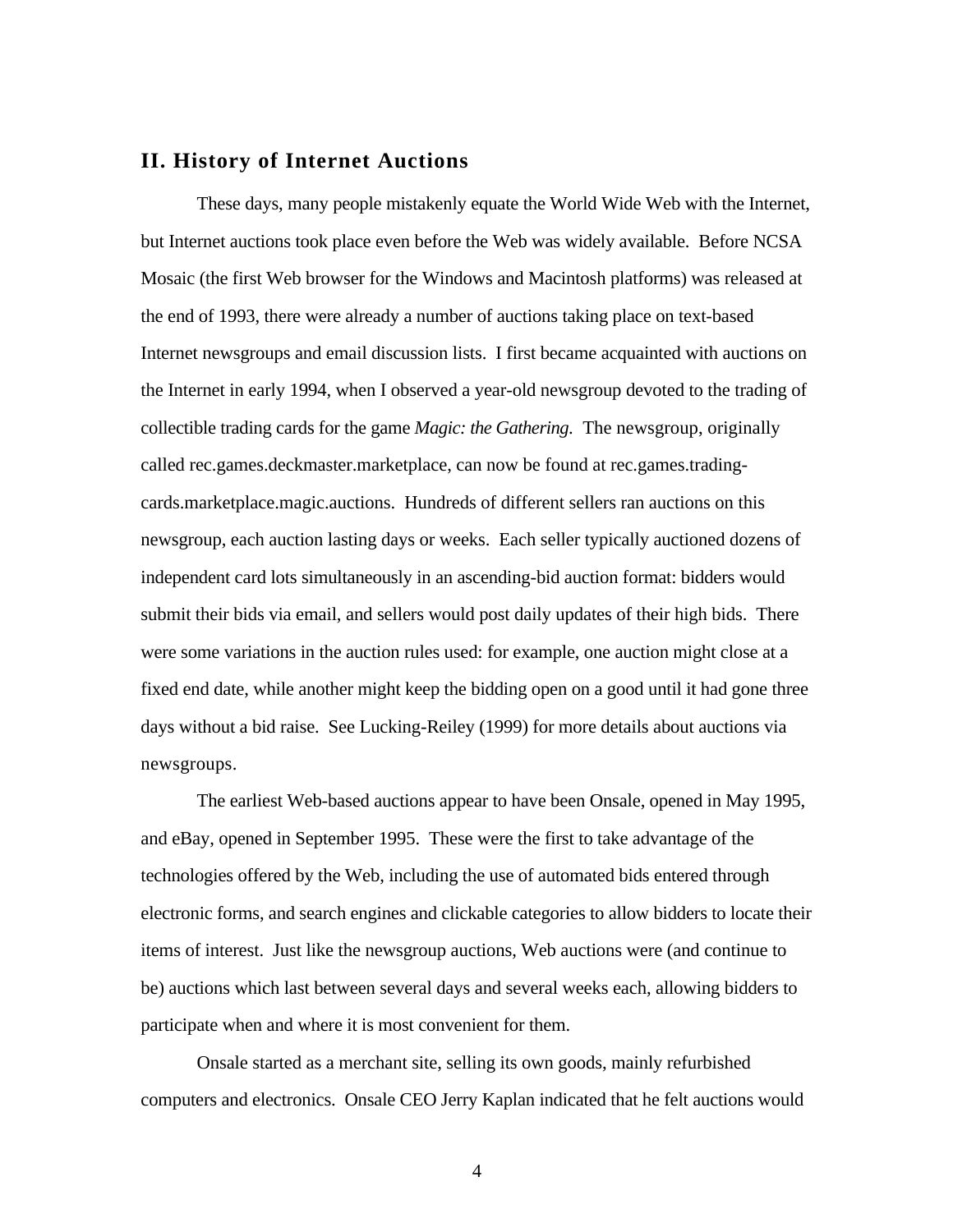provide entertainment value for shoppers, and that the competitive nature of the transaction would appeal to males, who were not typically drawn to shopping for entertainment. This business model was not nearly as successful as that of auction-listing site eBay, and Onsale shifted its strategy. In 1997, Onsale began to supplement its merchant site with an auctionlisting service similar to that of eBay, later transferring this person-to-person auction service to Yahoo! In 1998, Onsale announced that it would begin to offer fixed-price selling of electronics at wholesale prices (now distinguishing its Onsale atCost from its Onsale atAuction service), and in July 1999 it announced a merger (and incorporation into) Egghead, another online retailer.

By contrast, eBay started out by encouraging individuals to list their own auctions online. From the beginning, most of the items on eBay have tended to be collectibles (Pez dispensers, Beanie Babies, sportscards, comic books, etc.), but there are many other types of items as well (see Section IV below). Sellers on eBay may choose a number of different parameters for each auction: number of days it will run, minimum bid level, and an optional secret reserve price. The site has grown very rapidly, at a rate of approximately 12% per month.<sup>3</sup> During the month of July 1999, eBay hosted just under 10 million different auctions, with a total dollar volume of \$190 million. There are other auction sites with similar business models, but none has come close to the size of eBay.

In the past year, two large Web-based companies, Yahoo! and Amazon, have announced their own person-to-person auction services very much like eBay's. It will be interesting to see whether these well-funded later entrants will be able to take business away from eBay. EBay appears to have a first-mover advantage in a market with significant economies of scale: sellers prefer to list their goods where the most buyers visit, and buyers prefer to visit sites with large selections of goods. Competition between auctioneers has generated recent interest by auction theorists (see, for example, Lu and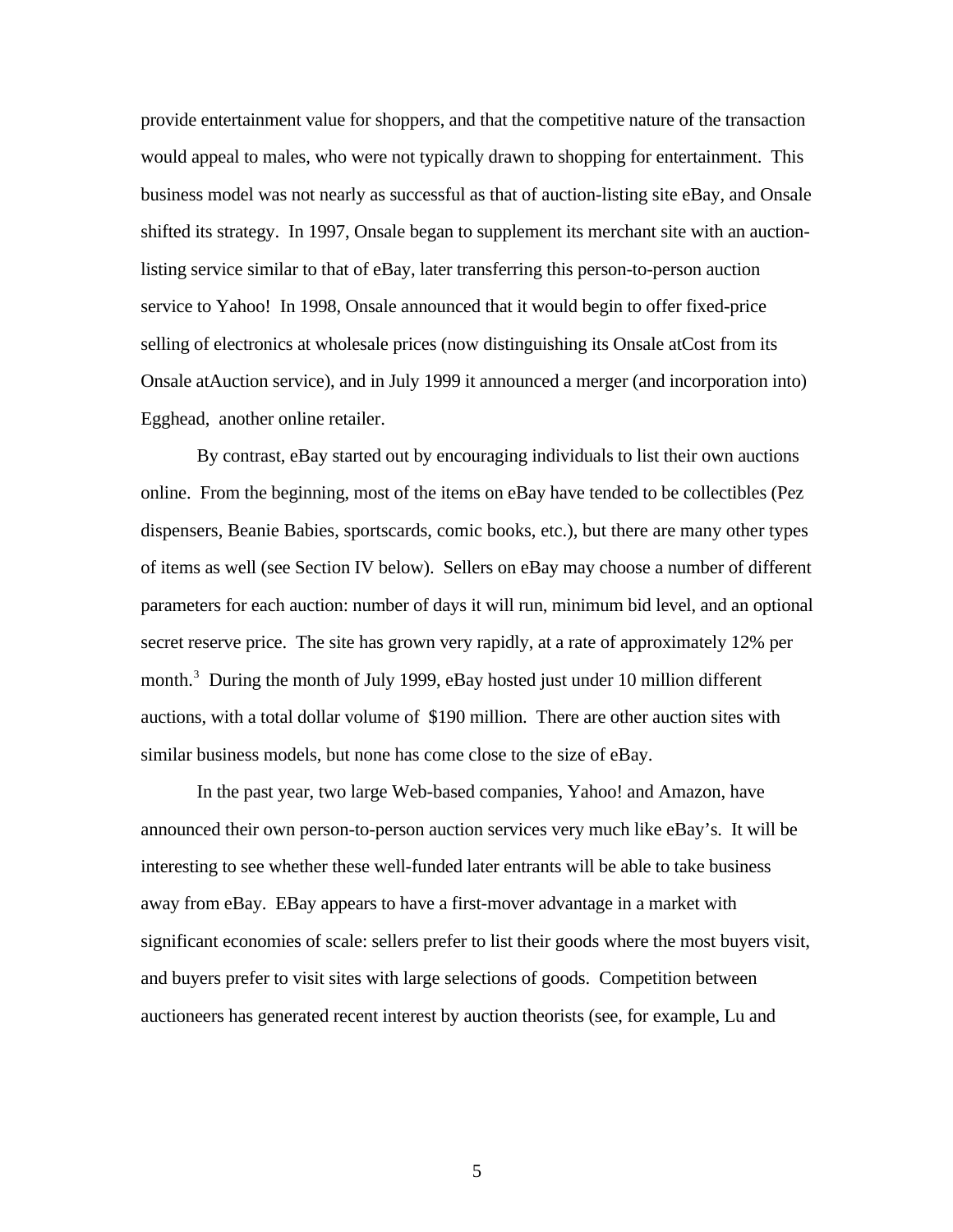McAfee (1996)), though I have not yet seen a theory which addresses the issue of network externalities with competing auction exchanges. Internet auctions are potentially rich sources of study both for economic theorists and for empiricists.

# **III. Size Distribution of Auction Sites**

One important goal in this survey was to estimate the size of the online auction market, and if possible to measure the dollar volume of transactions at each individual site. This task is much easier to accomplish for online auctions than it is for almost any other type of business, since online auctions by nature display quite a bit of information about prices and quantities. On the other hand, estimating revenues was still a difficult task, much harder than classifying the type of auction format used or the types of goods auctioned. No auction site gives an automated summary of the number of dollars being transacted overall on the site. See Appendix 1 for details on the data collection for this survey.

Table 1 shows the estimated size distribution of the 142 auction sites in this survey. This measurement is of the gross value of total transactions concluded, in dollars per month.

| Monthly volume $(\$)$ | Number of sites |
|-----------------------|-----------------|
| <b>Under 10,000</b>   | 83              |
| 10,001 to 100,000     | 27              |
| 100,001 to 1,000,000  | 21              |
| Over 1,000,000        |                 |

**Table 1: Size distribution of auction sites**

The table shows that 58% of the auction sites were relatively small, each resulting in less than \$10,000 in sales per month. Some of these sites served small niche markets (such as the Antebellum Covers auction of century-old autographs and letters), but most

<sup>&</sup>lt;sup>3</sup> From November 1 1998, to July 1, 1999, eBay's transaction volume grew from \$70 million to \$190 million per month, a growth rate of 13% per month. From early June to early August, 1999, eBay's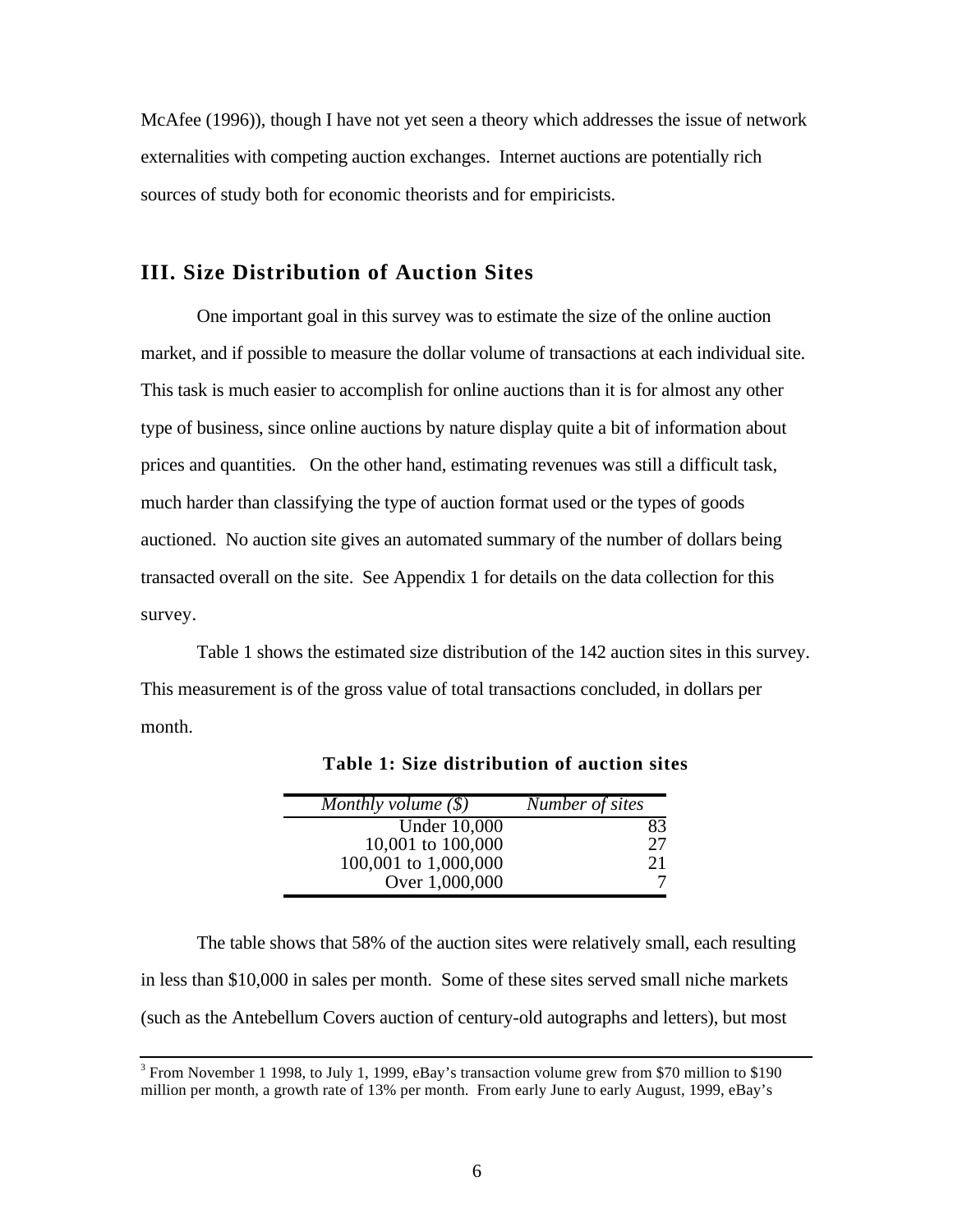appeared to be designed with optimistic plans for growth. From ABC Live Auction to Virtual Nostalgia Auction Gallery, we found sites with comprehensive lists of categories of items, each of which had few items up for auction and even fewer receiving bids.

There were also quite a few sites with significant amounts of revenue: 15% of sites in the survey had sales of more than \$100,000 per month, and 5% had sales larger than a million dollars per month. These seven largest sites are displayed in Table 2. Overall, the total volume of trade through Web-based auctions, as of autumn 1999, appears to have been almost \$100 million per month.

| Site                  | <b>Monthly Revenue</b> |
|-----------------------|------------------------|
| eBay                  | \$70,000,000           |
| <b>First Auction</b>  | 5,000,000              |
| Onsale                | 5,000,000              |
| uBid                  | 2,000,000              |
| Going-Going-Sold      | 1,800,000              |
| <b>Auction</b> Vine   | 1,500,000              |
| <b>Encore Auction</b> | 1,300,000              |
|                       |                        |

**Table 2. The largest online auction sites in August 1998.**

# **IV. Types of Goods Sold**

 $\overline{a}$ 

The variety of goods sold at auction on the Internet is quite impressive, a much wider variety of goods than has ever been auctioned before. I have seen auctions of items as diverse as spreadsheet software, darkroom print washers, car stereos, autographed baseballs, used paperback books, sold-out concert tickets, deer-shaped toothpick holders, sofas, clarinets, characters in the Ultima Online virtual gaming world, even a date with an attractive woman looking to raise money for credit-card-debt reduction! Some of these items (paperback books, cheap ceramics, etc.) are very inexpensive (under \$10), and would more likely have been seen at garage sales or flea markets rather than at traditional auctions. For the convenience of bidders who wish to browse, auction sites often classify

listings grew from 2.1 million to 2.6 million listings on the site, a growth rate of 11% per month.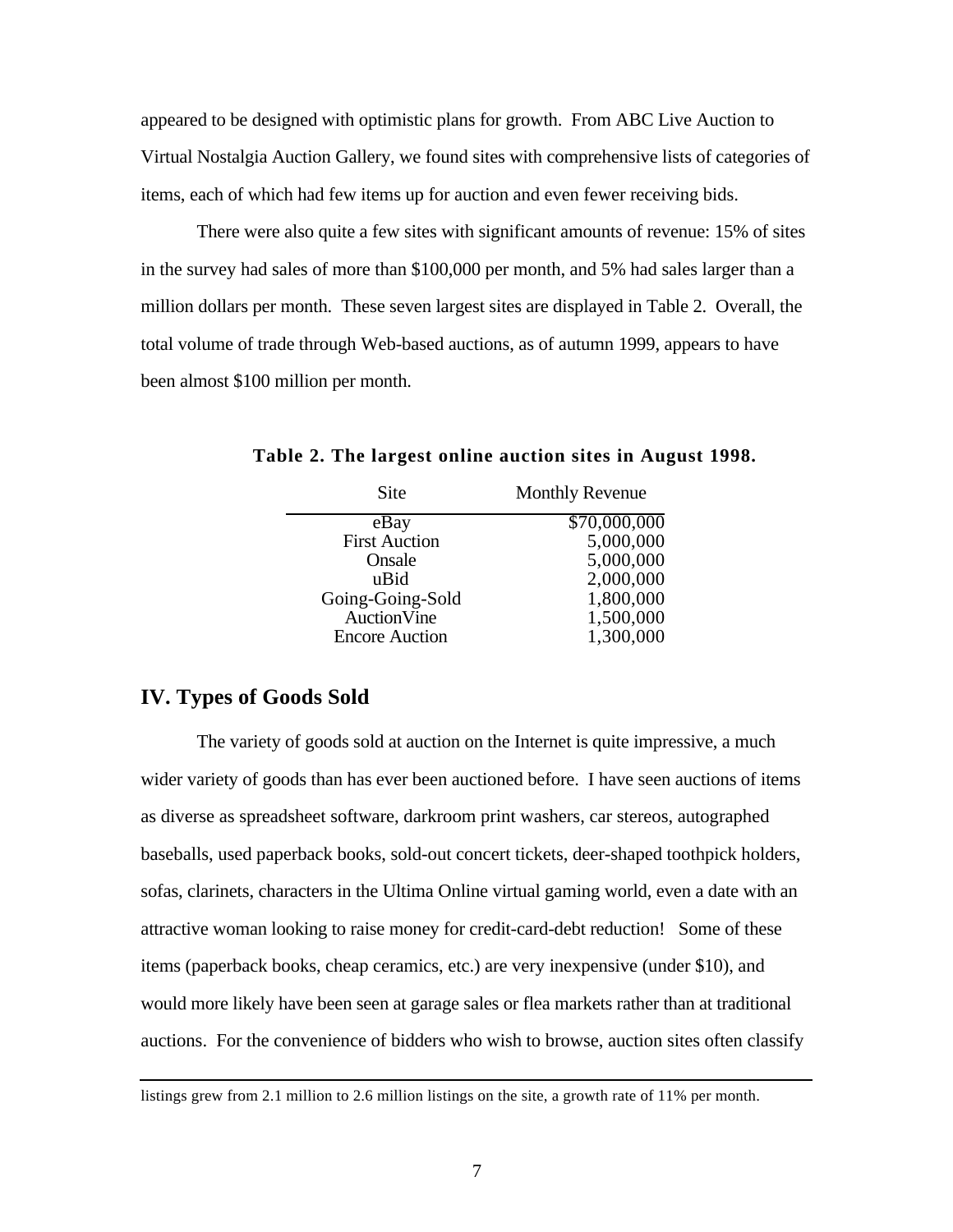their auction listings into categories ("collectibles," "arts and entertainment," "sports") and even sub-sub-categories ("Nintendo game software," "vintage Fiestaware"). Different sites often chose different sets of categories, so in the end we created our own set of categories by which to define the types of goods sold at each site. Our list of categories can be found in Table 3. The second column of the table indicates how many different sites (out of 142) had auctions in each category. Some sites specialized, auctioning goods only from a single category on the list, figures for the various single-category sites are contained in the third column.

| Category                | Sites featuring           | Sites specializing in         |
|-------------------------|---------------------------|-------------------------------|
| Collectibles            | that category<br>$90^{4}$ | that category<br>$56^{\circ}$ |
| Antiques                | 40                        | 10                            |
| Celebrity memorabilia   | 16                        | 7                             |
| <b>Stamps</b>           | 11                        | 5                             |
| Coins                   | 17                        | 2                             |
| <b>Toys</b>             | 17                        | $\mathbf{0}$                  |
| Trading cards           | 14                        | $\mathbf{0}$                  |
| Electronics & computers | 48                        | 9                             |
| Jewelry                 | 17                        | 1                             |
| Computer software       | 16                        | $\overline{0}$                |
| Used equipment          | 15                        | 7                             |
| Sporting goods          | 13                        | $\overline{4}$                |
| <b>Travel Services</b>  | 7                         | 5                             |
| <b>Real Estate</b>      | 4                         | 2                             |
| Wine                    | 3                         | $\overline{2}$                |

#### **Table 3. Types of items sold at auction**

 4 This figure includes all of the sites listed as featuring the various subcategories of collectibles - and there is plenty of overlap, with some sites featuring both memorabilia and toys, for example. It also includes several other sites with types of collectibles (postcards, phone cards) not large enough to warrant their own subcategories.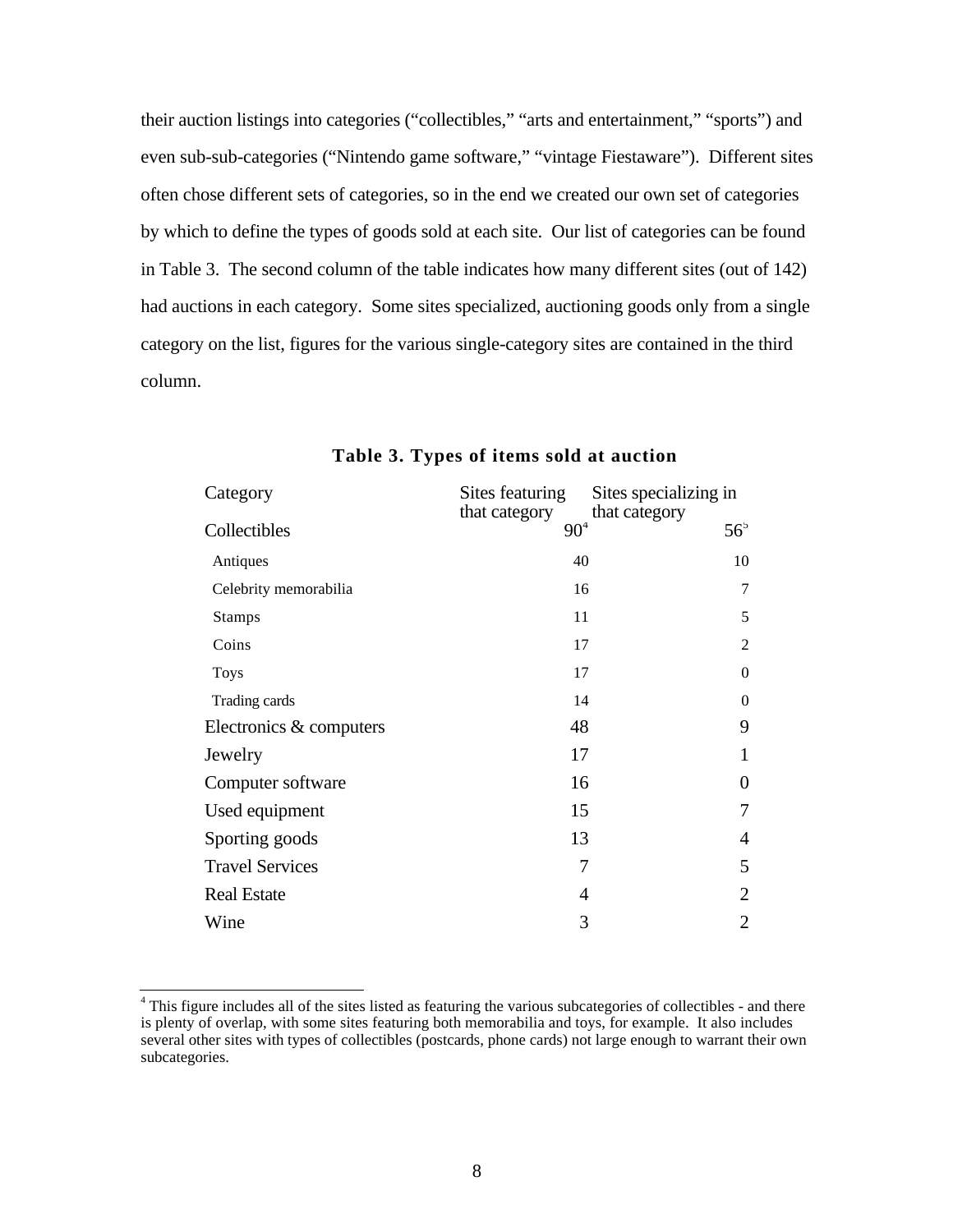The largest category by far was that of collectibles: more than 60% of all the sites in the survey included auctions for collectibles. Therefore, we also developed subcategories for the most important groups of collectibles: antiques, celebrity memorabilia, stamps, coins, toys, and trading cards. Even the 60% figure may not capture the category's true importance, in terms of total transactions. Since eBay conducted at least 75% of all onlineauction transactions in this survey, we took a closer look at transactions by category on that site. We estimate that at eBay, collectibles accounted for at least 85% of listings and 75% of revenues (or \$52 million per month). $<sup>6</sup>$  The largest individual subcategories of</sup> collectibles at eBay were toys (one third of all collectibles listings, many of them Beanie Babies) and trading cards (one tenth of all collectibles listings).

I believe that Internet auctions have significantly increased the total volume of economic transactions of collectibles, though it would be extremely difficult to estimate the total volume of offline transactions. Before the advent of online auctions, buyers would have found many of these items either through a chance encounter at a garage sale or in a few highly specialized dealer shops, so online auctions do quite a bit to improve matching of buyers to sellers. Most of the collectibles traded at eBay and other sites are relatively inexpensive, with median prices far below \$100 and almost no items trading for more than \$1000. High-priced collectibles (valuable art and antiques) have remained in the purview of traditional (offline) auction houses such as Sotheby's and Christie's. That may change in the near future, however. In April 1999 eBay purchased upscale auction house Butterfield & Butterfield, and in June 1999 Amazon announced a joint venture with

 $\frac{5}{3}$  This figure includes all of the sites specializing in a single subcategory of collectibles (the ten specializing in antiques, the five specializing in stamps), in addition to sites which sold several of the subcategories of collectibles, but no other top-level categories of goods.

 $6$  On a check in November 1998, we found 121,000 of 142,000 daily closings to be for collectibles. The eBay site did not have a top-level category which included all the types of "collectibles" in our categorization scheme; our figure pools together several eBay categories. Our rough estimates of the average prices in this category tended to be lower than for items in other categories (particularly computers & electronics), so they accounted for only about 75% of eBay revenues.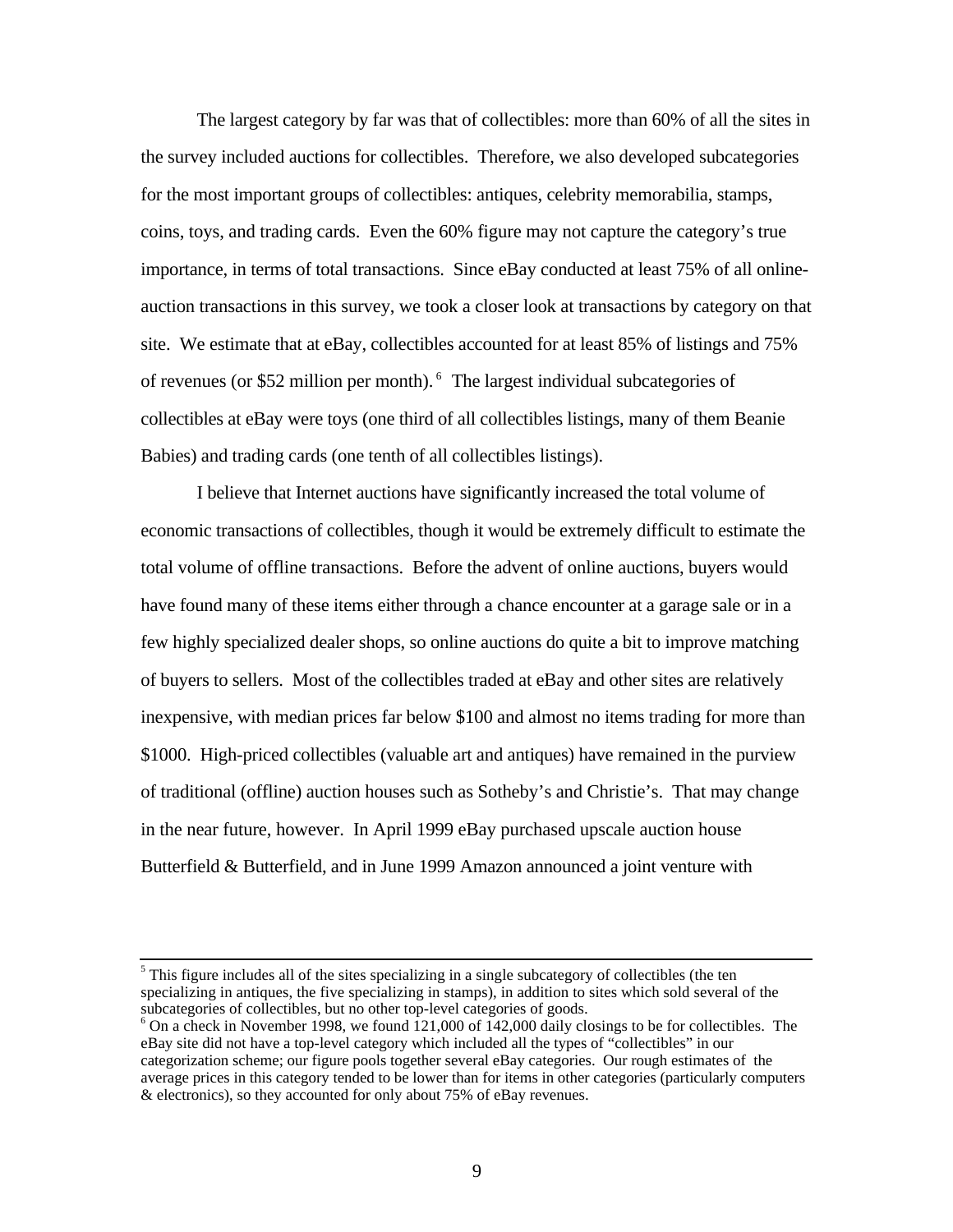Sotheby's, with both business moves apparently aimed at producing online auctions of goods worth  $$500$  and up.<sup>7</sup>

As can be seen in Table 3, a large number of sites in our survey (97 of 142) specialized in a single category of goods. Antique Country specialized in collectibles, Quixell in electronics, Galaxy Gold in jewelry, and so on. Some sites were particularly specialized in a way that cannot be captured by the classification system: Basketball Bonanza in basketball trading cards and memorabilia, Going-Going-Sold in used laboratory equipment, Golfclub Exchange in golf clubs, and Cyberhorse in horses and equine equipment.

Instead of specializing, 46 of the sites followed a broad strategy, featuring goods in multiple categories. Modern technological tools make this feasible, as users may either perform a text search for an item of interest or use a clickable menu of categories, subcategories, and sub-subcategories to arrive at items of interest. Of the seven largest auction sites identified in Table 1, five have multiple categories of goods. EBay features well-developed menus of subcategories in collectibles, electronics, jewelry, and other miscellaneous types of goods. Onsale, uBid, and Encore Auctions have all had the bulk of their auctions in computers and electronics, particularly refurbished items, but featured other categories (sports, travel) as well. First Auction, sponsored by the Internet Shopping Network, has featured a substantial amount of jewelry and home furnishings (the latter being unusual among Internet auctions), with numerous other categories as well.

Internet auctions pose an important question for economic theory: What types of goods ought to be auctioned? As Internet technology lowers the cost of running an auction relative to using other pricing mechanisms (posted-offer retailing, bilateral negotiations), we should expect to see new types of goods be auctioned. The very young market of

 7 For details, see the CNET news articles <http://www.news.com/News/Item/0,4,35623,00.html>and <http://www.news.com/News/Item/0,4,37888,00.html>. An interesting empirical question is how the revenues at these new Internet auctions will compare to those in traditional auctions by the same auction houses.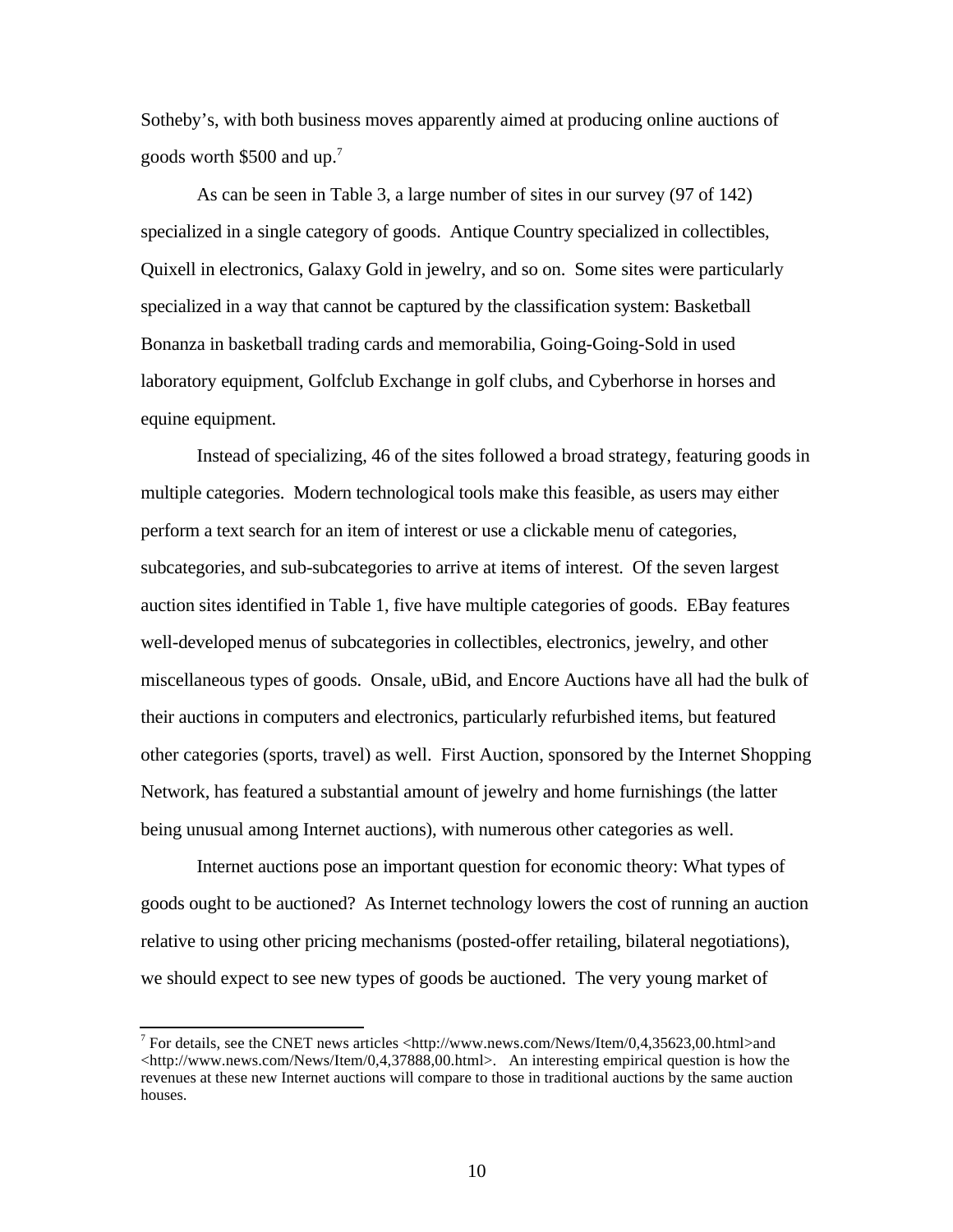Internet auctions has already begun to auction large classes of goods, especially inexpensive collectibles, which were rarely auctioned before. Some characteristics of Internet-auctioned goods stand out: most tend to be used (action figures, unwanted software, refurbished laser printers) rather than newly manufactured.<sup>8</sup> The items also tend to be small and relatively easy to ship, as most of these transactions take place through parcel delivery As the market develops out of its infancy, we might well expect to see more additions to the list of auctioned items. Economic theory (e.g., Wang (1993)) has compared auctions to other pricing mechanisms in terms of strategic behavior and equilibrium price distributions, but to my knowledge, the literature has not yet examined the question of *what types of goods* sellers would prefer to auction (rather than setting posted prices). Auctions are useful for reaching a market-clearing price and an efficient allocation of goods, but posted prices can be more convenient for buyers, who might prefer not to wait for the results of the auction and not to be uncertain about the eventual price to be paid.

I hypothesize that auctions will be used most often for goods in limited supply where the demand is unknown to the seller, because these are the circumstances under which the benefits of a flexible, market-determined price are likely to be greatest. In particular, I believe that in the future we may see much more auctioning of services: movie tickets, hotel reservations, plumbing services, and so on. Services are particularly attractive for auctions because they are in relatively fixed supply – unlike durable goods, one cannot store surpluses or draw down inventory in order to meet fluctuating demand. With this in mind, we looked carefully for services in our survey, but found few of them: several relatively small sites auctioning travel and vacation packages, plus occasional

ı

 $8$  The goods at First Auction (and several other merchant sites like it) are an exception to this rule. Auctions would seem to provide relatively little social benefit in the case of newly manufactured items, because the supply of such items is not fixed, so the retailer can adjust prices or quantities in response to observed demand. By contrast, used and rare items are in relatively fixed supply, so auctions can be valuable in determining the correct price and allocation in the face of uncertain demand. This informal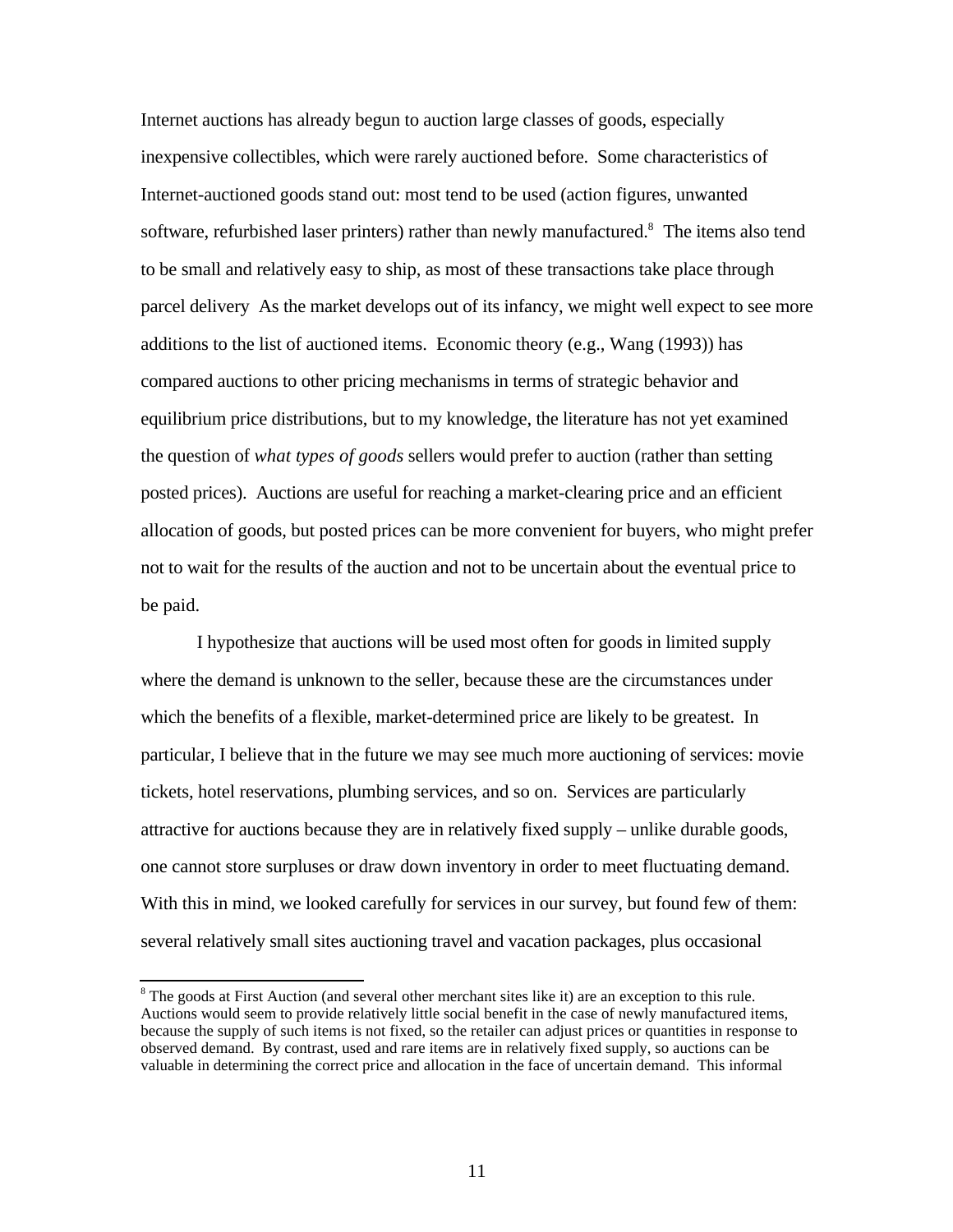miscellaneous services at eBay, such as concert tickets for resale. One obstacle to auctions of services is that many services (movies, plumbing) are essentially local, while most auction sites are currently national or international in scope.<sup>9</sup> Perhaps as Internet usage becomes more ubiquitous, thick local markets will encourage the development of auctions for local services. On the national front, the career service Monster.com recently developed an auction facility to supplement its resume-listing service, so that job-hunters can have potential employers bid for their services.<sup>10</sup> Time will tell whether this auction venture will be successful. In the meantime, the question of what types of goods lend themselves most easily to auctions is one wide open for economic theory.

# **V. Business models: Merchant and Listing-Agent Sites**

Having addressed the question of "what's being auctioned," I now turn my attention to the question of "how." The two primary business models for Internet auctions are those of merchant sites and listing-agent sites. A merchant site, such as Onsale, offers its own merchandise for sale, acting as a retailer who happens to conduct its transactions through auction. A listing site, such as eBay, acts as an agent for other sellers, allowing them to register their items and running the auctions on their behalf. The listing site usually neither possesses the auctioned goods nor handles their payment and shipment; all the transaction details are worked out by the buyer and seller on their own. Some auction sites combine both types of business: auctioning their own merchandise while also allowing

ı

 $\rm{^{9}}$  CityAuction is a notable exception. This site was designed to allow sellers to list auctions as being restricted to particular local areas, in order to facilitate auctions for large or otherwise difficult-to-ship items. However, in our survey we found that almost all sellers on the site were choosing to auction easily shippable items in geographically unrestricted (national) auctions. Very recently (summer 1999), eBay has also begun to develop local auctions, beginning with a Los-Angeles-specific auction area.

argument indicates that auctions at eBay may provide considerably more social welfare than those at First Auction.

<sup>&</sup>lt;sup>10</sup> A precedent occurred in April 1999, when a sixteen-person software-development team put themselves up for auction on eBay to the highest bidder, in a well-publicized auction with a minimum bid of \$3.14 million. The sellers aborted the auction after a change of heart, but not before generating considerable publicity. One can still view the auction listing at at eBay: http://cgi.ebay.com/awcgi/eBayISAPI.dll?ViewItem&item=96369441 .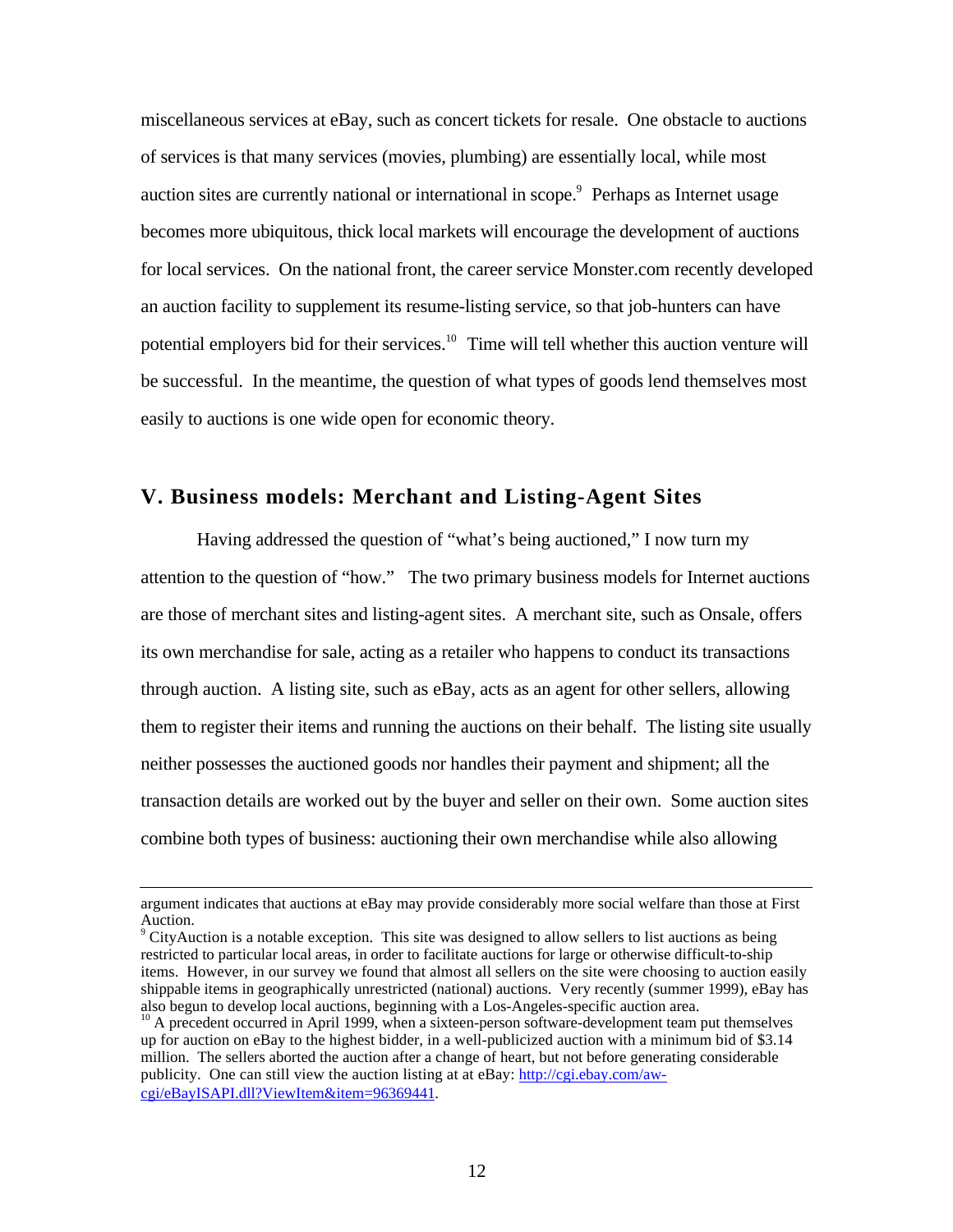others to list independent auctions on the same site. The ownership distinction is not always clear, as some of our "merchant" sites may actually sell goods owned by others, through a consignment system. Also, some "agent" sites have the listing process take place offline, by contrast with eBay's Web-based listing system. We attempted to maintain a consistent definition of a "listing" site as one where clearly independent sellers had listed their own auctions, and a "merchant" site as one where the goods were not clearly from an independent seller.

Our survey of 142 Internet auctions found 96 listing sites, 25 merchant sites, 11 combination agent/merchant sites, and 10 sites where the available information did not enable us to make a clear categorization. The largest merchant sites include Onsale, First Auction, uBid, and Encore Auction, all relatively general in that they featured several different categories of items. We also found some smaller, more specialized merchant sites, such as SportsAuction and Hollywood Auction, which each featured goods within a single category. The largest listing-agent sites include eBay, AuctionVine, Going-Going-Sold, and Auction Universe.<sup>11</sup> Some agent sites, such as Auction Vine and Going-Going-Sold, allowed only qualified dealers to put items up for auction. These tended to specialize in single categories of goods. By contrast, eBay, Auction Universe, and a number of similar listing-agent sites have developed user-friendly interfaces to enable any individual to add an auction listing to the site.<sup>12</sup> Their offerings tend to be broader, with a diversity of product offerings fueled by the imaginations of individual sellers.

 $\overline{a}$ 

<sup>&</sup>lt;sup>11</sup> Auction Universe was not quite large enough to make it into Table 2, but at an estimated \$600,000 per month, it is still one of the largest sites in the sample. This site, operated by a consortium of newspaper publishers, is an online extension of the newspapers' traditional classified ads. Auction listings placed by customers at one newspaper can be shared in the Auction Universe listing service to provide a national pool of bidders, appearing on the Web sites of the participating newspapers as well as at the independent Auction Universe Web site. The site offers a broad variety of categories of goods.

<sup>&</sup>lt;sup>12</sup> While some sites have developed their own proprietary software, others have purchased their auction software from a surprisingly large number of auction software providers. See Appendix 2 for details on the market for auction software.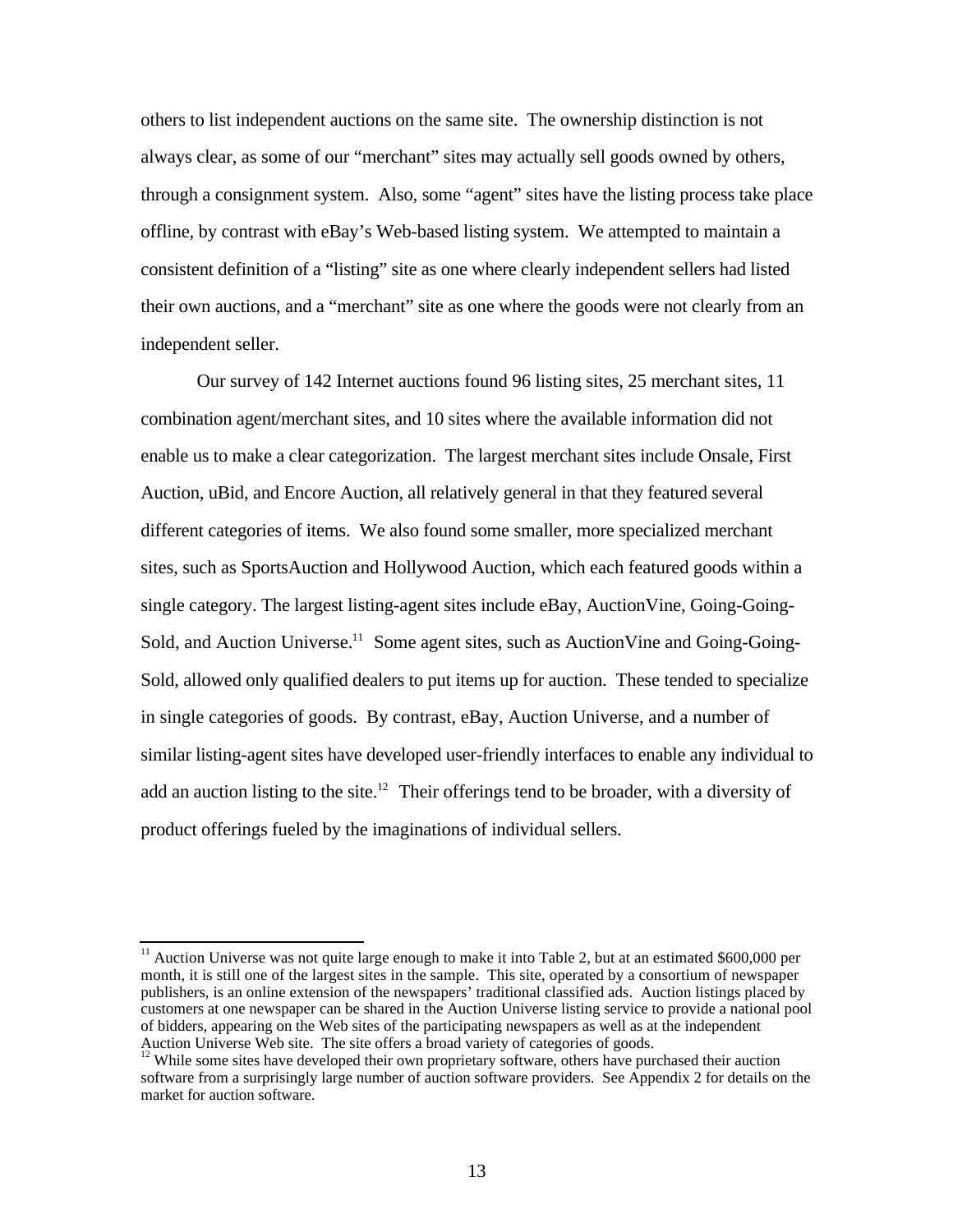# **VI. Business-to-Business Auctions**

This survey tended to focus on auctions with bidding by individual consumers, but business-to-business online auctions also appear to be growing rapidly.<sup>13</sup> The goal of this survey was to collect as much data as possible on the state of the Internet auction market by visiting the auction sites and watching auctions in progress. Business-to-business auctions are more difficult to investigate in this way, because they tend to focus on private auctions to a small group of customers rather than on public visibility. Some business-to-business auctions gave enough information to have been included in this survey: FastParts (double auctions for surplus electronic parts), Going-Going-Sold and LabX (both English auctions for used laboratory equipment), and Intermodal Exchange (Dutch auctions for cargo containers).

Since the conclusion of this survey, I have learned of several other examples of new business-to-business auctions online. These include Freemarkets Online, a system which allows businesses to run procurement auctions, particularly for manufacturing parts they wish to purchase. This firm claims to have conducted nearly \$1 billion in transactions in 1998, approximately the same size as eBay. Freemarkets did not appear in our survey because their auctions take place not via the World Wide Web, but rather via proprietary software which must be downloaded by the suppliers after they have agreed to participate in the bidding.

Other business-to-business auctions include Inventory Locator Service, a system of online classified ads for aircraft parts which has begun to conduct a monthly online auction as well. The National Marine Exchange has recently established itself as a double auction for marine equipment (both "wanted to buy" and "wanted to sell" listings allow one to specify a price). Farms.com has developed procurement auctions for agricultural chemicals

 $\overline{a}$ 

 $13$  A 1998 report by Forrester Research, based on interviews with a sample of businesses (manufacturers, distributors, indpendent auctioneers) that the business-to-business segment was undergoing "triple-digit growth."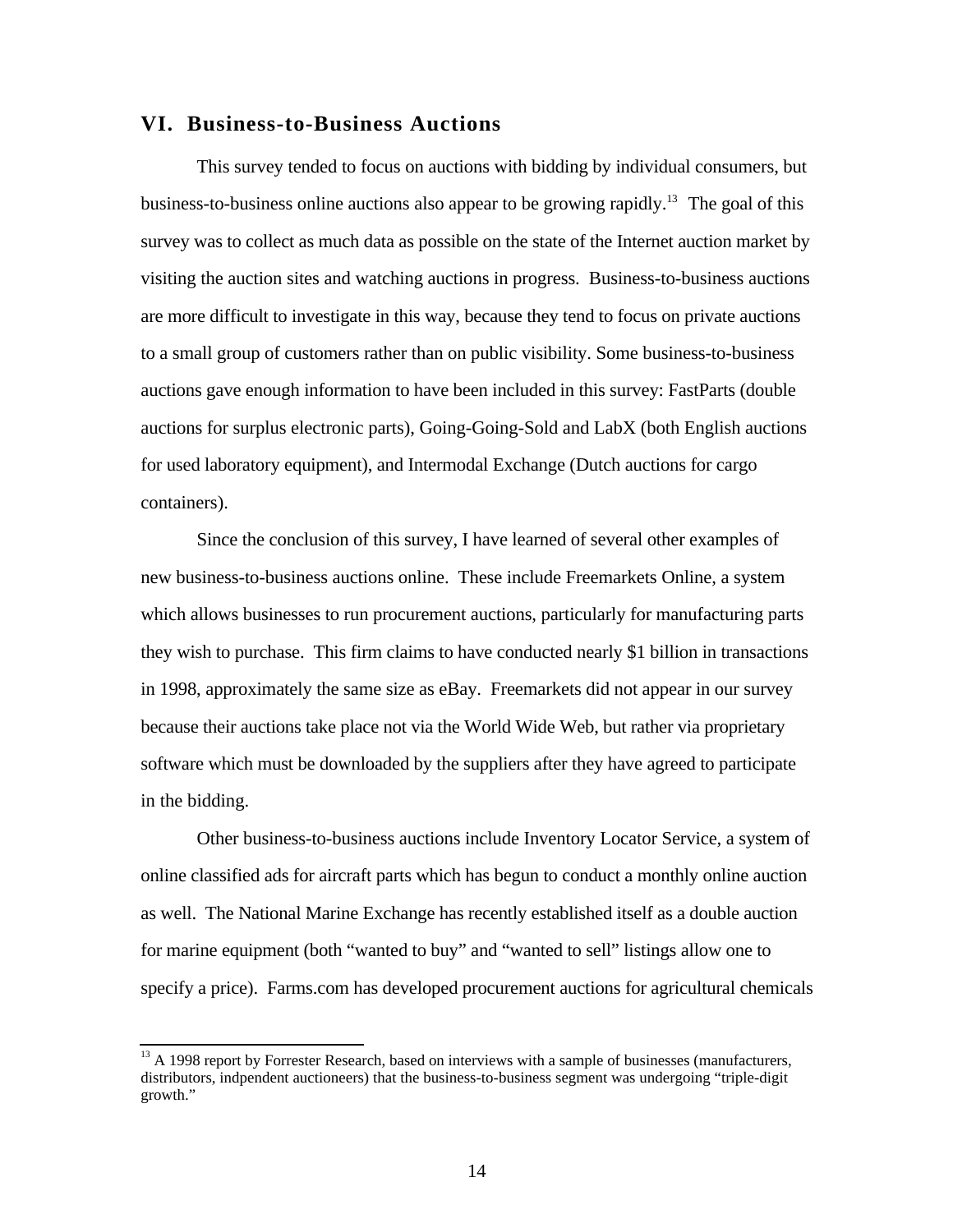and feed products, as well as Dutch auctions for cattle and cattle embryos. AdAuction.com holds English auctions for advertising in various media, particularly Web advertising. As of July 1999, none of these auctions appears to be terribly large, at least by eBay standards, but they illustrate interesting possibilities for the future of online auctions.

# **VII. Auctioneers' Fees**

While merchant sites derive their income directly from the sale of their items, agent sites derive their operating revenues from fees charged to buyers and sellers. These fees tend to be an order of magnitude lower for Internet auctions than they are for traditional auction houses. Sotheby's, for example, charges a buyer's premium of 15% over the final bid price, and a standard (though negotiable) seller's commission of 20% of the bid price. By contrast with this total fee of more than 30% of the final bid price, the total fees at agent sites like eBay are only around 5% of the final bid price. Although the type of service is less comprehensive at an Internet auction than at a full-service auction (with appraisal services, well-appointed viewing areas, and bidding floors), it is still remarkable how much lower the costs of auction services have become since the debut of Internet auctions.

At eBay, there is no buyer's premium; all fees are paid by the seller. There are two components to the seller's fees. First is an insertion fee for the auction listing, ranging from \$0.25 to \$2.00, depending on the size of the minimum bid or reserve price. Second is a percentage of the amount of the final bid price. The percentage declines with the size of the sale: 5% of any amount under \$25, then 2.5% of any additional amount between \$25 and \$1000, then 1.25% of any additional amount in excess of \$1000. Some additional fees are charged for optional promotional services, such as a boldface listing for the auction (\$2), a featured location within a category (\$14.95), or a featured location on the eBay site overall (\$99.95).

Most of the general-purpose listing-agent sites have charged similar fees to those of eBay; there is some variation, but few charge more than 5% in commissions. A few sites,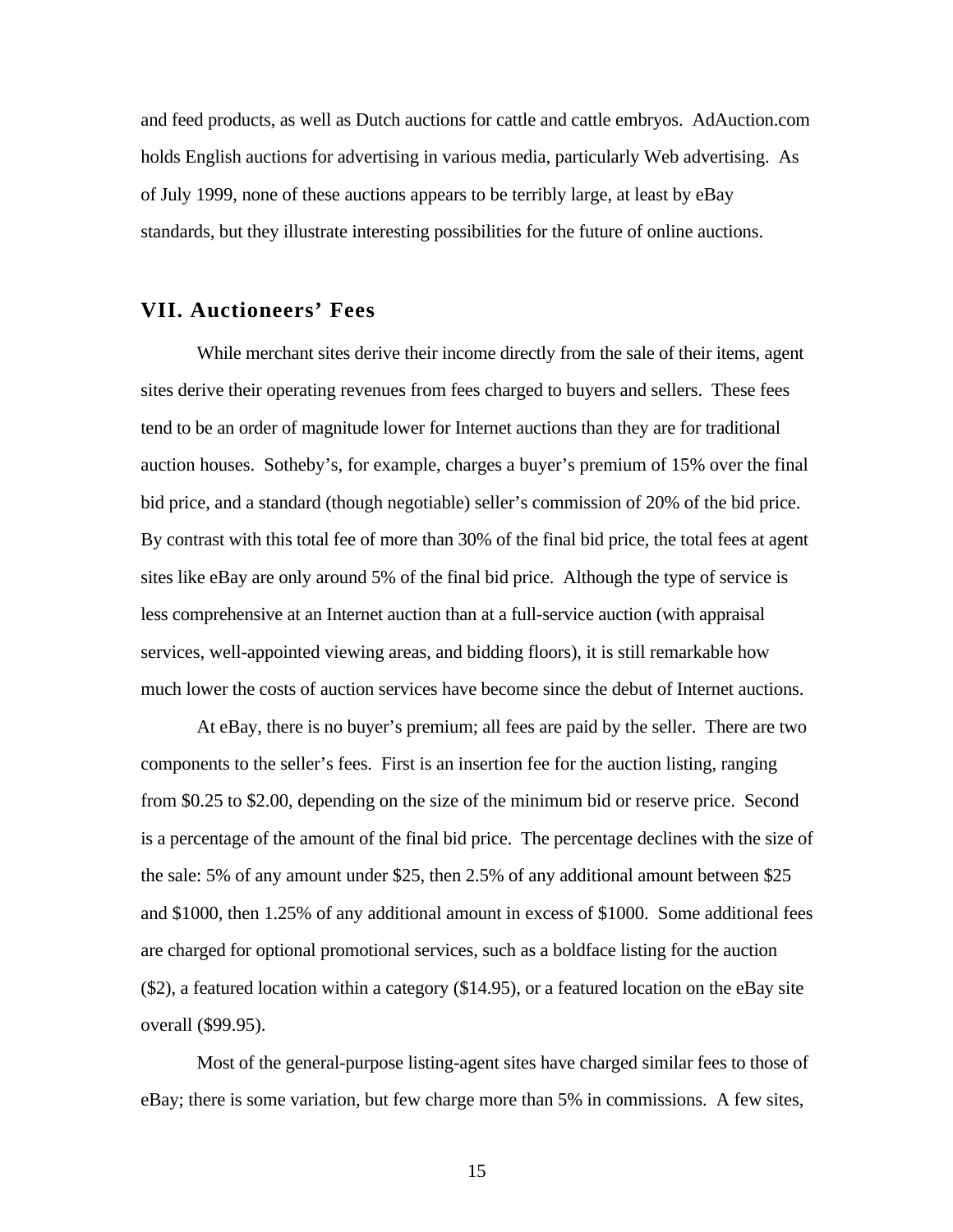in an effort to build up their business, charged no fees at all; examples include AuctionX and Up4Sale.<sup>14</sup> Agent sites specializing in goods which are more traditionally auctioned, such as antiques and wines, tended to charge considerably higher fees, matching those of traditional auction houses. For example, AuctionVine and Antique Canada charged commissions of 15%, while CyberHorse and Going-Going-Sold charged 10%<sup>15</sup> Perhaps competition will drive these commissions down as the market continues to evolve.<sup>16</sup>

In all, 62 of the 107 agent or agent/merchant sites charged a seller's commission as a percentage of the final selling price. Of these 62 sites, 28 had commissions of 5% or less, 18 had commissions ranging from 7% to 20%, and the remaining 18 did not give information on the size of the commission. In addition, 23 different sites charged a flat listing fee to the seller. Buyer's premiums, common at traditional auction houses, are much less prevalent on the Internet: only 18 of 142 surveyed firms used a buyer's premium. Six of these were merchant sites, while the others were listing-agent sites. The buyer's premiums were generally in the range of 10% to 15% of the purchase price, with two exceptions (5% and 8%, respectively). Only eight of the sites in the survey charged both a buyer's premium and a seller's commission.

# **VIII. Auction Formats**

ı

In our survey of different sites, we found several different auction formats: English, Dutch, sealed-bid, and double auctions. See Table 1 for the distribution of formats. The English ascending-bid auction is the most familiar type of auction to almost

<sup>&</sup>lt;sup>14</sup> Up4Sale, with its slogan "Free Auctions Forever," indicates that it intends to make a profit only by charging sellers for "premium services," mainly featured listings which make their auctions stand out from the crowd.

<sup>&</sup>lt;sup>15</sup> These sites sometimes offered more services in return for the fees (for example, AuctionVine's offered advertising services for wine consignors). None of these sites charged any buyer's premium, so their overall charges are still less than half the norm at Sotheby's or Christie's.

<sup>&</sup>lt;sup>16</sup>Given that the auction is no more costly to run for a \$100 item than for a \$10 item, it is noteworthy that the commissions are increasing in the price of the good. One would not expect this type of price discrimination to be possible under perfect competition. (Percentage commissions have long been the norm at traditional auction houses, as well.)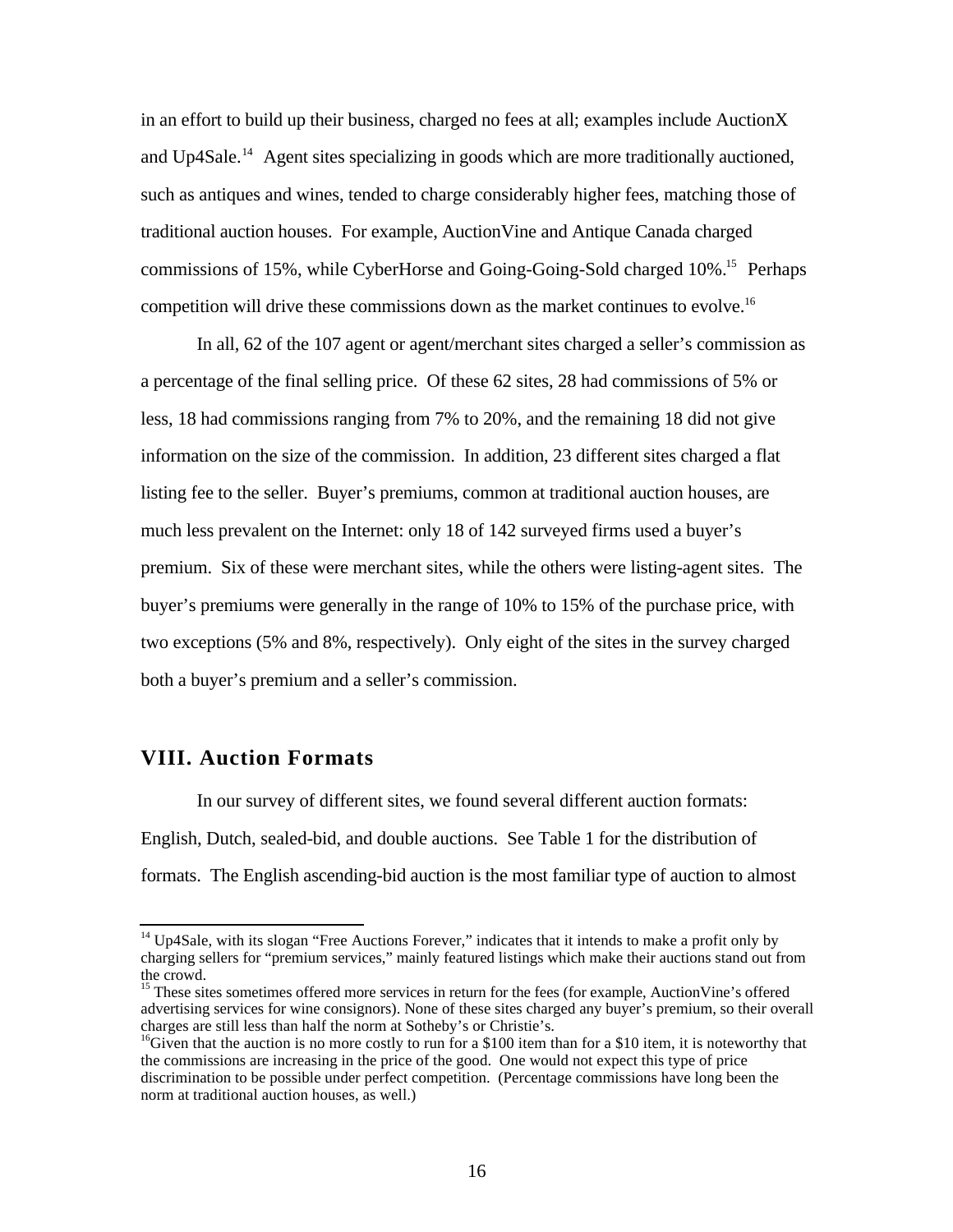everyone, so it is perhaps not surprising that this is also the most common format used by Internet auctioneers. Of the 142 sites, 121 used English ascending-price auctions, 21 used sealed bids $17$ , three used Dutch descending-price rules, and four were continuous-trading double auctions. Six of the sites had more than one auction format available, which explains why the sum adds to more than 142. For example, the Auction Nation site gave sellers a choice between running an ascending-bid auction or a "silent" (or sealed-bid) auction where the high bid is not made public until the closing time.<sup>18</sup> The English auction format is even more dominant than it first appears in the raw statistics. Of the eight sites with a dollar volume of at least \$1,000,000 per month, all use an English format.<sup>19</sup>

#### **VIII. A. English Auctions**

ı

Ascending-bid auctions are by far the most prevalent on the Internet, and they make bidder participation relatively easy. Once the bidder finds the item she's interested in, she can view the current high bid, and decide whether to raise it by filling out her own bid amount in a text box in her Web browser. After submitting her bid, she will see an automatic update of the auction status, showing her whether she successfully became the current high bidder. She can then leave the site as the winning bidder, and return at any time before the close of the auction to check on its status again. Most of the larger auction sites make it easy for bidders to return to their auctions of interest, giving one-click access to a list of "auctions in progress on which you have bid." Also, most of these sites provide

 $17$  We have chosen to include in the "sealed-bid auction" category some auctions which were problematic to categorize. Four of these auctions were primarily traditional English auctions with a bidding floor, but these auctions also encouraged absentee participation by Internet bidders. In each case, a Web-based bidding form allowed Internet bidders to submit their bids in advance, which would be executed on their behalf at the live auction. Thus, the experience for the Internet bidders was that of a sealed-bid auction, even though the participants on the bidding floor experienced an ascending-bid auction. Of the four auctions in this category, two appear to use a first-price rule for Internet bidders (pay your bid), while the other two used a second-price rule (pay one increment over the highest bid on the floor). The use of a second-price rule for absentee bids at a "live" English auction has been common at traditional auction houses as well; see Lucking-Reiley (1999b) for examples from the stamp auction market.

<sup>&</sup>lt;sup>18</sup> A quick scan of the listings at Auction Nation indicated that most, if not all, sellers chose the English ascending format.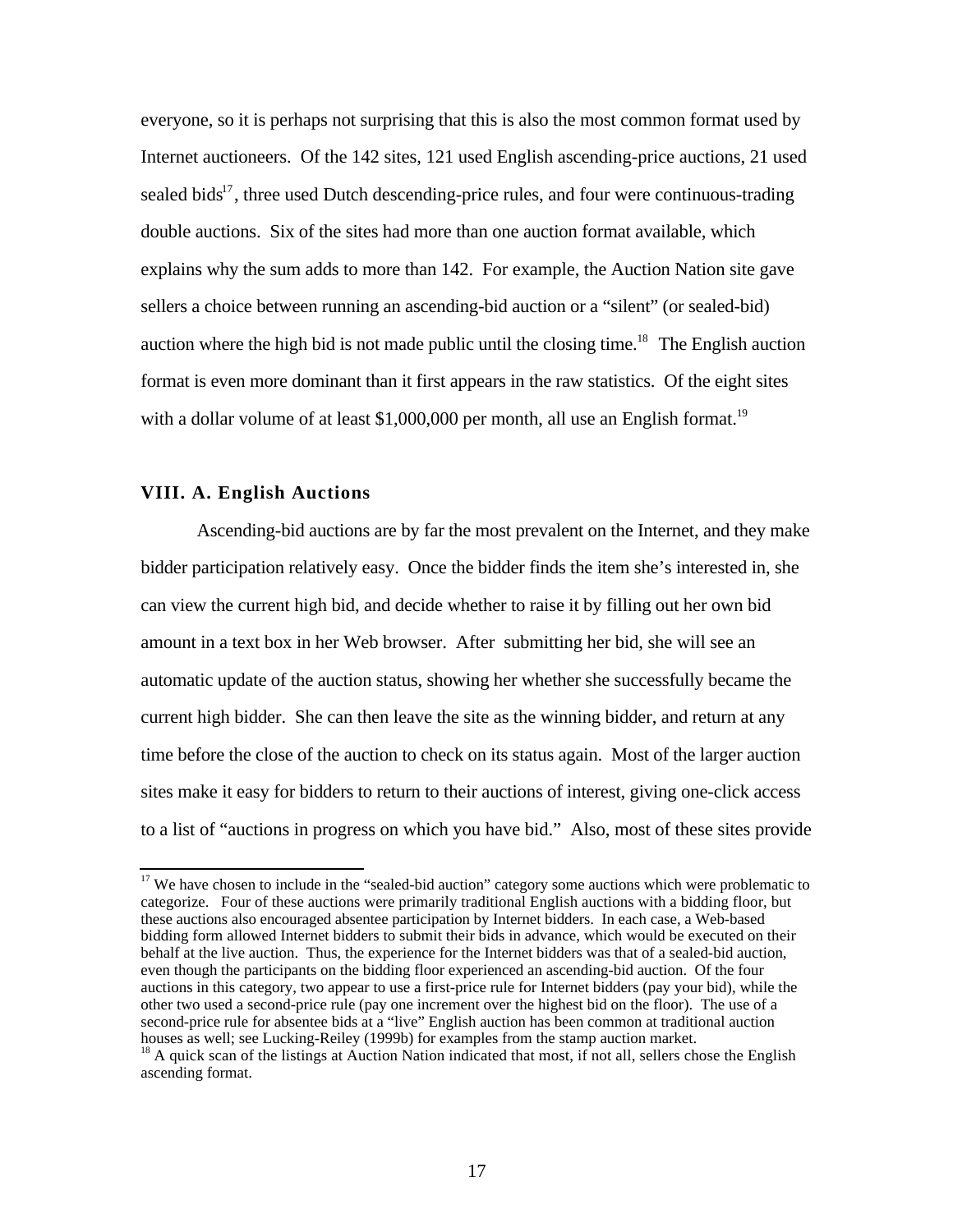automated "outbid notification" email messages to let bidders know instantly when they are no longer the high bidder in an auction.

In a traditional English auction with the bidders present in the same room, the auctioneer closes the auction using the traditional "going… going… gone!" procedure. English auctions on the Internet are somewhat different, with geographically diverse bidders generally placing their bids over a period of days or weeks. A live auctioneer would never bother specifying a closing time for his auction, because it will generally end in a matter of seconds or minutes, but on the Internet sellers appear to prefer a closing time and date set in advance. For example, at eBay sellers typically run auctions which end 7 days after they begin (measured to the exact minute). This poses an incentive problem: if the auction closes at a fixed date, then what incentive does a bidder have to place any bids early in the auction? Indeed, many Internet auction bidders have engaged in "sniping": the practice of waiting until the last minute before the auction ends, and trying to submit a bid which just barely beats the high bid and gives the rival bidder no time to respond. Submitting an early bid is dominated by the strategy of submitting the same bid just before the auction ends. If all bidders were to follow the rational sniping strategy, the game would become equivalent to a first-price, sealed-bid auction, with all the bids submitted at the very last minute. This destroys the English auction's attractive feature that bidders have a dominant strategy to bid up to their maximum willingness to pay, making the optimal bidding strategy a complicated guessing game. As a result, two alternative strategies have been developed to encourage early participation in the English auction and restore the mechanism's desirable properties.

The first of the two alternatives is to offer a short "extension period" to the auction. The most common extension period is five minutes long, meaning that if there is any bidding activity in the last five minutes of the auction, then the auction's closing time will

 $\overline{a}$ 

<sup>&</sup>lt;sup>19</sup> One of the nine, Encore Auctions, lists a "non-published" or sealed-bid auction as an alternative to the English auctions on its site, but I have never seen Encore actually run such an auction for its merchandise.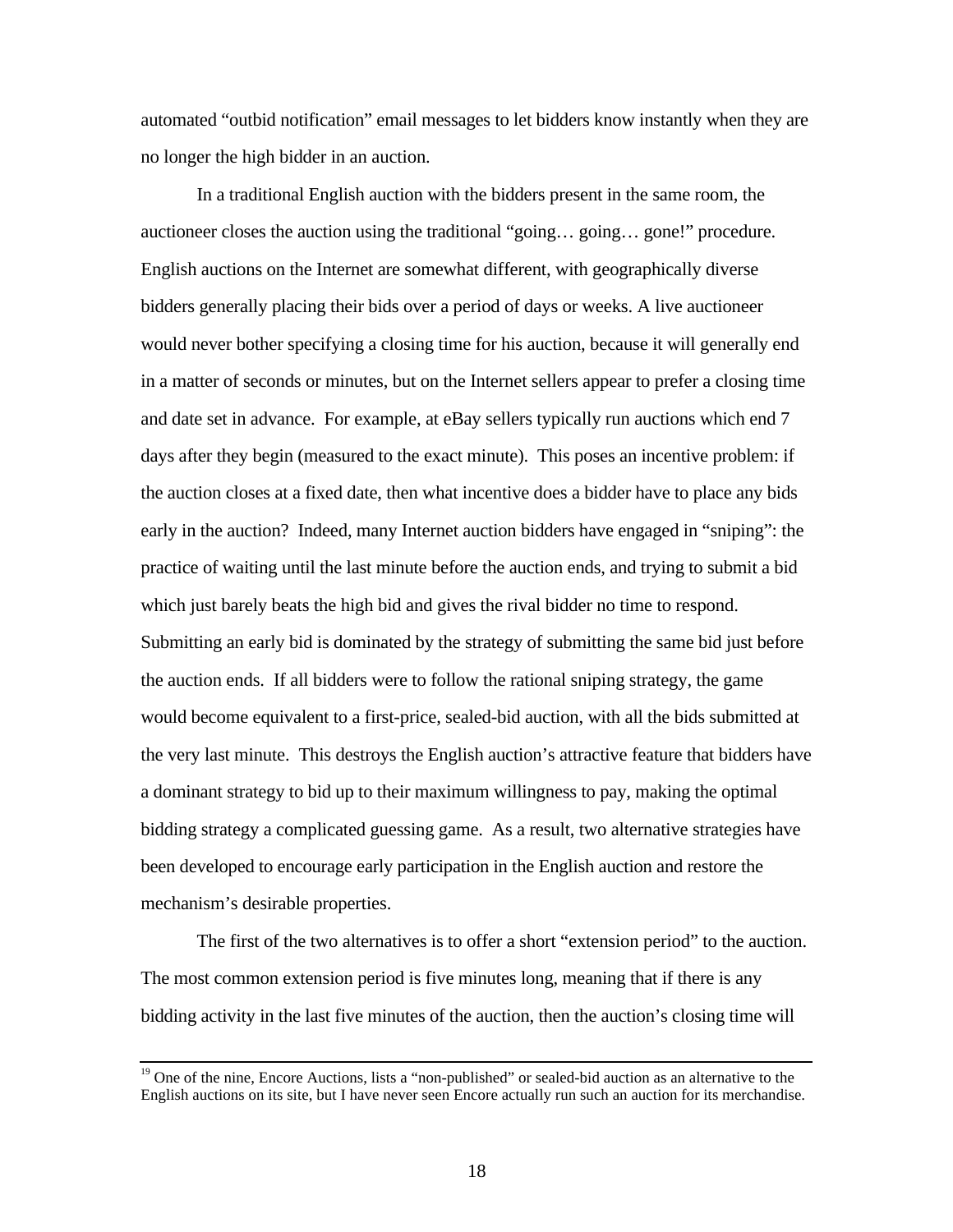be extended by an additional five minutes.<sup>20</sup> This process may iterate if bidding continues, so the auction does not end until five minutes have passed without a new bid. Such an extension period effectively adds a "going, going, gone!" activity rule to the auction, gives bidders the opportunity to protect themselves against "snipers." We found this solution used at a number of sites, including Onsale, Paulus Swaen (antique maps), and Surplus Auction (computer software). A disadvantage of this solution is that it obligates any serious bidder to return to the auction at its closing time and stay until the auction is over – this removes the convenience of asynchronous bidding, which in principle gives Internet bidders the flexibility to enter their bids at any time. Asynchronous bidding convenience can be improved by lengthening the extension period, $^{21}$  but longer amounts of extension time also decrease the convenience of having a predictable end time for the auction.

 An alternative solution is for the auction site to implement a "proxy bidding" mechanism. EBay explains its proxy bidding system as follows: "Everyone has a little magical **elf** (aka proxy) to bid for them… all you need to do is tell your elf the most you want to spend for that item and he'll sit there and outbid other elves for you, until his limit is reached." We found proxy bidding at 65 of the 142 sites, and the idea has grown in popularity: Onsale, for example, added a proxy-bidding feature called "Bid Maker" in 1998, after years without one. Proxy bidding serves to "Vickrify" the auction, making the fixed-length English auction resemble the Vickrey second-price sealed-bid auction.This eliminates incentives for "sniping," and restores the dominant strategy of bidding one's maximum willingness to pay.<sup>22</sup>

 $\overline{a}$ 

 $20$  One site, Lightning Auction, used a very short extension period, only one minute long.

<sup>&</sup>lt;sup>21</sup> We saw extension periods up to one hour in length in our survey of Web-based auctions. In addition, newsgroup-based auctions for Magic cards still frequently have an activity rule requiring up to five days with no bid raises before the auction can close.

 $22$  This discussion implicitly assumes a private-values model of auction bidding, so that bidders know with certainty their own values for the items. Other models of auction bidding, such as Milgrom and Weber's (1982) affiliated-values model, do not involve strict equivalence between English and second-price sealed-bid auctions.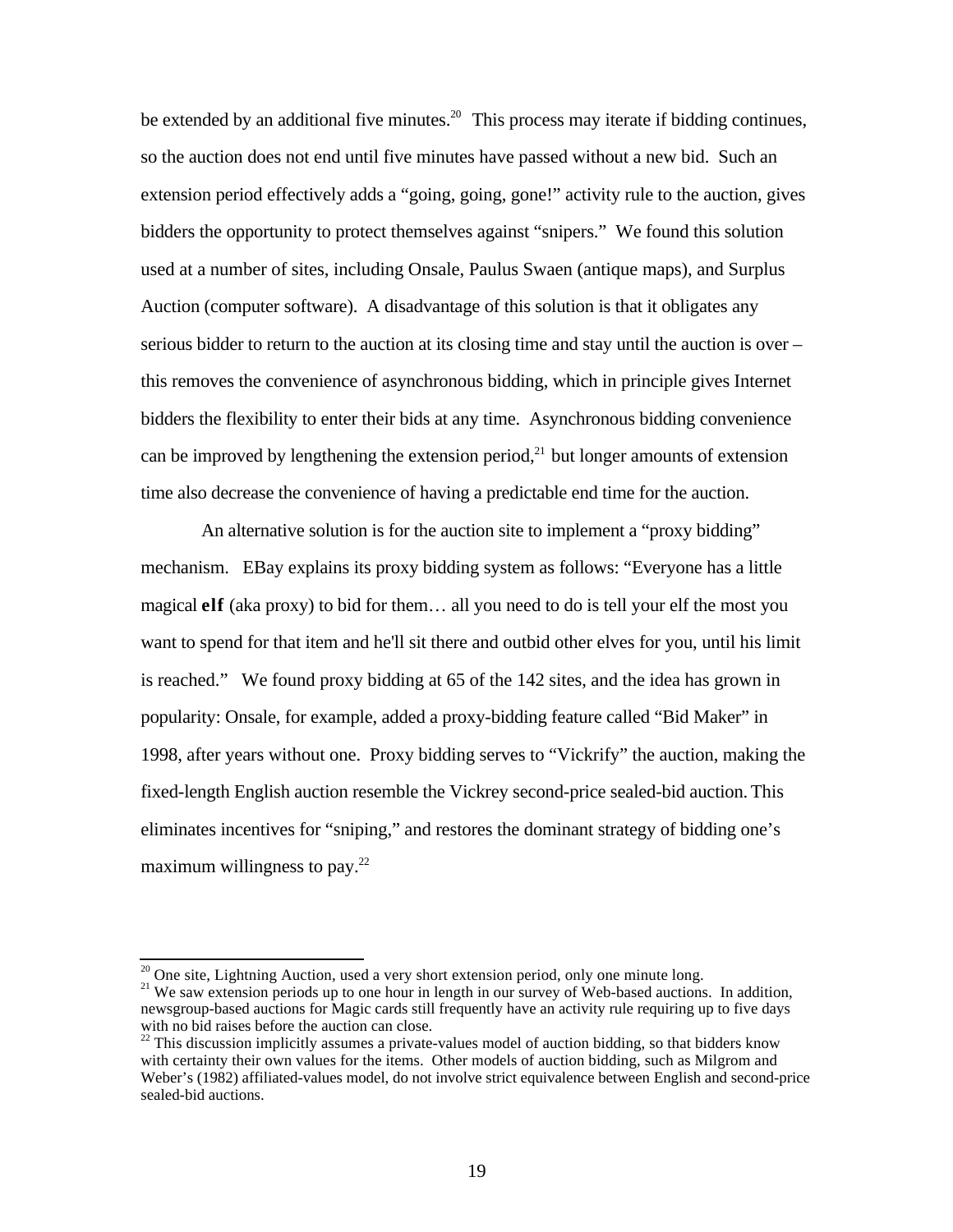#### **VIII. B. Sealed-bid Auctions**

There are two types of sealed-bid auctions to be found on the Internet, corresponding to the two types most studied in auction theory. In a first-price sealed-bid auction, the winning bidder pays his bid amount. In a second-price sealed-bid auction, the winning bidder pays one increment over the second-highest bid received.<sup>23</sup> We found seven of the former and five of the latter. The remaining eight sealed-bid auctions in our sample of twenty could not be classified with certainty, but are most likely also first-price auctions.<sup>24</sup> The first-price auctions included Timeshare Resale International's auction of vacation timeshares, as well as several listing sites which gave sellers the (seldom-used) option of running a first-price sealed-bid instead of an English auction. Second-price auctions included Antebellum Covers (manuscripts and ephemera), Sandafayre (stamps),<sup>25</sup> and Nauck's Vintage Records.

#### **VIII. C. Dutch Auctions**

ı

We found three examples of Dutch auctions<sup>26</sup>, in which the price starts at some relatively high level and continues until the first bid determines the winner. We were never able to observe an actual transaction on any of these sites, however. Intermodal Exchange describes its Dutch auction rules for a relatively specialized product: cargo containers for transoceanic shipping. Despite our interest in this unique auction, we were never able to

 $23$  Two of the first-price auctions and two of the second-price auctions fit into the unusual category discussed in footnote 5 above.

 $24$  During the initial survey in the autumn of 1998, we mistakenly assumed that any sealed-bid auctions would use a first-price rule, so we neglected to record the price rule carefully. Upon reexamination in the summer of 1999, eight of the sealed-bid auctions from our sample were no longer operating, with apparent consolidation in the Internet auction market. For example, AntiquePhoto.com cited "overwhelming competition from eBay" as the reason why it ceased its auction operations, while Diamond Light Photos decided to move its own auction listings to eBay rather than trying to continue operating its own auction site.

<sup>&</sup>lt;sup>25</sup> Stamp auctions and autograph/manuscript auctions have made use of second-price auctions for decades; see Lucking-Reiley (1999b) for the history of the development of stamp auctions, with second-price sealedbid auctions as appearing early as 1893.

<sup>&</sup>lt;sup>26</sup> Many other sites misleadingly indicate that they run Dutch auctions. In these cases, "Dutch" turns out to be common usage for the use of a uniform-price rule in a multi-unit auction, rather than the economist's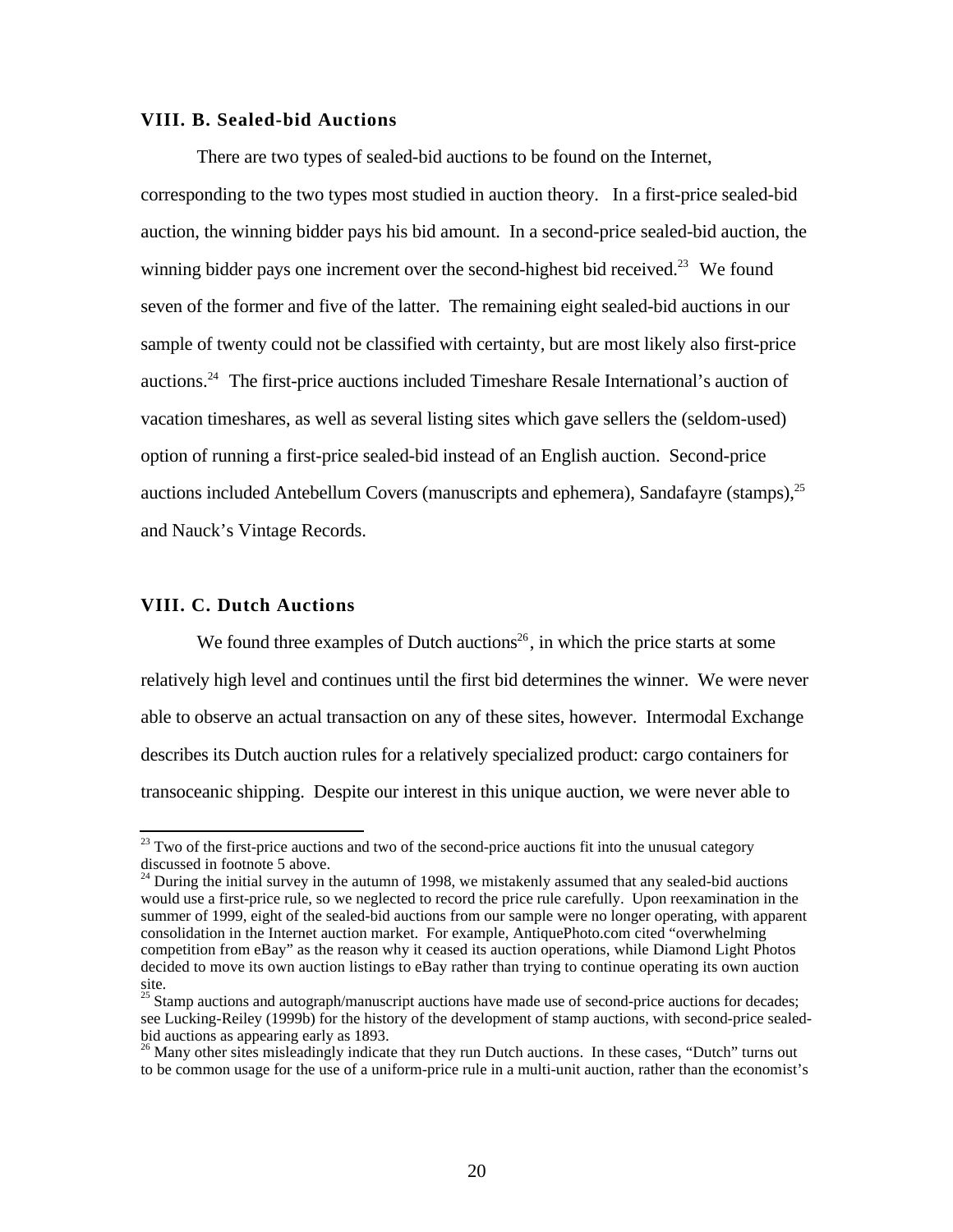observe an auction in progress there. At the other end of the spectrum, Klik-Klok Auctions specializes in three-minute Dutch auctions for various consumer goods (food, jewelry, collectibles, electronics, furniture, etc.) running simultaneously in several categories, 24 hours a day. Upon entering one of these auctions, one sees a description of the good, a listing of the total quantity available (frequently 5-10 units), a clock displaying the time remaining in the auction, and the current price, lowered every five to ten seconds. Over a three-minute period, the price declines by a total of approximately 15 to 20 percent, which does not appear to be low enough to stimulate bidding. During several hours of watching these auctions in the various categories, I never once saw the "quantity available" change to reflect a bid. Several times I saw the same merchandise I had seen previously, as it cycled back through the auction schedule. As the merchandise is not terribly unique (the items resemble those offered on home-shopping television) , one would not expect bidders to feel much urgency in bidding, because the same items are likely to come up for "auction" again soon. Bid.com has an almost identical format for its Dutch auctions, which similarly appear to result in no transactions.

The Dutch auction software at these two consumer-oriented sites seems well designed; it seems a shame that this format does not manage to sell more merchandise. It would be interesting to see it used for auctions of relatively unique merchandise (such as the used items on eBay), and/or to see the auction price to fall far enough to generate bidder interest and regular traffic. One potential disadvantage to these Dutch auctions is that, since they take place so quickly, they do not allow for the convenience asynchronous bidding. However, there is no reason why, in principle, the Dutch auction could not take place with a very slowly falling price clock, to match the week-long timescales of most Internet auctions.<sup>27</sup> Indeed, the catalog clothing retailer Land's End runs a weekly Dutch auction

ı

usage to mean a declining-price auction. Typically, a "Dutch" auction on the Web will be an English ascending-price auction where each winning bidder pays the amount of the lowest accepted bid.

 $^{27}$  In Lucking-Reiley (1999a), I report the results of slow Dutch auctions (approximately a 5% decline per day) run via email for cards from the game Magic: the Gathering. Interestingly, the Dutch auctions tended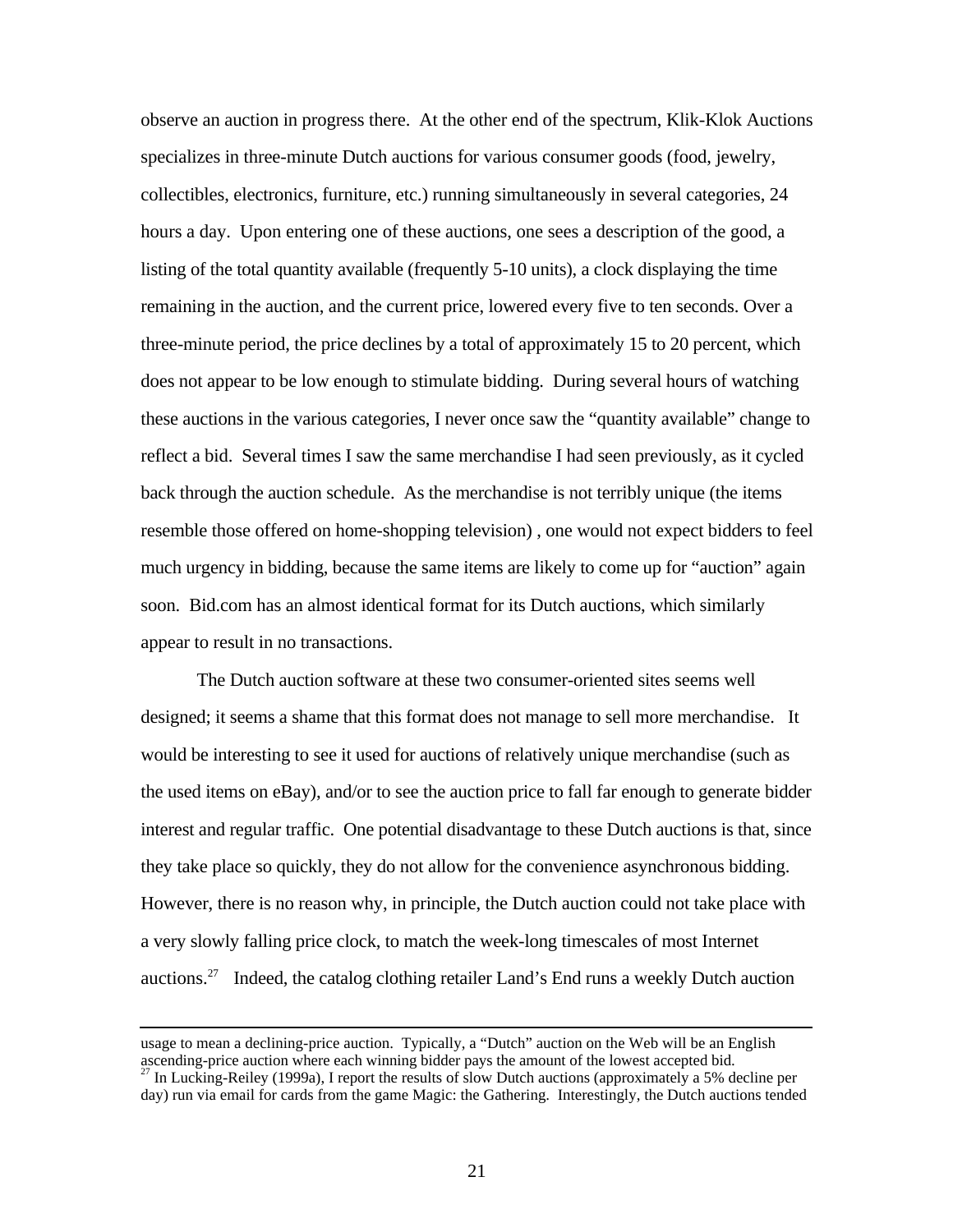of overstocked items, though we did not cover this site in our Autumn 1998 survey. The feature, called "On the Counter," begins with a listing of items every Saturday with "initial offer prices" around 30-60% below retail; these prices fall by 25% on Monday, 50% on Wednesday, and 75% on Friday (relative to the initial offer price). The store does not post the quantity available for each item, but merely indicates when each item has been sold out.

#### **VIII. D. Double Auctions**

 $\overline{a}$ 

Finally, we found four examples of Web sites that had set up "trading floors" for double auctions. These sites allowed continuous updating of offers by sellers as well as bids by buyers. The examples we found tended to specialize in a single type of good: FastParts traded electronic components, LabX traded laboratory equipment, and Dallas Gold and Silver Exchange (DGSE) traded jewelry. By contrast, the site BidNAsk has an elaborate description of its ability to set up a new "trading floor" for any type of good whatsoever, but in repeated visits to the site we never saw any active trading floors. Traditional double auctions take place with multiple buyers and sellers trading multiple units of the same commodity, but both LabX and DGSE were curiously dominated by listings of unique items by individual sellers. This made their auctions similar to singlesided auction listing sites like eBay, except that sellers had the formal ability to lower their ask prices (or minimum acceptable bids). We never saw evidence of actual trades on these two sites.

The only successful double-auction on the Web appears to have been FastParts, which had hundreds of listings of both "parts for sale" and "parts wanted to buy." The continuous-trading nature of the site made it difficult to observe transactions to get even an order-of-magnitude estimate of trading volume. However, a July 1999 telephone call to FastParts indicated that their auction site has 13 employees, approximately 1000

to raise greater revenues than the English auctions, suggesting that Internet auctioneers might do well to experiment with the slow Dutch format.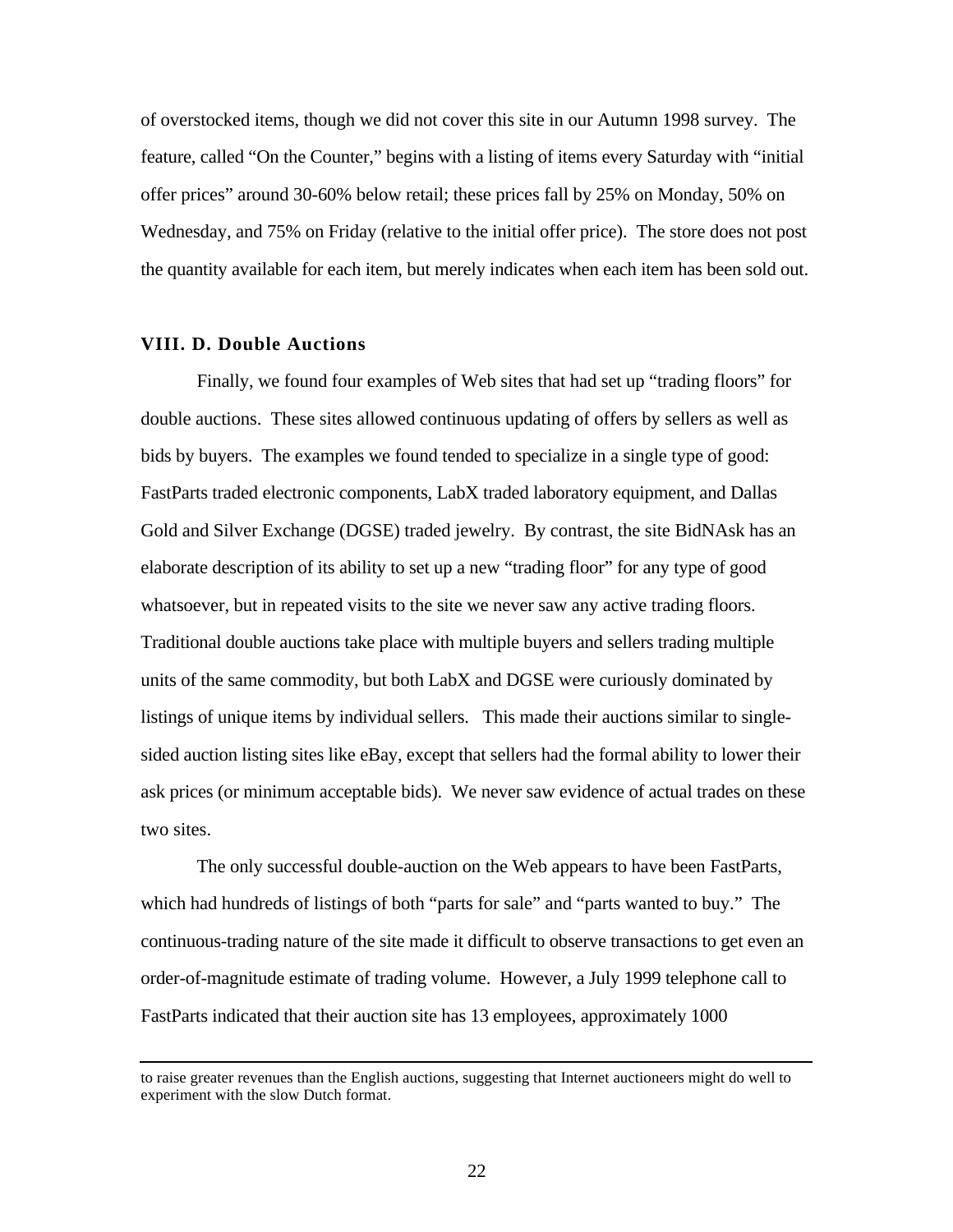subscribers (all pre-screened before they can participate in the exchange), and annual trading volume in the millions of dollars.

# **IX. Multi-unit Auctions**

 $\overline{a}$ 

Auctions which allocate multiple units of a good have received increasing attention in the theoretical economics literature on auctions (see, for example, Ausubel and Cramton (1997)). Internet auctions frequently have auctions for multiple identical units of a good. Internet technology increases the feasibility of ascending-bid multi-unit auctions: in an auction for 10 units, the computer gives automatic status updates which conveniently show the 10 highest bids and the bid amount required to displace one of them. Of the 120 English auction sites we surveyed, at least 41 included multi-unit auction capabilities.

#### **IX. A. Multi-Unit Pricing Rules in Ascending-Bid Auctions**

There are two different pricing rules used in multi-unit ascending-bid auctions. First, there is the discriminatory or pay-your-bid rule, where each winning bidder pays the amount of her own bid. Second is the uniform-price rule, typically called a "Dutch auction" online,<sup>28</sup> where each winning bidder pays the amount of the lowest accepted bid. The discriminatory rule tends to be used at the merchant sites (Onsale, uBid, Encore Auction), while the uniform-price rule is fairly standard for multi-unit auctions at the listing sites.<sup>29, 30</sup>

 $28$  Despite economists' usage of "Dutch auction" to mean a declining-price auction, online auctioneers use it to mean a multi-unit ascending-price auction. Onsale first used this term in 1995 to describe its payyour-bid multi-unit auction, but after receiving several complaints about confusion with a descending-price auction, they introduced their own name, "Yankee Auction." Many auction sites continue to use the term "Dutch auction" to describe a multi-unit auction, almost always with a uniform-price rule. Sites with payyour-bid rules tend not to use the term "Dutch."

 $^{29}$  Some listing sites, such as Auction Port and Boxlot, give the seller a choice between the two price rules.

<sup>&</sup>lt;sup>30</sup> The uniform-price rule appears to be considered a substitute for the proxy-bidding system available on single-unit auctions, since a winning bidder in either case generally has her price determined by the bids of lower bidders. In fact, eBay does not enable proxy bidding in its multi-unit auctions. An important difference from proxy bidding is that the highest bid amounts are public, rather than secret, in an ongoing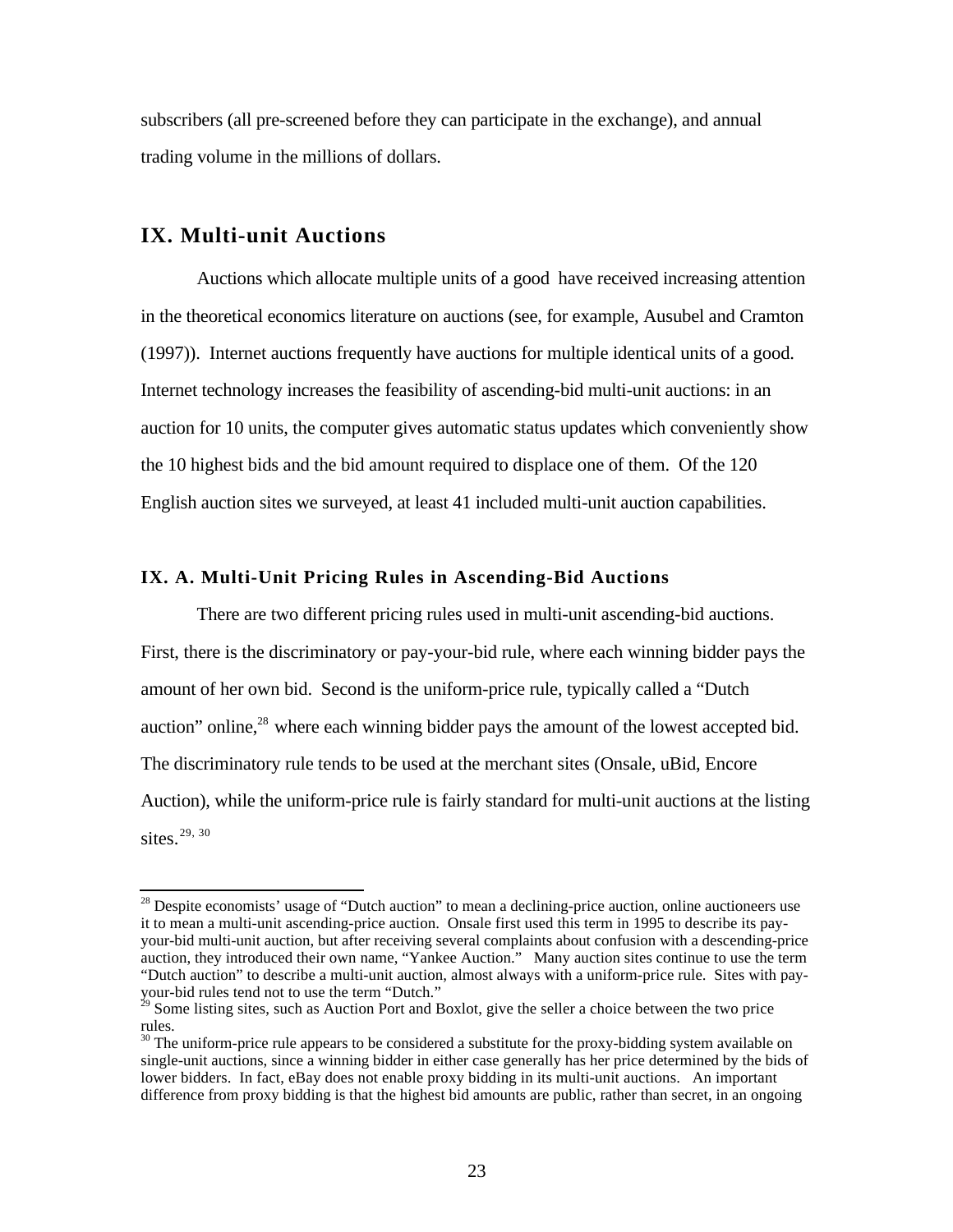At first blush, one might expect the two formats to produce roughly equivalent results, if each bidder follows the sensible strategy of always bidding just enough to stay among the winning bids. (For example, if the ten current winning bids consist of four bids of \$90 and six bids of \$100, the minimum increment is \$10, and I am willing to pay up to \$150, I would submit a bit of \$100 to displace the current high bidder for the time being.) Ignoring the discreteness of bid increments, one would expect such a strategy to result in all participants paying the amount submitted by the lowest accepted bidder – regardless of whether the format were uniform-price or pay-your bid.

However, it is easy to find examples of both types of multi-unit auctions online where the winning bids have a spread of more than one minimum increment. For example, a recent uniform-price auction for six identical Beanie Babies at eBay had winning bids ranging from \$100 to \$115, with a minimum increment of only \$2.50. Similarly, a recent pay-your-bid auction for ten identical video-capture devices has winning bids ranging from \$42 to \$57, with a minimum increment of only \$5. Easley and Tenorio (1999) have collected a data set on bidding behavior at Onsale and uBid, which shows that jump bids are quite prevalent – they propose the cost of bid submission as an explanation for this behavior. Under these circumstances, the pay-your-bid auction might appear to generate higher revenues on average, assuming that bidders would use the same bidding strategies in either format, but it is not clear to me (either theoretically or empirically) whether that assumption should hold.

#### **IX. B. The Possibility of Demand Reduction**

ı

One recent topic in auction theory is that of demand reduction in multi-unit auctions (Engelbrecht-Wiggans and Kahn (1998), Ausubel and Cramton (1997)). When bidders

uniform-price auction at eBay. Revelation of these bids could cause problems, such as increased opportunities for shills. My view is that eBay would do well to integrate proxy bidding with its multiunit auctions, so that bid amounts are kept secret until they have been outbid (proxy bidding exists in multi-unit auctions at several merchant sites, including Onsale and uBid).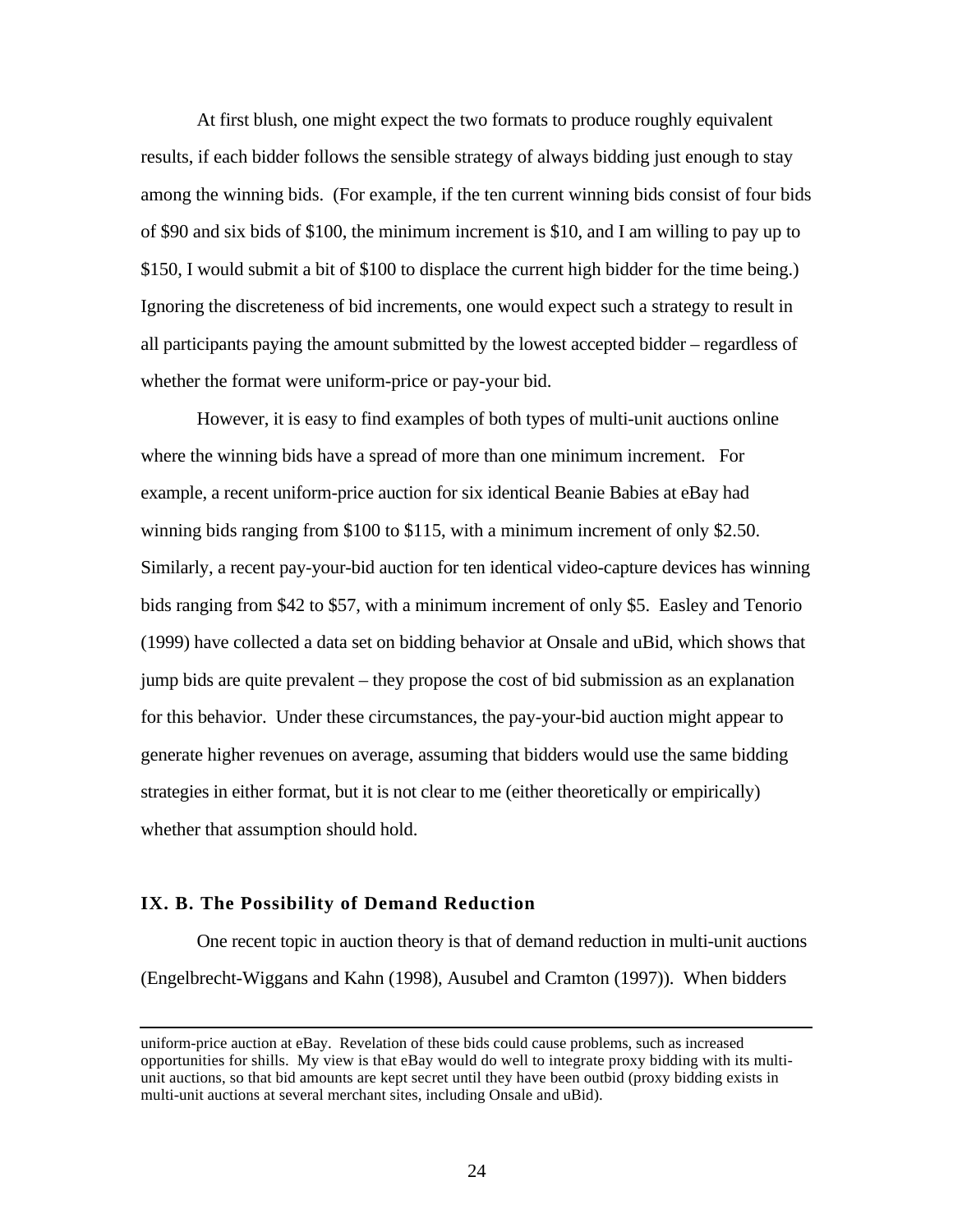have multi-unit demand for a good with multi-unit supply, there will be an incentive for bidders to pretend their demand is low, potentially causing allocative inefficiency.<sup>31</sup> This problem can be solved with the Vickrey multi-unit sealed-bid auction format, which is a relatively complicated mechanism such that, if bidders understand it, they have incentive to reveal their full demand and restore efficiency of the auction.

Lawrence Ausubel (1997) has proposed an ascending-bid clock auction designed to be equivalent to the Vickrey multi-unit auction. It has a dominant strategy for each bidder to drop out of the bidding at his full willingness to pay, and is easier to understand than the sealed-bid Vickrey auction.<sup>32</sup> The idea is that as the auction progresses and rival bidders begin to drop out, there will come a point where a bidder who demands several units will have "clinched" winning at least one of the units. At this point, the auction locks in the price to that bidder for the units he has clinched, even as prices continue to rise on the rest of the units still up for auction. Thus, the efficient mechanism may require the same winning bidder to pay different amounts for different units. In the Appendix to this paper, I illustrate that current Internet multi-unit auctions have incentives for demand reduction, but this incentive problem could be fixed with a version of the Ausubel auction that would require very little change from current practices in the market. This is an example where Internet auctioneers might be able to benefit from the insights obtained in the economic theory of auctions.

#### **IX. C. OpenIPO: A Sealed-bid Multi-Unit Auction**

ı

The above discussion focuses on English auctions rather than other auction formats, because those were the only examples of multi-unit auctions we found in our survey. Since the completion of the survey, however, an interesting online business called

<sup>&</sup>lt;sup>31</sup> List and Lucking-Reiley (1999) and Kagel and Levin (1999) provide experimental evidence that bidders do indeed respond to demand-reduction incentives in uniform-price auctions.

 $32$  See Kagel and Levin (1999) for a discussion of how ascending-auction rules are more transparent than sealed-bid auction rules for subjects in economic experiments.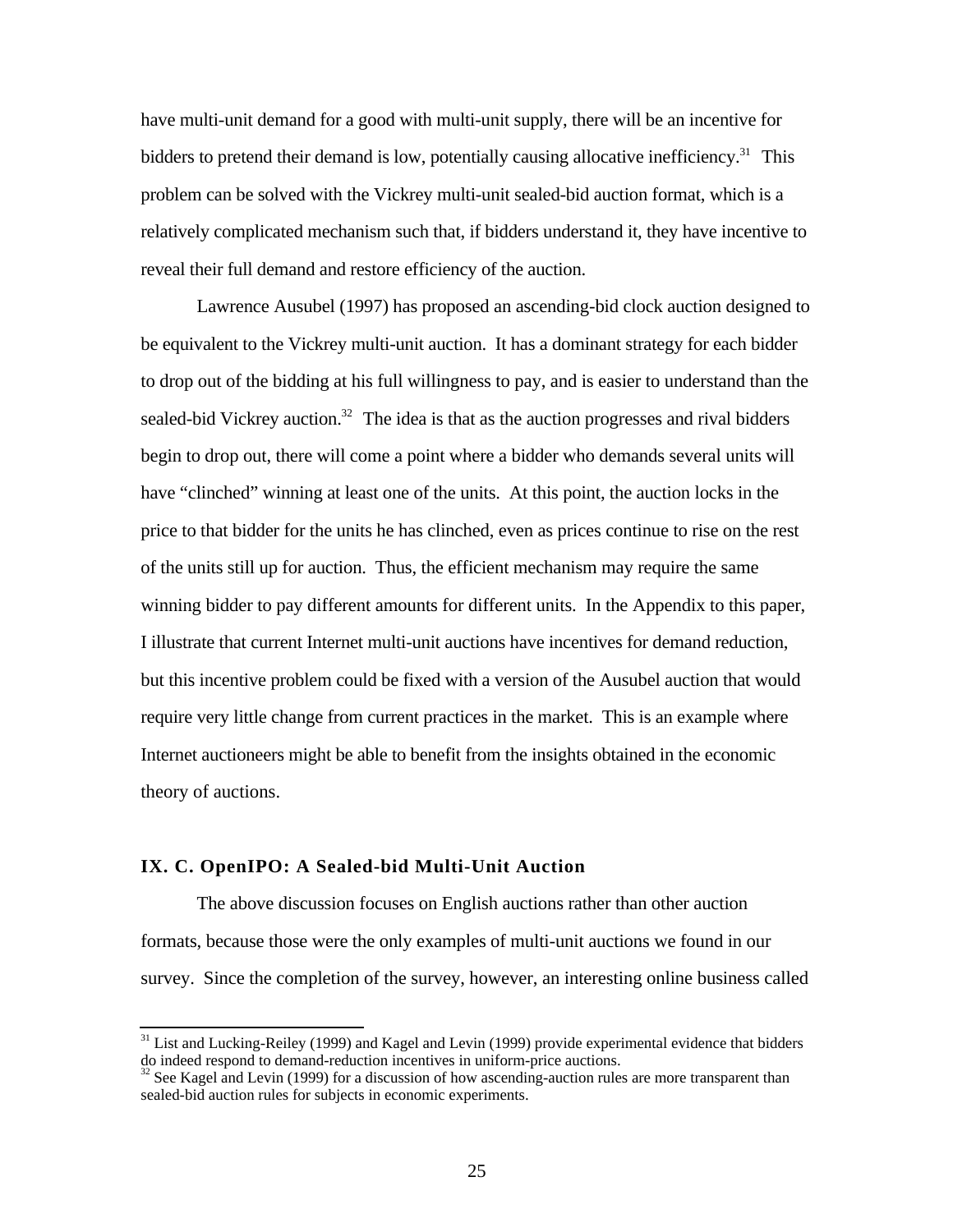OpenIPO has opened, conducting initial public offerings of corporate stock through sealedbid multi-unit auctions. Founded by investment banker William Hambrecht, the business aims to achieve new efficiencies in IPOs. Investment banks, they claim, have trouble picking the correct opening price for a new issue of stock, and they prefer to err on the side of setting the price too low. The investment bank then rations the underpriced shares to its best institutional clients, who get a windfall gain as their shares rise to the fair market price on the first day of trading. They claim that this is bad both for individual investors (who can't get in on the opening price) and for the companies (who raise less capital than they could if the price were set correctly). In order to solve this problem, OpenIPO has proposed to auction shares, with individual investors able to participate in a sealed-bid online auction. OpenIPO opened its first IPO (Ravenswood Winery) in February 1999, selling 1 million shares of stock at an auction price of \$10.50 per share. In July 1999, OpenIPO's is conducting its third initial public offering via auction.

 OpenIPO uses a uniform-price rule, charging the amount of the lowest accepted per-share bid to each of the winning bidders. Ironically, just as economists have been exploring the topic of strategic demand reduction in uniform-price auctions, OpenIPO has started touting its uniform-price auction as economically efficient. Their information page states, "The OpenIPO auction is actually a modified version of an auction developed by William Vickrey. In 1996, he won the Nobel Prize in Economics for his work on designing auctions that bring new efficiencies to the marketplace." This ignores the fact that the uniform-price auction is not the correct demand-revealing generalization of the single-unit Vickrey auction (a result which Vickrey himself (1961) described, for the case where individuals might want multiple units). Demand reduction might actually cause inefficiencies and revenue losses in IPO auctions, relative to the outcome of a true multiunit Vickrey auction. On the other hand, a major selling point for OpenIPO is that it "levels the playing field" for individual investors. "With OpenIPO," their Web site states, "shares are allocated in a completely even-handed way. Your allocation is based on what you are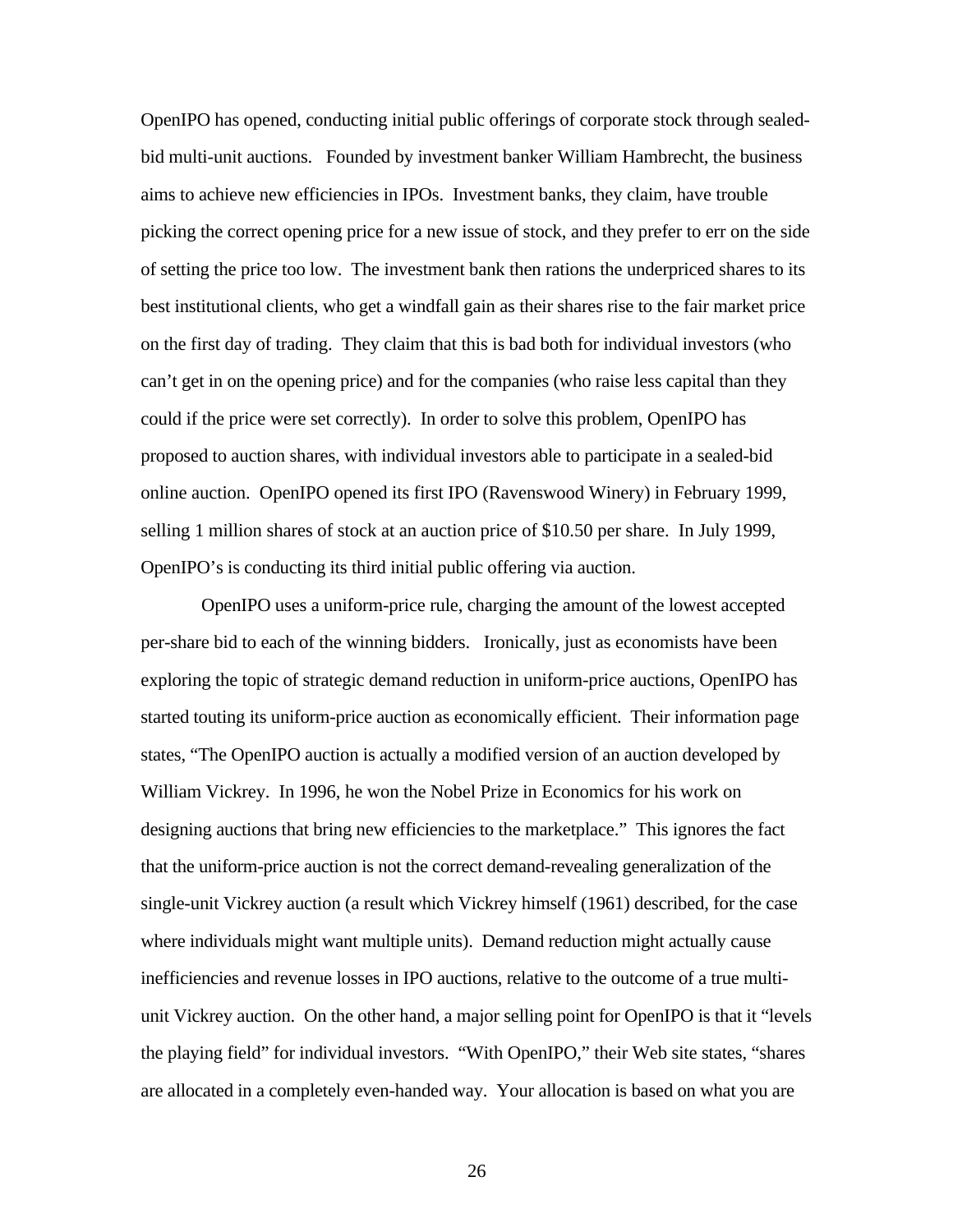willing to pay rather than on the size of your brokerage account." However, the efficient multi-unit Vickrey auction would generally give discounts to high-demand bidders to give them enough incentive to reveal their high demand (see the example in the Appendix to this paper). I suspect that OpenIPO's managers are not aware of the recent results on demand reduction in the economics literature, but perhaps it doesn't matter. OpenIPO might prefer, for marketing reasons, to avoid an auction, however efficient, which appears not to "level the playing field."

#### **IX. D. Package Bidding**

Another interesting topic addressed by auction theory is that of bidding on combinations of related items. (See, for example, Forsythe and Isaac (198x)). We did find one example on the Internet of an auction that encourages such "package bidding" on combinations of goods: the Winebid online auction of wines. This site frequently organizes the auctioned wines into groups which might be more valuable to some bidders if they were together in combination. For example, individual lot numbers 103a, 103b, and 103c might represent the 1992, 1993, and 1994 vintages of a Cabernet Sauvignon from a particular winery in California. In addition to allowing bidding on those individual bottles, the auction also encourages interested bidders to submit bids on lot number 103, a "vertical collection" of the three different vintages from that winery. Ascending bids proceed separately on the individual items and on the full package. For example, I observed an auction in progress where the high bids on the 1992, 1993, and 1994 vintages of a Cabernet were \$115, \$65, and \$85 respectively, held by three different bidders. A fourth bidder had the high bid of \$330 on the collection of three bottles. If the auction were to end at this point, the fourth bidder would win the three-bottle collection, because his \$330 bid exceeds the \$265 total of the three individual bottle bids. The high bidders on the individual bottles would win nothing in this case.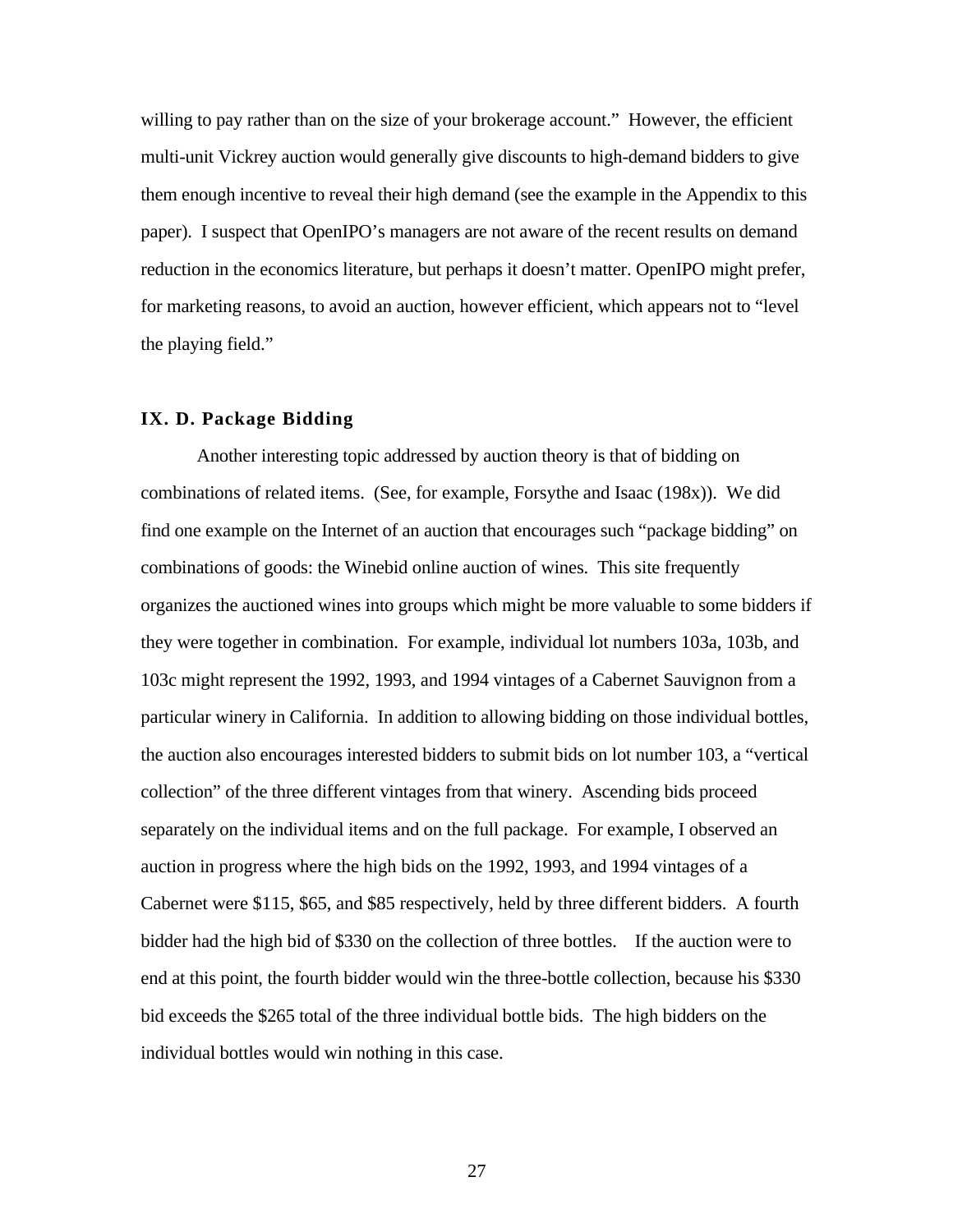# **X. Time Duration of Auctions**

In our survey, 86 different sites gave us enough information to be able to estimate the length of time the average auction remained open. These are fairly rough estimates - for example, if a site had auctions lasting from one to five days, we used an unweighted estimate of three days as an estimate for that site. Most listing sites give sellers the opportunity to choose their own auction length. At eBay, for example, sellers can choose a length of 3, 5, 7, or 10 days for their auctions. The mean length of auctions at the different sites in this survey was 9.3 days, with a modal length of 7 days (occuring at 36 of 86 sites). The very short auctions took place at merchant sites, and were few in number relative to the regular several-day auctions at the same sites; they include Onsale's 60 minute "express auctions" and First Auction's 3-minute "flash auctions." The longest auctions in the survey, with lengths up to 90 days, were auctions for government surplus items at the WW Sales site.

# **XI. Minimum Bids and Reserve Prices**

Internet auctions usually specify a minimum acceptable bid amount, below which no bids will be accepted. On listing-agent sites, the individual seller chooses this as a parameter in the auction listing. In addition, many sites also feature a secret "reserve price," specified in advance but not revealed to the bidders until after the auction. If the highest bid does not exceed the amount of the reserve price, then the good will not be sold.

Of the 142 sites reviewed in our study, practically all of them used nonzero minimum bid levels, and 55 also allowed the use of reserve pricing. Typically (in at least 44 of 55 cases), an auction in progress on the Web site will indicate to bidders when it has a reserve price in use. On eBay and the majority of other English auction sites, the message changes from "the reserve price has not yet been met" to "the reserve price has been met" at the appropriate point in the bidding. Auction Universe has a somewhat unusual version of this: they indicate the presence of a reserve price with a red R icon next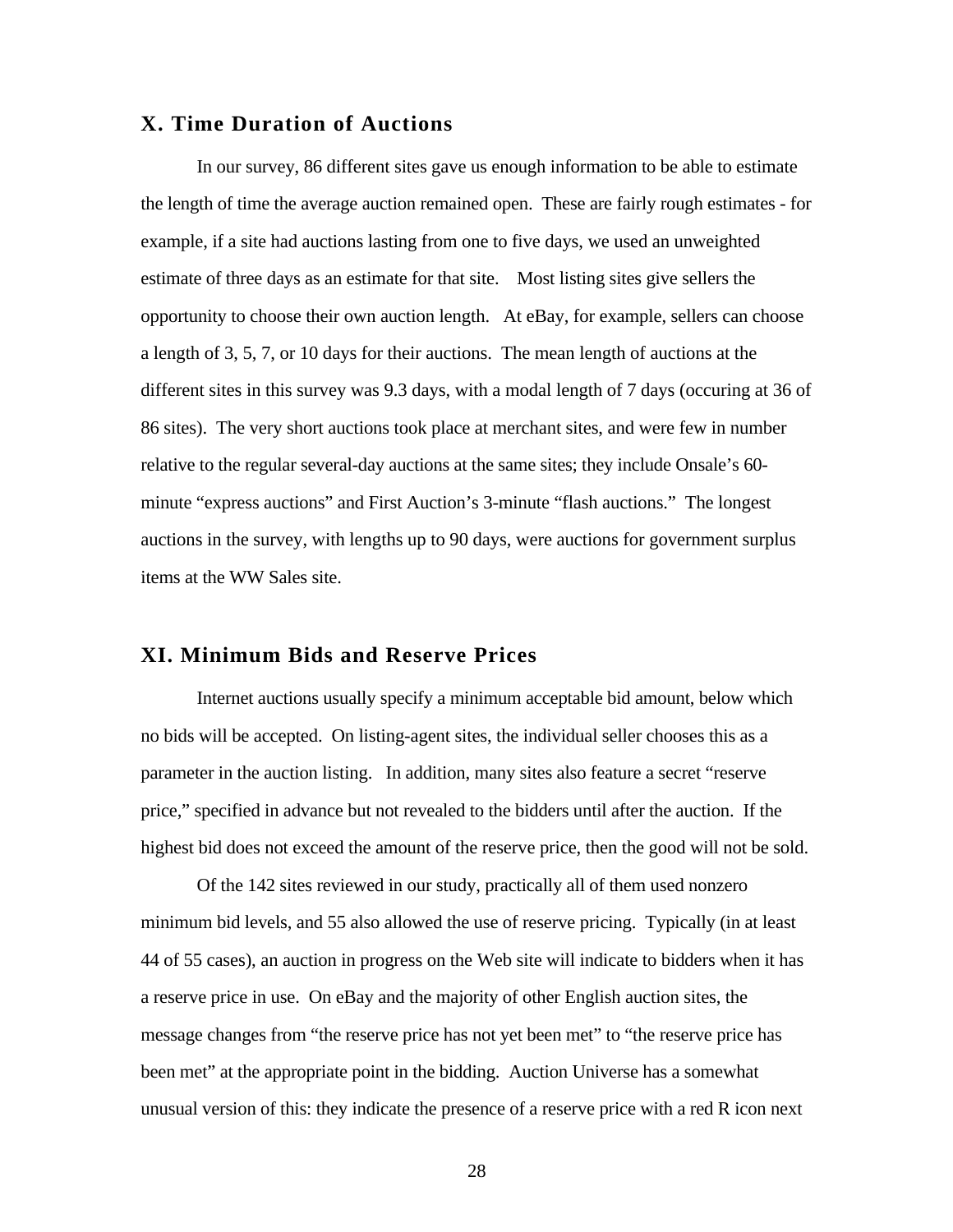to the auctioned item, and once the bidding reaches 15% below the reserve price, the icon turns green. Once the reserve price has been met, the reserve-price icon disappears entirely. A minority of English-auction sites give no feedback about the reserve price; in these cases the winning bidder does not know whether he has yet exceeded the reserve until the auction ends.

An interesting question is what effect the reserve price has on the auction. The conventional wisdom appears to be that reserve prices can be useful to the seller in the following way. The apparent model is that starting out the bidding at a falsely low minimum bid might generate interest and build bidding momentum, sending the bidding up past the reserve price. Had the reserve price been a public minimum from the start, the auction might never have got going. As Auction Universe indicates in its seller instructions, "A Reserve Auction is an auction format that allows a seller to enter a low starting price in the hopes of generating interest and bids on their item; however, the seller is not obligated to proceed with the sale until their 'reserve' price is met."

This conventional wisdom seems at first to be positing a kind of irrationality on the part of bidders, who would be willing to pay more for the same good depending on whether the reserve price were made public or kept secret. However, a "winner's-curse" model of privately uncertain, affiliated bidder values might be able to explain this behavior with a rational model. The low-minimum, high-reserve auction would give a bidder more opportunity to observe the bidding of others than would the high-minimum auction, so the "linkage principle" of Milgrom and Weber (1982) indicates that more aggressive bidding might actually be rational in the low-minimum, high-reserve auction. On the other hand, it is not clear whether the types of goods being sold in Internet auctions really involve bidders being uncertain of their own values. (A used laser printer presumably has a known value to the bidder who wants to buy it. Some collectibles might be speculative investments with uncertain future value, but others involve privately known values to bidders who wish urgently to complete their collections.)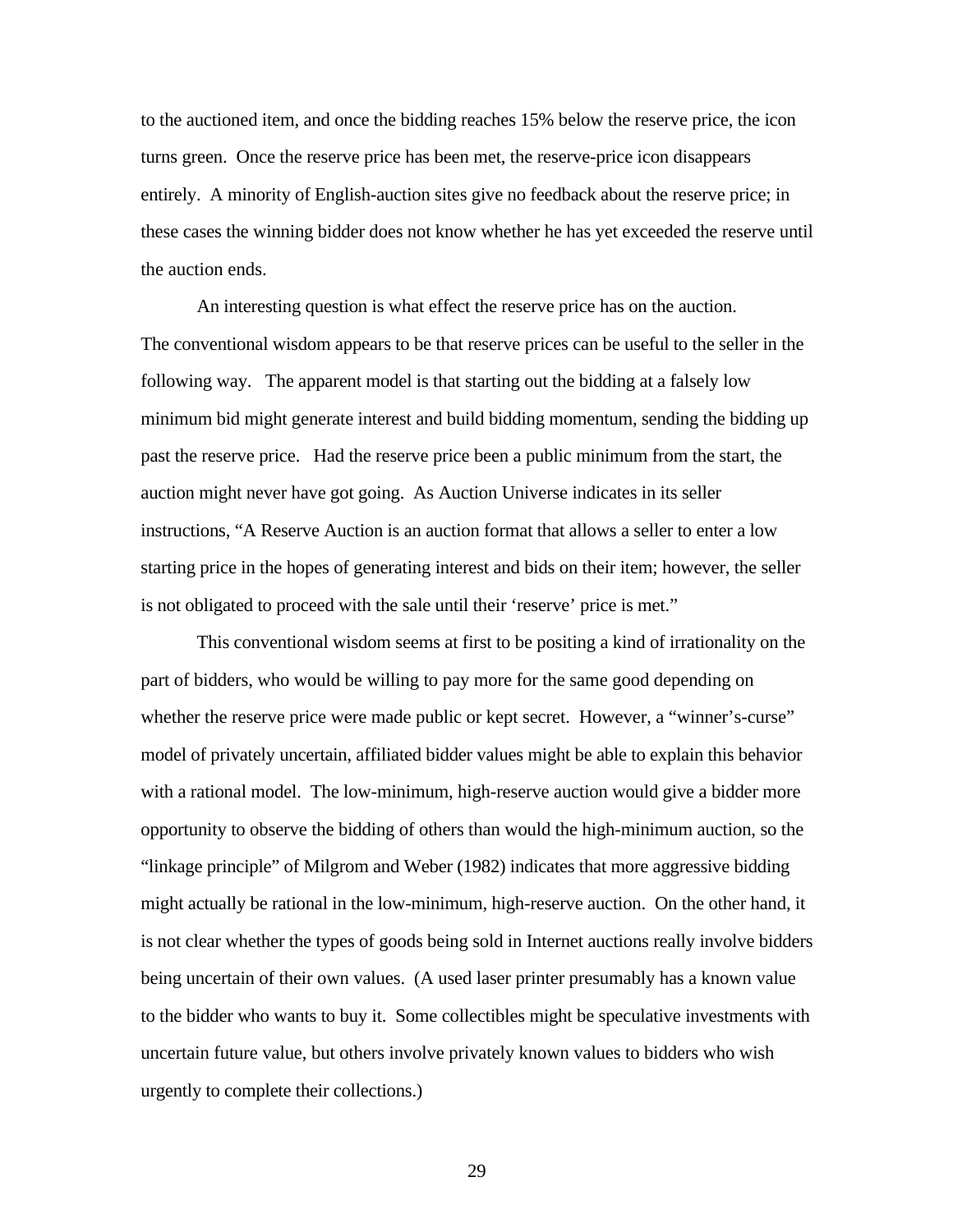In addition, to the extent that bidding requires costly effort, reserve prices might actually drive away bidders. At the auction site One Web Place, the discussion of the reserve price feature states, "Most buyers do not like reserve price auctions and will avoid them at all costs. It is very upsetting to win an item only to be told that your winning bid was not high enough… overuse of high reserves will force people to bid on other items." I believe it is an interesting empirical question whether secret reserve prices benefit the seller more than an equivalent public minimum bid. Data from eBay and other online auction sites might be able to shed light on this topic, indicating not only whether such a phenomenon exists, but also whether reserve prices matter more for some types of goods than others.

# **XII. Buyout Prices**

A few English auctions in our survey actually specified a *maximum* acceptable bid level, or "buyout price." Examples include One Web Place (agent site for collectibles), Mackley and Company (merchant/agent site for jewelry), and LabX (agent site for lab equipment). This procedure was also common with the newsgroup auctioneers I observed in 1994 and 1995. The idea of the "buyout price" is to allow the buyer to buy an early end to the auction by submitting a sufficiently high bid. The effect is somewhat similar to a classified ad which lists an item for sale for "\$500 or best offer," although here it occurs in the context of a formal auction. When a "buyout" actually occurs, it benefits buyer and seller by bringing the auction to a close early (a savings of perhaps days or even weeks). The buyer gets certain victory, but does not know whether she might have been able to pay less had the auction continued. The seller gets a certain high price, but gives up the possibility that bidding might have gone even higher had the auction continued. Although sellers tend to set these prices quite high, I have seen buyers meet them on several occasions. Bob Kafato, president of LabX, indicates that in auctions where sellers choose to set an "Auction Stop" price (LabX's term for a "buyout"), a bidder chooses to invoke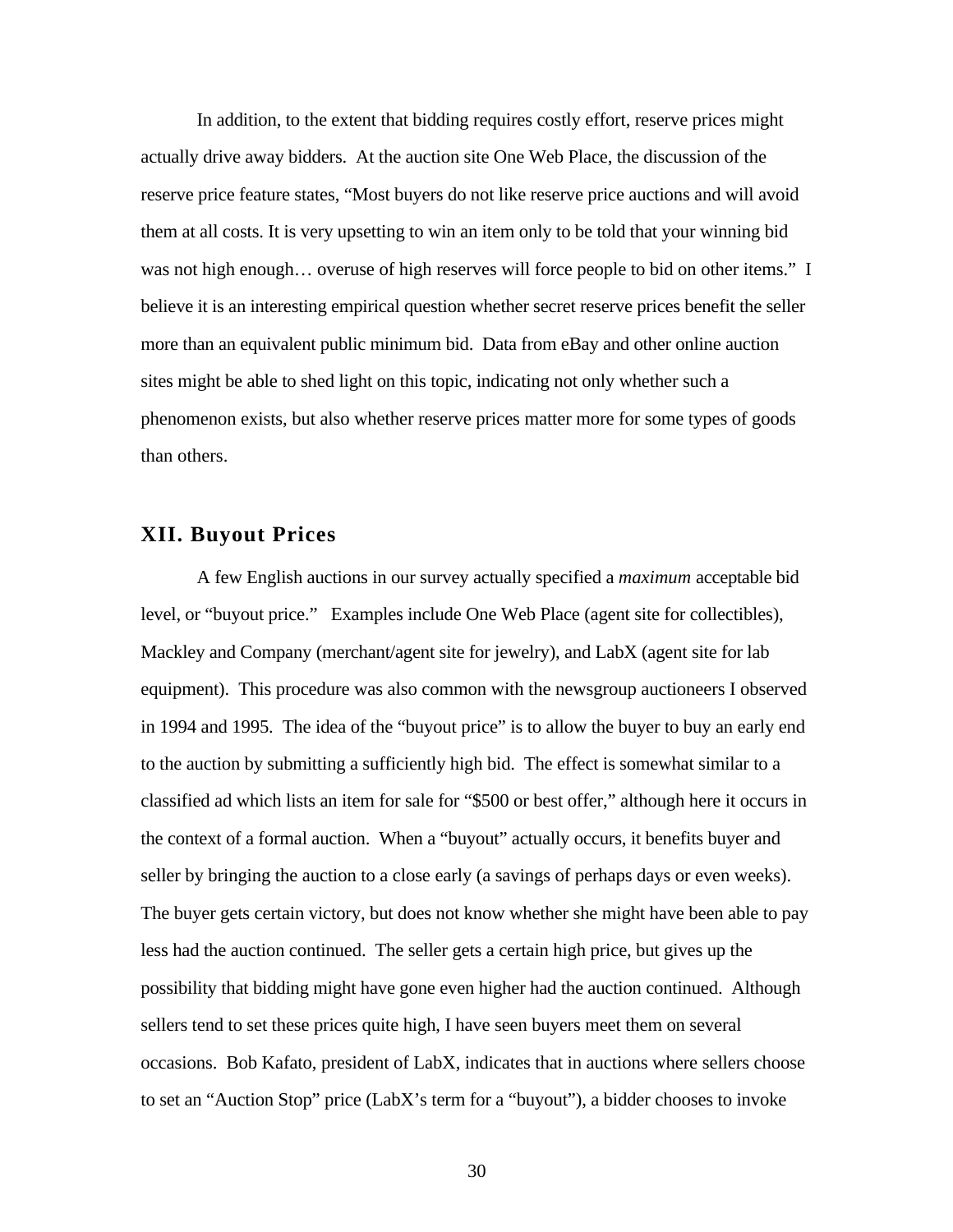this option in about 10% of cases. I point out this institutional detail as a potential item of interest to theorists, for I am not aware of any theoretical literature which examines the effect of such a "buyout price" in an auction.

# **XIII. Strategic Manipulations: Shilling and Bid Shielding**

There have been some examples of Internet auction users using strategic manipulations to "game the system." Shilling is an attempt by the seller to drive up the price of the good, while "bid shielding" is a technique designed to allow a bidder to get a "steal" on an item at a low price. Both practices are against the rules on Internet auction sites, but these rules can be difficult to enforce. It is unclear how frequently these manipulation strategies are used: they might not be terribly common at all, but there have been documented examples of both.

Shilling is nothing new; there have been incidents of shilling reported in traditional English auctions for many years. The concept is that when only one bidder remains in the auction, the seller can try to drive the auction price higher by bidding against her. Most auctioneers (including eBay) do not allow the seller to submit bids on their own goods while the auction is in process, but sellers have been known to circumvent this restriction by asking other agents to bid on their behalf. A number of states make shilling illegal, but this is a difficult law to enforce. Enforcement against shilling can be even more difficult in Internet auctions, where the bidders cannot see each other: a seller might invent a false identity with a new email address, and use that identity to bid in his own auction. One disadvantage for the seller is the possibility that he will "overshoot" the high bidder's willingness to pay, and thus prevent himself from selling the good at all.<sup>33</sup> The seller can circumvent this problem by retracting his shill bid after the auction (perhaps claiming it was a typo), because most auction sites react to a withdrawn high bid by having the seller sell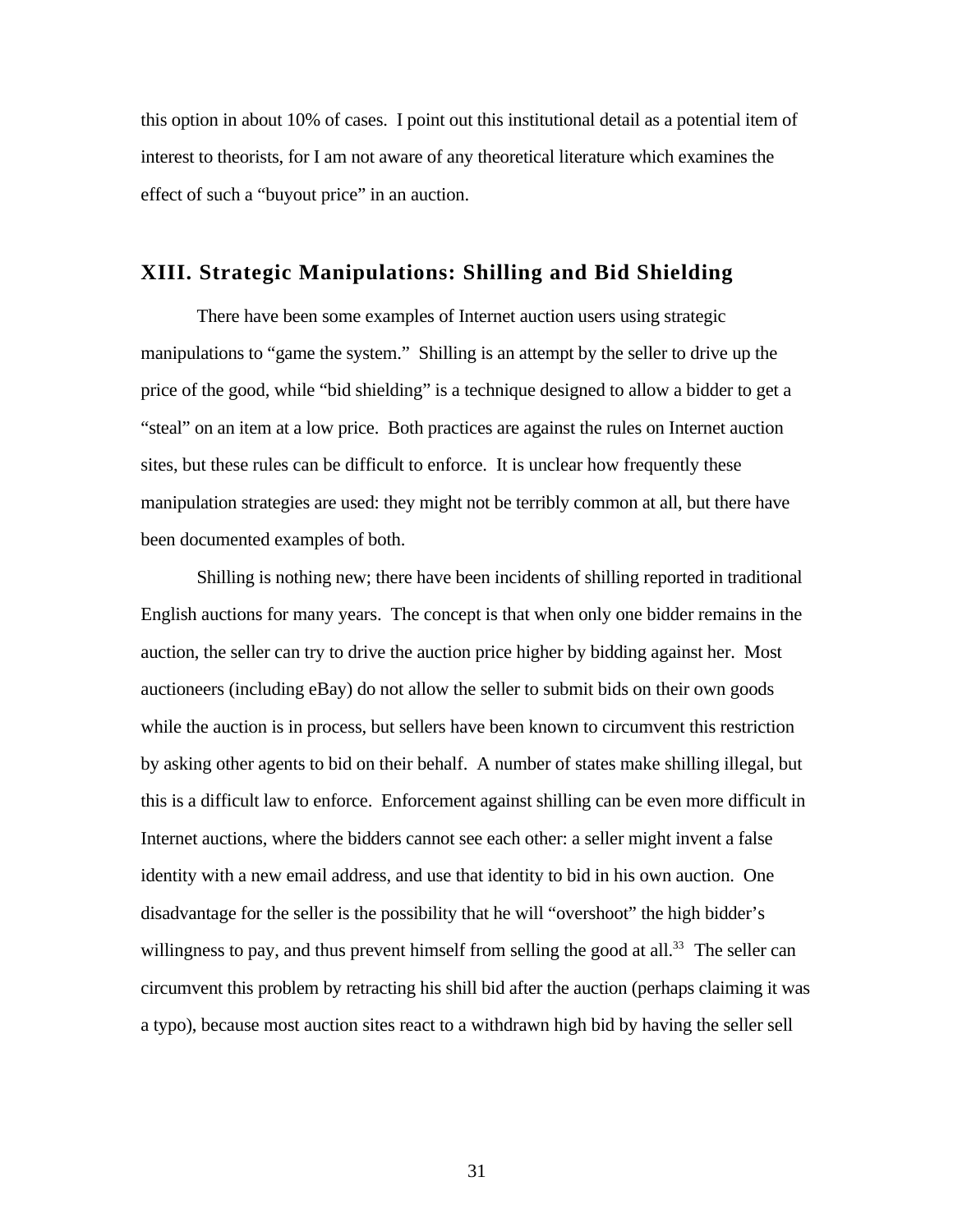the item to the second-highest bidder at the amount of her final bid. Of course, a seller whose auctions consistently have bidders retracting their bids will look suspicious to eBay, whose policy is to suspend the account of any seller caught shilling. Enforcement of antishilling rules has some effect, though it is not likely to be perfect.

Bid shielding is, in a sense, the inverse of shilling. Like shilling, bid shielding also involves artificially high bids – but by a buyer, not by the seller. The bidder puts in an early lowball bid (say \$10) on an item he's interested in, and then gets a friend (or a false identity) to put in an extremely high bid (say \$500) on the same item. The high bid acts as a "shield" of the lowball bid, keeping anyone else from bidding in the auction. Just before the end of the auction, the bidder retracts the \$500 bid, leaving his \$10 bid as the winning bid on an item that should have gone for a higher price.<sup>34</sup> Unless the seller is paying close attention, she might never realize what happened, as the retracted bid typically does not show up in the bid history. Bid retractions are generally not permitted without good reason (such as an obvious typo), but this can be hard for the auctioneer to enforce if the individuals use false identities to place their manipulative bid shields. This practice appears not to be terribly widespread so far, but sites such as eBay might want to consider requiring bidders to guarantee their bids with credit-card deposits, in order to discourage strategic false bidding (both shills and bid shields).

# **XIV. Fraud**

ı

Another issue of interest to economists is the possibility of fraud in online auctions. In particular, the listing-agent sites leave the actual transaction up to the seller and the winning bidder. The standard procedure is for the buyer to mail a check or money order to the seller, and wait for the seller to mail the goods in return. But how does the buyer know

<sup>&</sup>lt;sup>33</sup> The seller might just run another auction for the same good, but this does incur a cost on sites which charge a listing fee whether or not the item sells.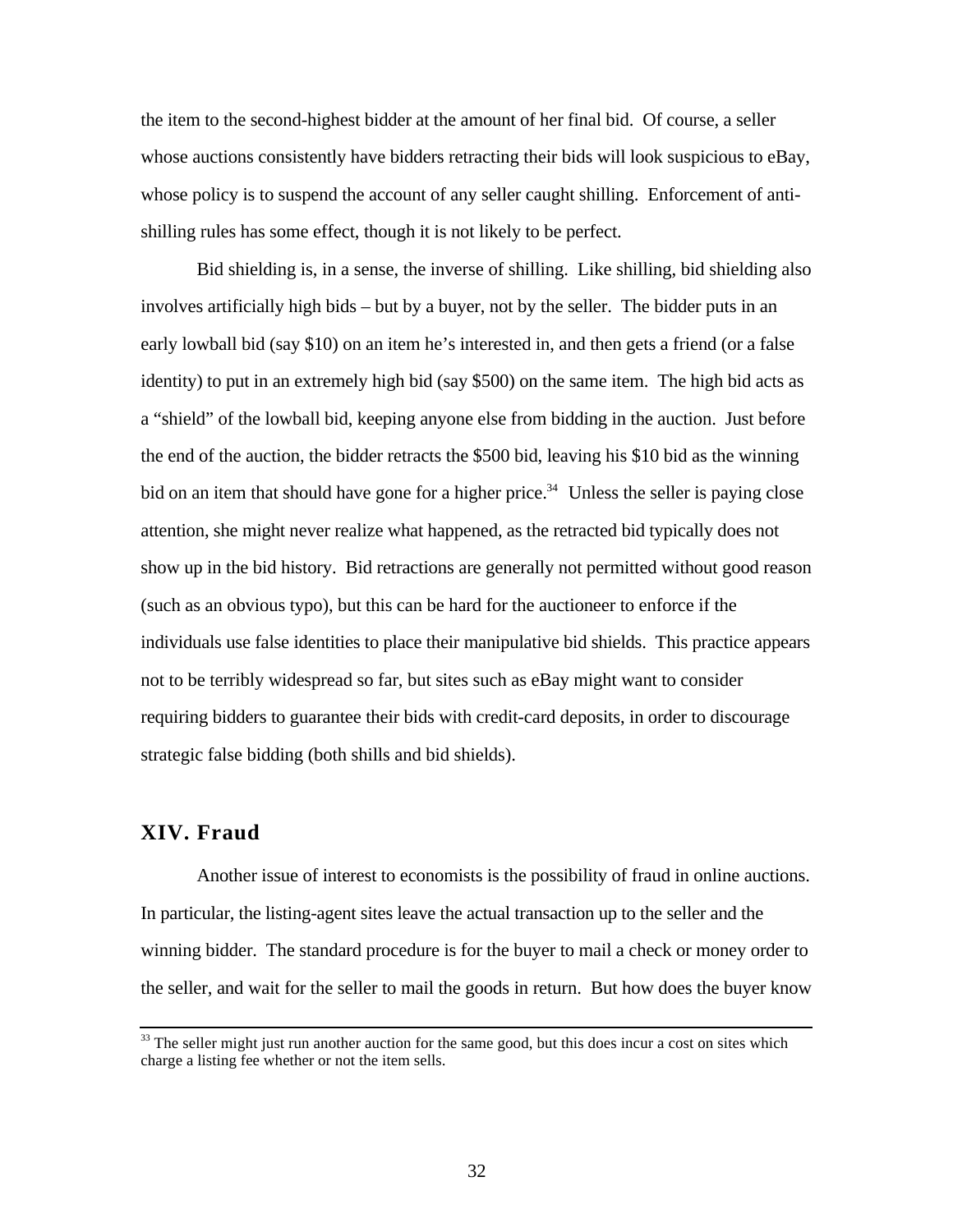she can trust the seller? For example, I recently mailed a check for \$550 to a seller whom I'd never met, for a piece of software I'd won at eBay; was this a foolish move? I shared eBay's faith that "people are basically good," and was happy to find that my seller did indeed ship the good as promised. Despite most economists' instincts, there appears to be very little fraud in online auctions; the norm is for individuals to honor the terms of their transactions with each other. So far, at least, dishonest sellers have been few and far between.

In addition to the social norm of honesty, there are several formal mechanisms which help discourage fraud. First, eBay and other auction sites actively discourage fraud, encouraging users to file formal complaints with Attorneys General or the U.S. Post Office. A recent conviction in California indicates that online auction fraud cases will be taken seriously by the courts. Second, eBay pioneered a feedback and rating system, emulated by several other sites, that encourages buyers and sellers to rate each other at the close of a transaction. These ratings and comments are publicly available; when viewing an auction listing one also sees a numeric feedback rating (equal to the number of positive comments about a seller minus the number of negative comments about the seller registered by previous winning bidders). Similarly, a seller may see the feedback rating of the bidders in her auction, and always has the option to reject bids from any bidder. A single click allows one to view the entire history of written comments. A feedback rating of  $-4$ results in automatic suspension of that user's account, and such events are rare. Many sellers have positive feedback ratings numbering in the hundreds; a fair number appear to be making full-time careers as sellers on eBay. Whether high ratings affect bidders' willingness to pay for an item is an interesting empirical question which could be studied with eBay data.

ı

 $34$  For documentation of one such instance, see the MSNBC news article available at http://www.msnbc.com/news/293918.asp.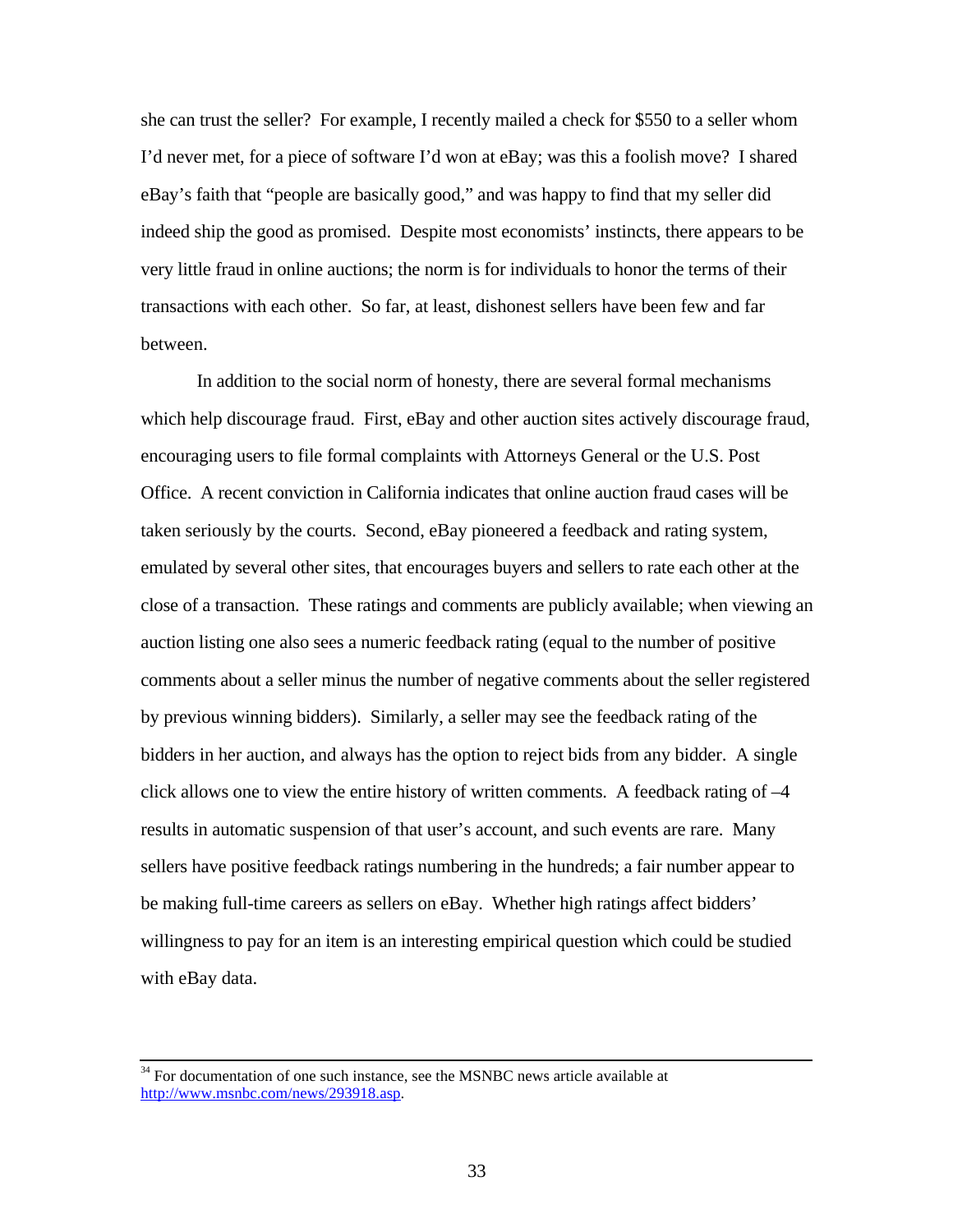Third, eBay and other auction sites encourage users to use a third-party escrow service if they fear the possibility of fraud. The buyer sends payment to the escrow agent, who verifies payment before the seller ships the good to the buyer. The buyer then has a short examination period, to make sure that the item meets its description in the auction. After the buyer indicates consent to the transaction, the escrow agent releases the funds to the seller. Founded in 1997, i-Escrow is the dominant firm in the Internet-auction escrow market, recommended by eBay and several other sites. It accepts payments via credit card as well as by check or money order, charging fees of between 1% and 6% of the transaction amount. I-Escrow President Sherman Kwok indicated in July 1999 that his firm's average transaction size is approximately \$300, and that their sales volume has been growing at a rate of approximately  $25\%$  per month.<sup>35</sup> (For comparison, my most recent estimates of eBay sales indicate that the average price of a good is \$30 and that eBay transaction volume is growing at around 12% per month. This indicates that escrow services are generally used only for the most expensive transactions, and seem to be growing at a rate faster than that of online auctions themselves.)

# **XV. 1999 Update: eBay, Yahoo!, and Amazon**

ı

As online auctions have received increasing amounts of popular attention, two of the biggest consumer brands on the Internet have moved into the listing-agent market to compete with eBay. Yahoo! introduced its person-to-person auction listings in October 1998, and Amazon opened its own auction listings in March 1999. Both companies boasted millions of regular users at their existing sites, and they sought to leverage these user bases to create a large enough auction site to enjoy the same economies of scale already enjoyed by eBay. Amazon and Yahoo! entered the auction market too late to be part of our original autumn 1998 survey, but this competition has generated so much

<sup>&</sup>lt;sup>35</sup> Financial details on I-Escrow come from the CNET news story "I-Escrow set to acquire rival Trade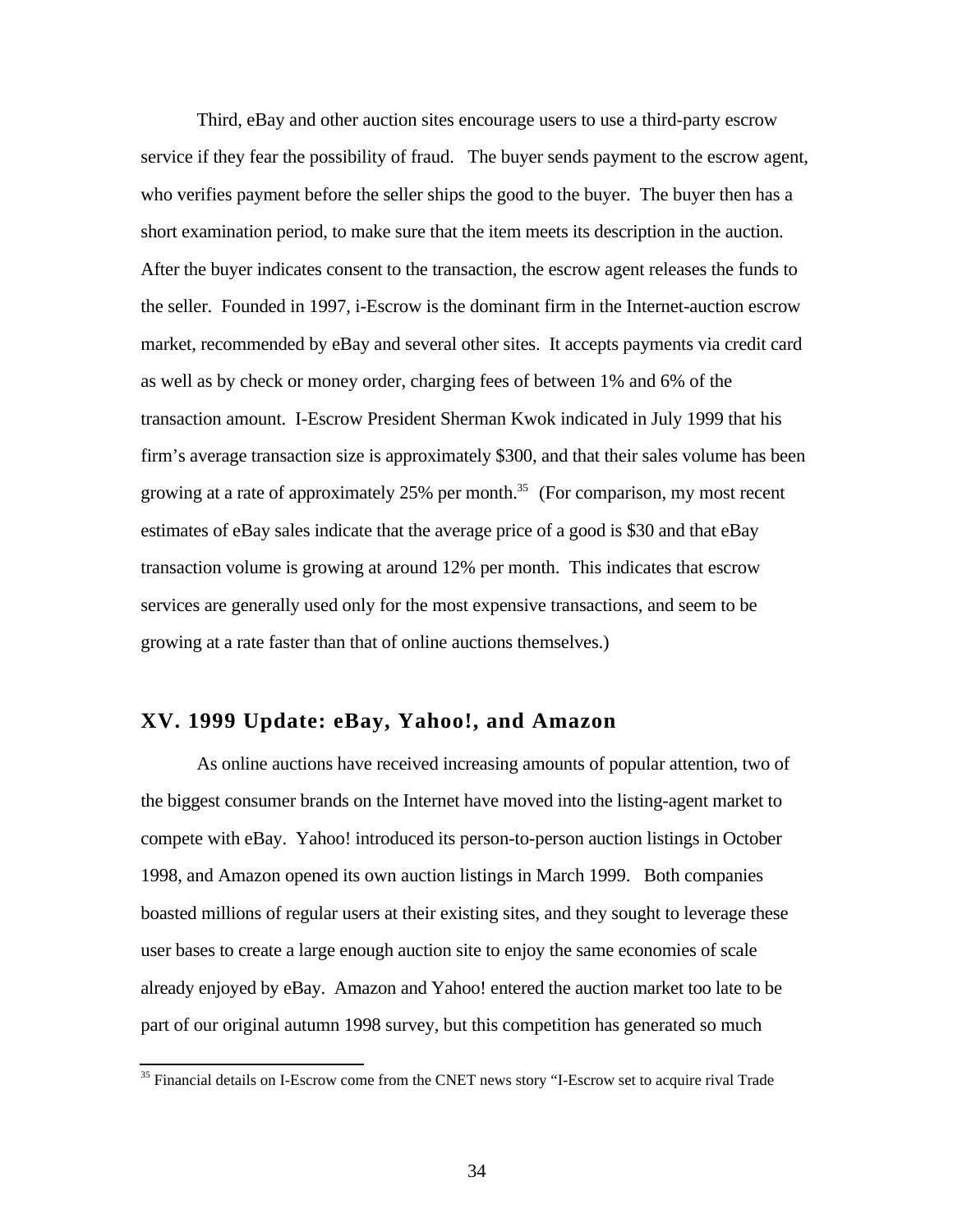attention that it seemed worthwhile to perform an updated survey of these three large auction sites: eBay, Yahoo!, and Amazon.

To produce updated volume estimates for summer 1999, we sampled hundreds of auction listings at each of the three sites. The results can be found in Table 4. In terms of revenues, eBay is still 100 times as large as Amazon and 10 times as large as Yahoo! Both of the new sites have quickly grown large enough to make the list of the ten largest auction sites on the Internet, but in the meantime eBay's size has more than doubled (with a continued growth rate of approximately 12% per month).

**Table 4: Size estimates for eBay, Yahoo!, and Amazon, Summer 1999.**

|        | Auctions closing per day | Revenues per month |
|--------|--------------------------|--------------------|
| eBay   | 340,000                  | \$190,000,000      |
|        |                          | (\$18,000,000)     |
| Yahoo! | 88,000                   | \$19,000,000       |
|        |                          | $(\$7,900,000)$    |
| Amazon | 10,000                   | \$2,000,000        |
|        |                          | $(\$620,000)$      |

(estimated standard errors in parentheses $^{36}$ )

The two newcomers have a lot of similarities to eBay: similar categories of goods, similar fixed-length English auction bidding rules, and similar auction-listing procedures. All three sites offer proxy bidding, but they differ in their treatment of the end of the

 $\overline{a}$ 

Direct" http://www.news.com/News/Item/0,4,39244,00.html

<sup>&</sup>lt;sup>36</sup> We computed these estimates by choosing a day in June or July to visit each site, observing the number of auctions closing that day, and taking a sample of closed auctions to estimate the average revenue per auction closing. Sample sizes were 1232 auctions at eBay, 259 auctions at Yahoo!, and 241 auctions at Amazon. (At Amazon and Yahoo!, we obtained simple random samples of goods, while at eBay we took a stratified sample over 12 different categories, computing weighted averages instead of simple averages). compute monthly revenues from daily estimates, we multiplied by 30. Standard errors are based on sampling variation in the revenues per auction listings. We did not make a formal estimate of the sampling error in the number of auctions closing per day, because it was too difficult to obtain separate estimates on a large sample of different days. On eBay, where the past 30 days' results are relatively easy to obtain, we estimated that the standard deviation of the number of auction closings per day is approximately 25% of the mean number of closings (though this was abnormally high due to an unusual eBay system outage which prevented auctions from closing on June 10-11, 1999.)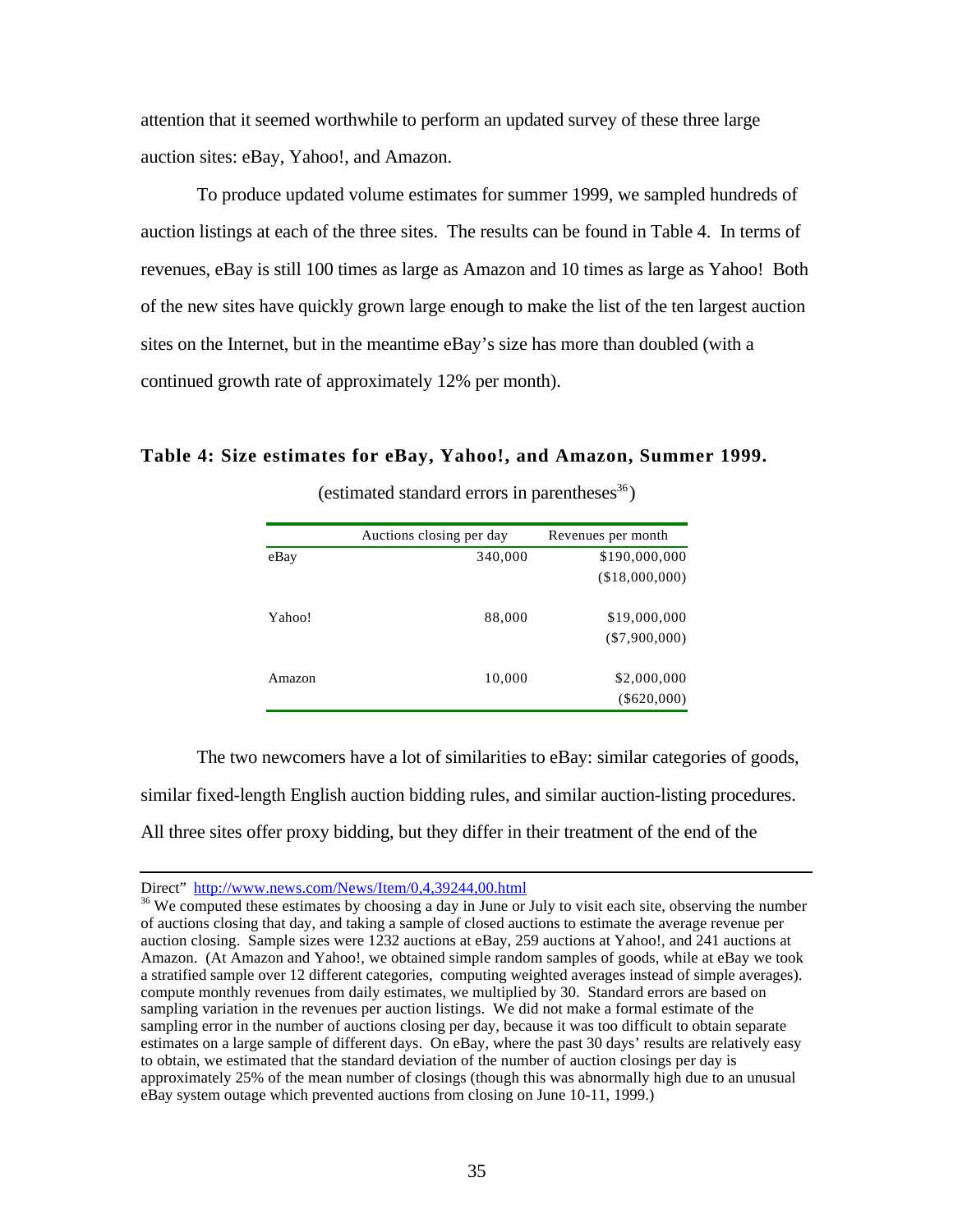auction: Amazon has a 10-minute extension period when there is bidding activity at the end of the auction, Yahoo! gives the seller the option of a 5-minute extension period or a hard close time, and eBay continues to use a hard close time. Another difference is that eBay generally gives the user more options for searching through the auction data, such as the option of browsing through any auction which closed in the past 30 days according to date and time as well as category. A third difference is in fee structure. Amazon and eBay both charge sellers a listing fee and a percentage commission, while Yahoo! charges no fees at all (presumably a strategy designed to increase auction traffic and generate additional advertising revenue for the site). $37$ 

This difference in fees has an important effect on sellers' incentives and behavior. Because Yahoo! does not charge fees for auction listings, a seller has less incentive to make sure that her auction results in an actual transaction. Indeed, a quick check reveals that most Yahoo! auctions have very high reserve prices, with the sellers apparently hoping for a "sucker" to come along and be willing to pay their high price. By contrast, at eBay and Amazon, sellers know that they will incur a listing fee whether the item sells or not, so they have an incentive to set reasonably low reserve prices to create a higher probability of resulting in a transaction. Indeed, our summer 1999 data indicate that this is the case: eBay has 54% of all auctions result in a sale, Amazon's fraction is 38%, while Yahoo!'s fraction is only 16%. With five-sixths of its auctions failing to receive any acceptable bids, Yahoo! has a signficantly<sup>38</sup> lower auction transaction rate than either eBay or Amazon. It seems puzzling at first that Amazon's transaction rate is also lower than eBay's, but the reason appears to be a special "SummerDime" promotion run by Amazon. During summer 1999, Amazon's listing fees are only \$0.10 per auction, instead of their regular rates (which

ı

 $37$  Yahoo! also has an automatic relisting option, so that if a seller's auction fails to have any bids, the seller can have that same auction renewed again for an additional week (or however many days the seller originally chose for the auction), and a seller can do this indefinitely. By contrast, both eBay and Amazon allow only one "second chance" to the seller: one free relisting for an item which didn't sell (with the original listing fee having already been paid).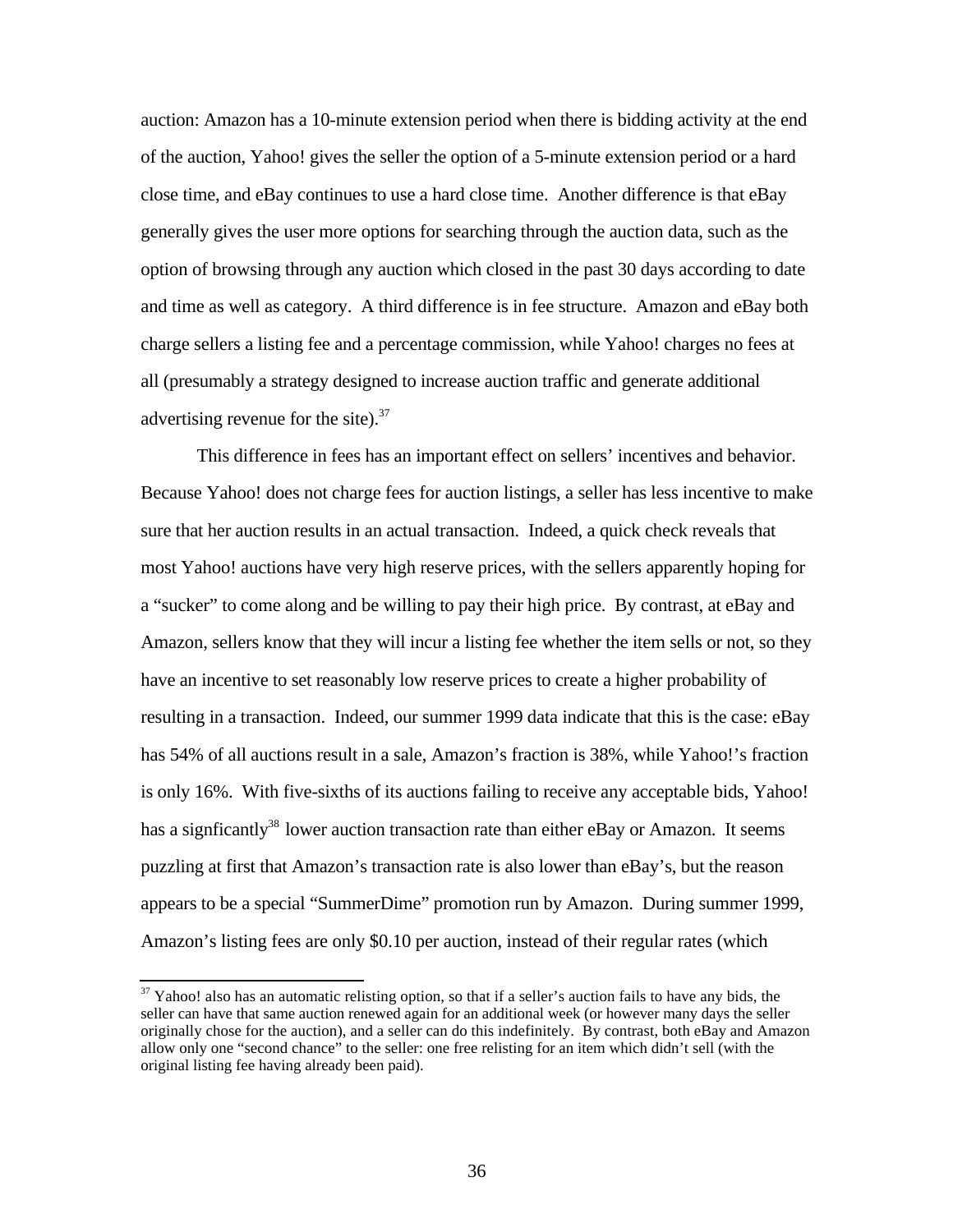match eBay's) of \$0.25 to \$2.00 per listing. So incentives appear to be working in the predicted direction: the higher the listing fee, the more careful sellers are to design an auction listing which actually results in a transaction.<sup>39</sup> This presents an interesting dilemma for the sites trying to compete with eBay: one can try to attract more sellers to the site by lowering one's listing fees, but this will tend to make sellers less serious about making a sale, which may in turn lead to reduced bidder enthusiasm for the site.

# **XVI. Conclusion**

ı

Auctions on the Internet represent one of the most interesting developments in electronic commerce. In this paper, I have attempted to present an economist's guide to Internet auctions, based primarily on a comprehensive survey of Internet auctions as they appeared in autumn 1998. The volume of transactions (on the order of \$1 billion in transactions in 1998) is impressive, especially in a market with such a brief history. Equally impressive is the diversity of goods auctioned, from obscure collectibles to used computers to travel services, with some interesting indications that even more types of goods (such as software developers' services) may be auctioned in the near future.

I have focused particular attention on the details of the auction mechanisms used, trying to point out the relationships between the actual auction institutions on the Internet and the large existing body of auction theory literature. Most Internet auctions are English ascending auctions, but there are also examples of sealed-bid and Dutch declining-price auctions online. In addition to several true Vickrey (second-price sealed-bid) auctions, many of the English auctions employ proxy-bidding systems which make them resemble Vickrey sealed-bid auctions. Quite a few sites conduct auctions for multiple identical units, and these might be able to benefit from recent developments in multi-unit auction theory.

 $38$  The difference is statistically as well as economically significant. With the sample sizes obtained in this study, the p-values for comparisons of Yahoo! to the other two sites are both less than  $10^{-6}$ .

 $39$  It will be interesting to see whether, if Amazon returns to an eBay-style fee schedule, its transaction rate will rise to match eBay's.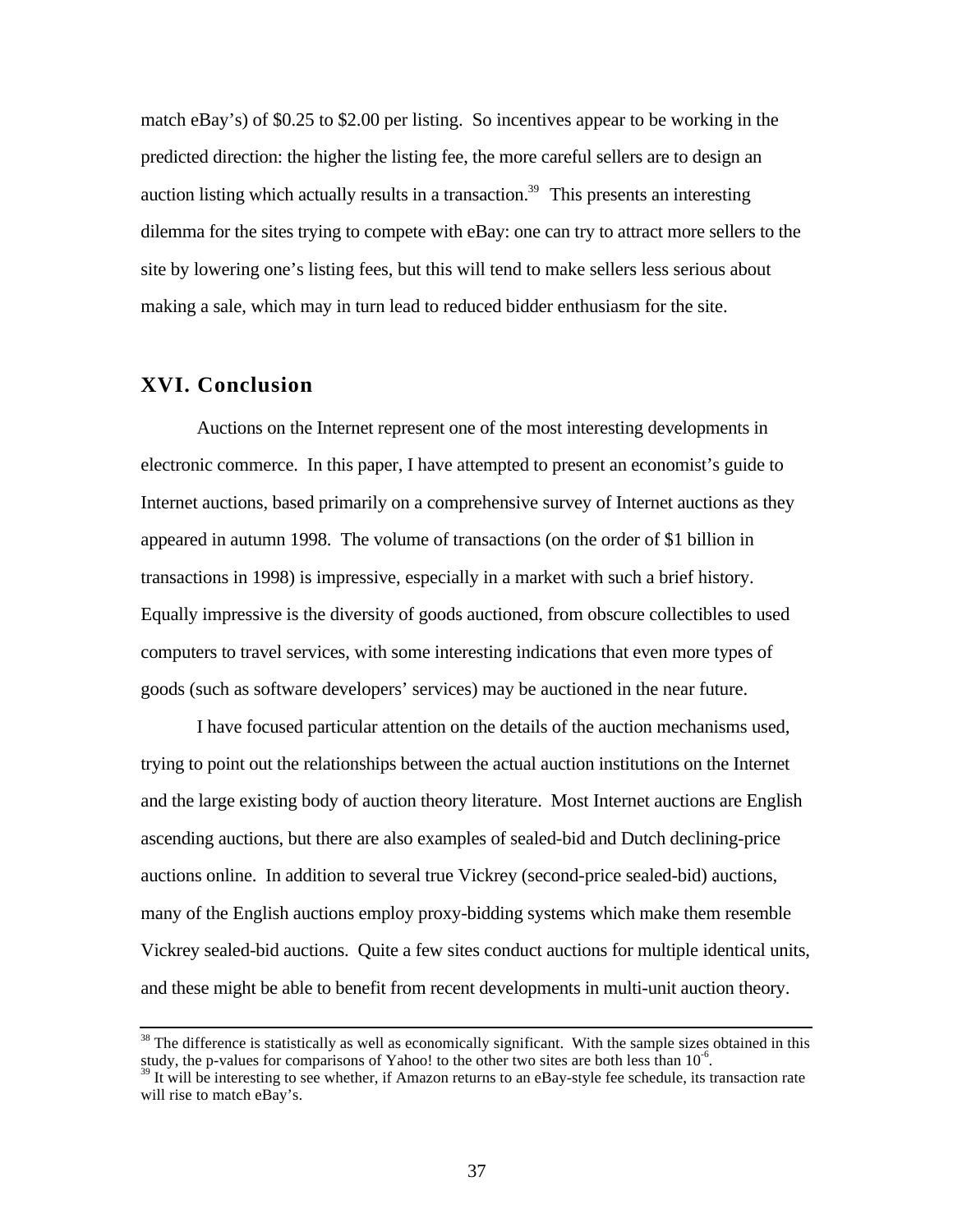Minimum bids and reserve prices in Internet auctions provide interesting fodder for empirical research, while buyout prices represent a feature not yet tackled by auction theory. I have discussed the institutional features designed to promote trust in transactions between agents who are unknown to each other. I have also presented examples of strategies (shilling, bid shielding) used by Internet auction participants to manipulate the results of the auctions, and discussed possible mechanism designs which auctioneers can use to prevent such subversion of the auction's goals.

Another interesting aspect of Internet auctions is the economic competition involved. In addition to the obvious competition between rival bidders, there is also competition between the auctioneers, and even competition between the software developers who provide software for auctioneers. The competition between auctioneers is made even more interesting by the possible presence of network externalities: sellers tend to prefer to auction items at the site visited by the most bidders, and vice versa. To examine the most important example of competition between Internet auctioneers, I collected detailed data on the three largest general-purpose auction sites: eBay, Yahoo!, and Amazon. After a period of months of competition from two well-funded rivals, eBay remained ten times larger than Yahoo! and one hundred times larger than Amazon. The most interesting result from that data was the evidence that sellers at the sites clearly respond to the incentives provided by the auctioneers' fee structures; imposing a cost on sellers for failed auctions tends makes sellers more serious about selling.

Internet auctions raise a variety of interesting questions for economists to investigate. How large are the network externalities involved in providing an auction site? What is the likely outcome of competition between auctioneers? Do seller reputations on eBay have a measurable effect on bidding behavior? Will Internet auctioneers find it profitable to incorporate results from multi-unit auction theory into their auction mechanisms? Does a secret reserve price benefit the seller more than the equivalent minimum bid? What types of goods should we expect to be auctioned, and which will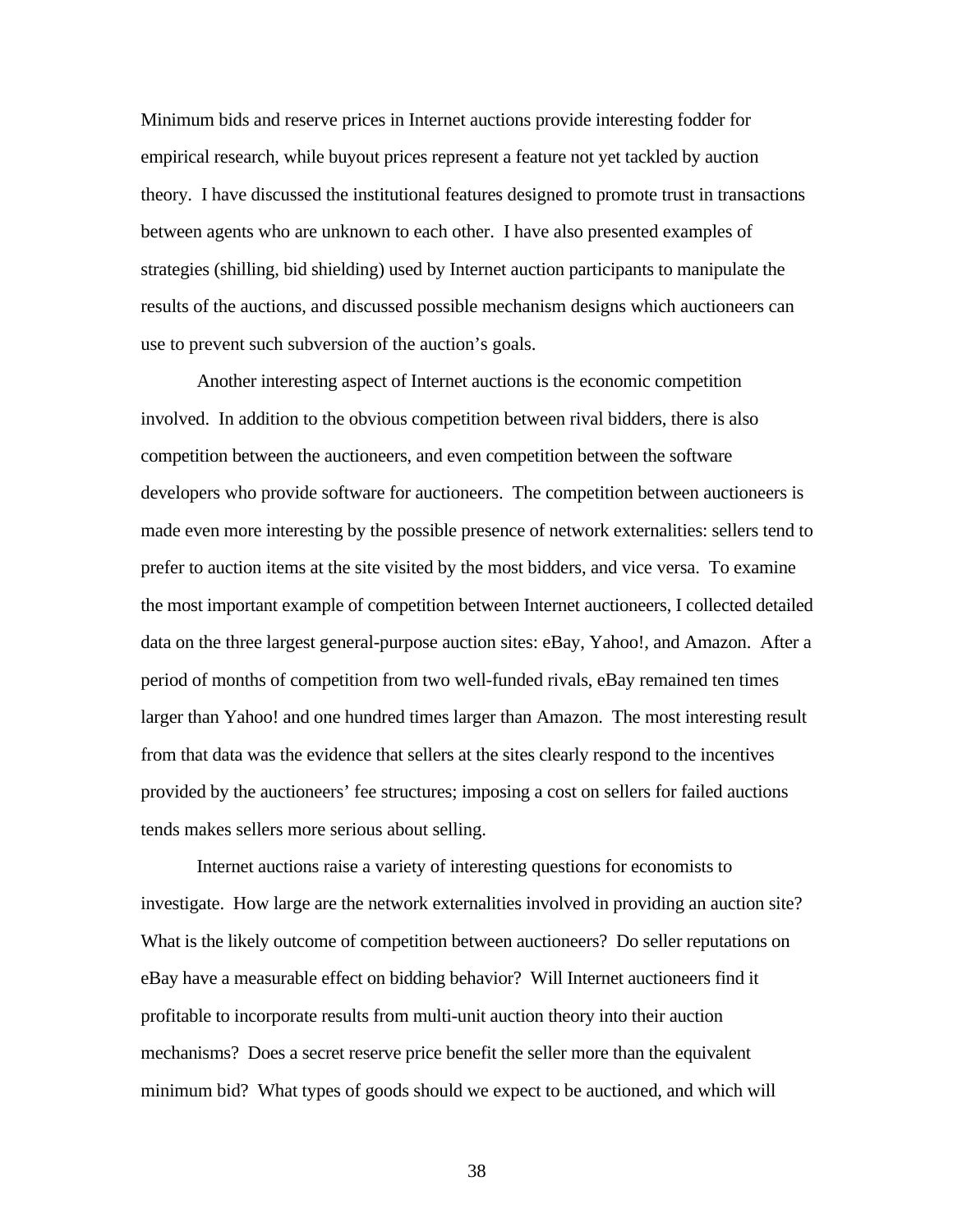continue to be transacted at fixed prices? My hope is that this survey will serve as a useful snapshot of the early days of Internet auctions, and perhaps inspire further research in this exciting area.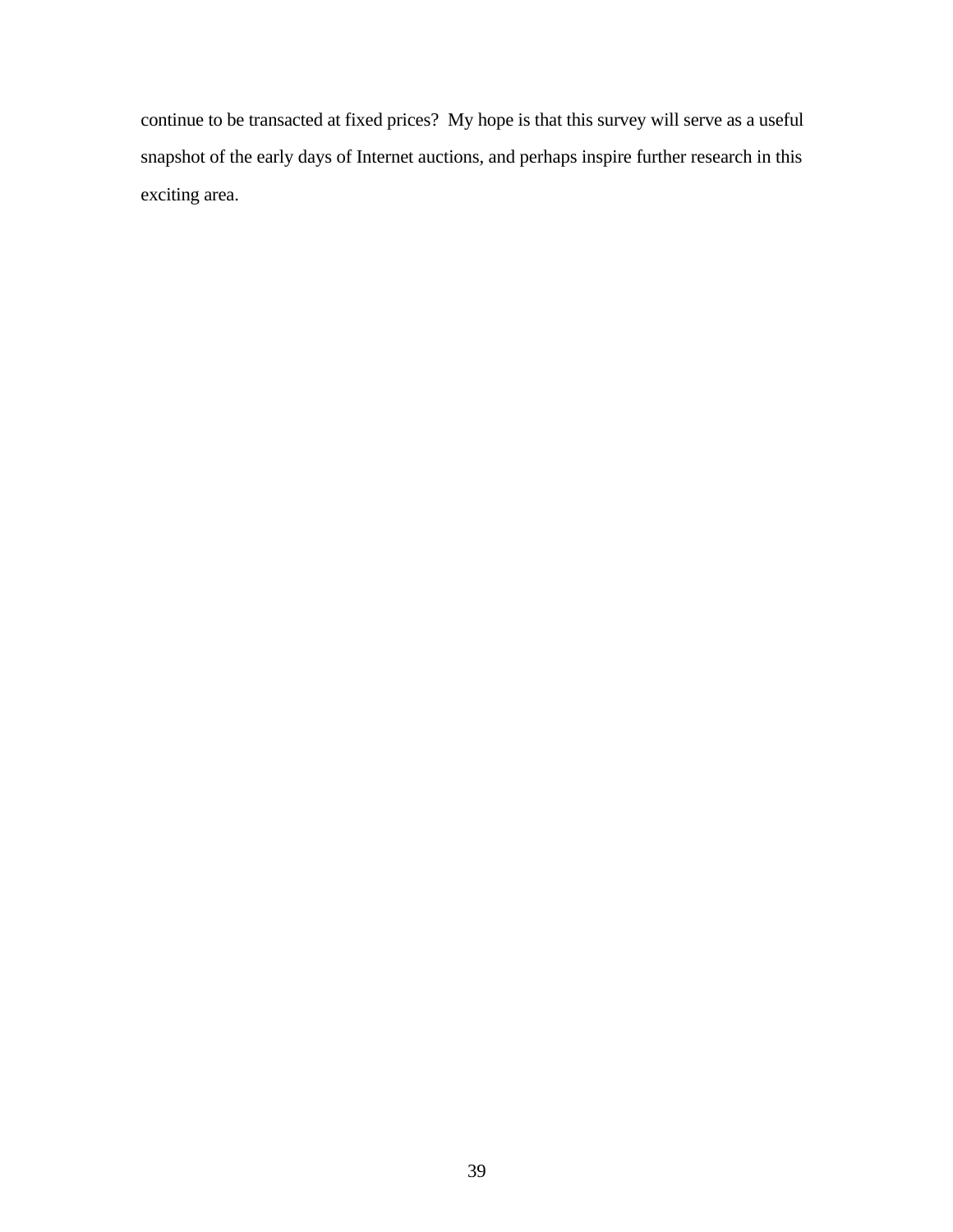# **References**

- Aeppel, Timothy, "Bidding for E-Nuts and E-Bolts on the Net." *Wall Street Journal*, March 12, 1999.
- AuctionWatch Web site, http://www.auctionwatch.com, 1999.
- Ausubel, Lawrence M., "An Efficient Ascending-Bid Auction for Multiple Objects." Working paper, University of Maryland, 1997.
- Ausubel, Lawrence M. and Peter C. Cramton, "Demand reduction and inefficiency in multi-unit auctions." Working paper, University of Maryland, 1996.
- Beam, Carrie, and Arie Segev, "Auctions on the Internet: A Field Study." Working paper, Haas School of Management, University of California - Berkeley, 1998.
- Easley, Robert F., and Rafael A. Tenorio, "Bidding Strategies in Internet Yankee Auctions." Working paper, University of Notre Dame, 1999.
- eBay, Inc., "eBay Proxy Bidding." http://pages.ebay.com/aw/proxy-bidding.html, 1998.
- Engelbrecht-Wiggans, Richard and Charles M. Kahn, "Multi-Unit Auctions with Uniform Prices." *Economic Theory*, vol. 12, no. 2, September 1998, pp. 227-258.
- "Entire ISP Management and Engineering Team," eBay auction #96369441, http://cgi.ebay.com/aw-cgi/eBayISAPI.dll?ViewItem&item=96369441, April 28, 1999.
- Forsythe, Robert, and R. Mark Isaac, "Demand-Revealing Mechanisms for Private Good Auctions." In *Research in experimental economics*, vol. 2, Vernon L. Smith, ed., Greenwich , CT: JAI Press, 1982.
- FreeMarkets OnLine, *Background Briefing*. Pittsburgh: FreeMarkets OnLine, 1999.
- Hof, Robert D., and Linda Himelstein, "eBay vs Amazon.com." *Business Week*, May 31, 1999.
- Internet Auction List Web site, http://www.internetauctionlist.com, 1998.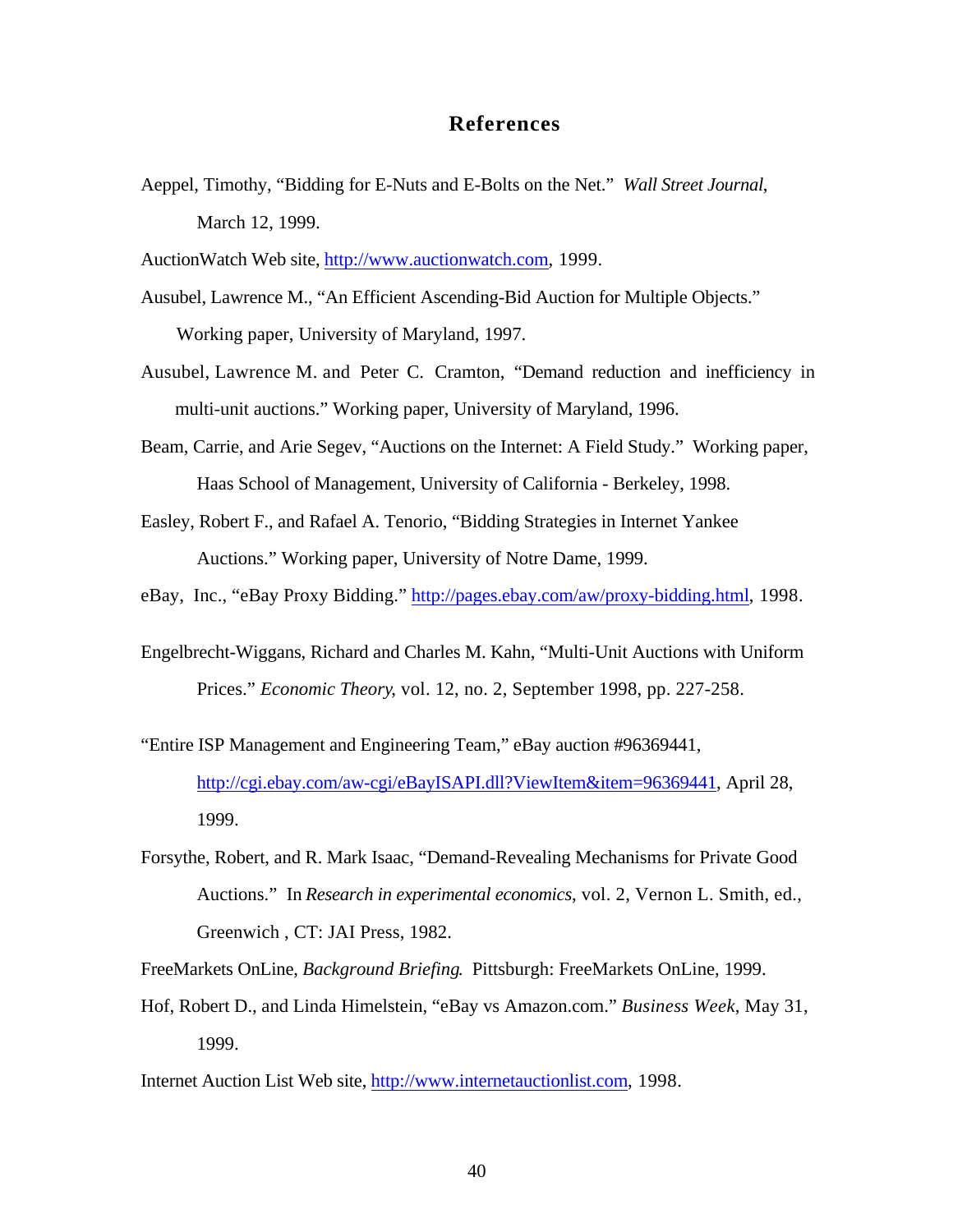- Junnarkar, Sandeep, "eBay buys Butterfield & Butterfield." CNET News.com, http://www.news.com/News/Item/0,4,35623,00.html, April 26, 1999.
- Junnarkar, Sandeep, "I-Escrow set to acquire rival Trade-Direct." CNET News.com, http://www.news.com/News/Item/0,4,35623,00.html, July 15, 1999.
- Kagel, John H., and Dan Levin, "Independent Private Value Multi-Unit Demand Auctions: An Experiment Comparing Uniform-Price and Dynamic Vickrey Auctions." Working paper, University of Pittsburgh, 1997.
- Katzman, Brett Eric, "Multi-unit auctions with incomplete information." Working paper, University of Miami, 1995.
- Lief, Varda, Blane Erwin, Mary Modahl, Michael Putnam, and Gordon Lanpher, "Internet Auctions." *Forrester Research Reports*, vol. 1, no. 9, March 1998.
- List, John A., and David Lucking-Reiley, "Demand Reduction in Multi-Unit Auctions: Evidence from a Sportscard Field Experiment." *American Economic Review*, forthcoming, 1999.
- Lu, Xiaohua, and R. Preston McAfee, "The Evolutionary Stability of Auctions over Bargaining." Games and Economic Behavior, vol. 15, no. 2, 1998, pp. 228-254.
- Lucking-Reiley, David, "Using Field Experiments to Test Equivalence Between Auction Formats: Magic on the Internet." *American Economic Review*, forthcoming, 1999a.
- Lucking-Reiley, David, "Vickrey Auctions Predate Vickrey." *Journal of Economic Perspectives*, forthcoming, 1999b.
- Milgrom, Paul R., and Robert J. Weber. "A Theory of Auctions and Competitive Bidding," *Econometrica*, vol. 50, no. 5, September 1982, pp. 1089-1122. Snap.com Web site directory, http://www.snap.com, 1998.
- Sullivan, Bob. "eBay sellers face 'bid shield' scam." MSNBC News, http://www.msnbc.com/news/293918.asp, July 26, 1999.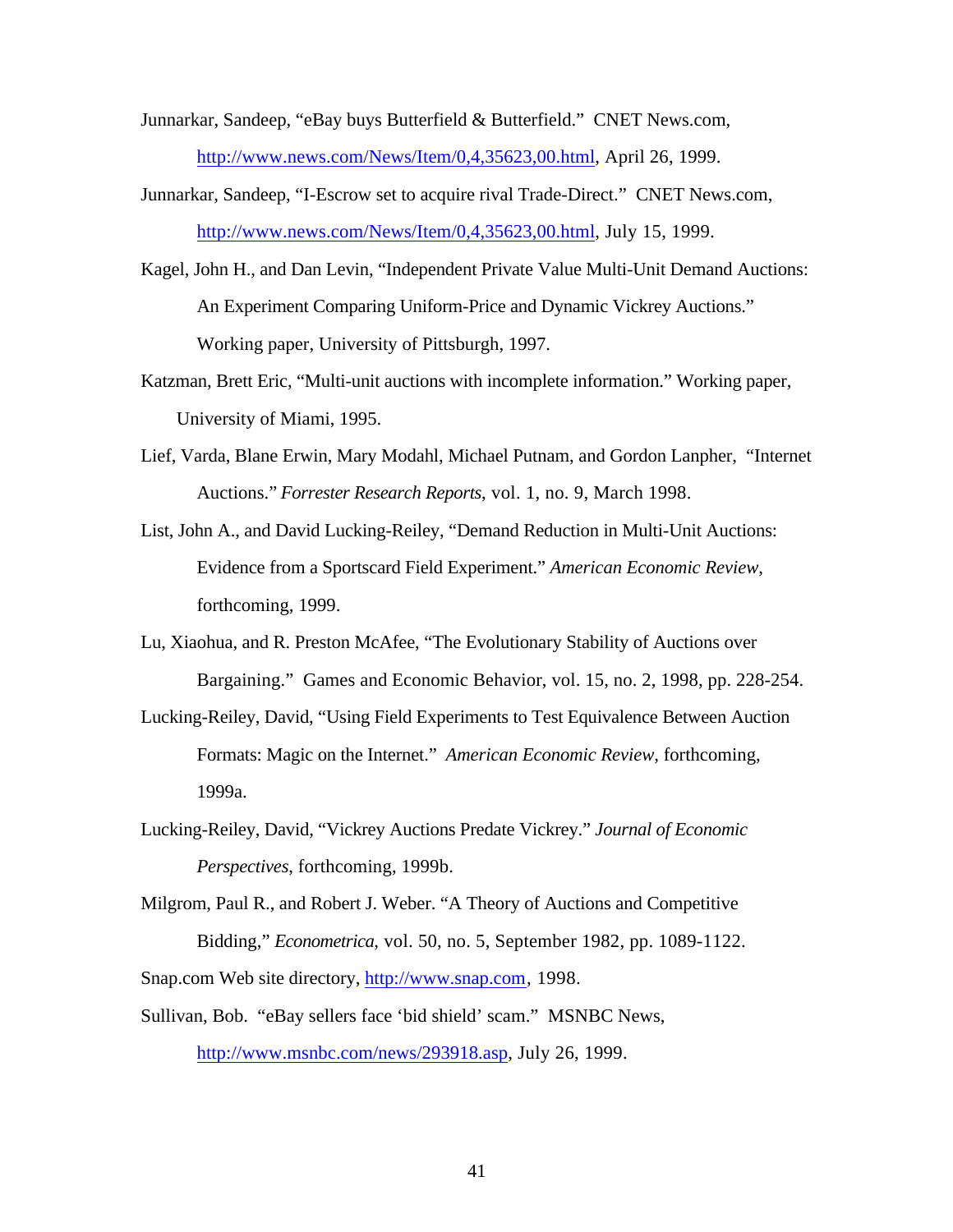- Vickrey, William, "Counterspeculation, Auctions, and Competitive Sealed Tenders." Journal of Finance,  $16(1)$ , 1961, pp. 8-37.
- Wang, Ruqu, "Auctions versus Posted-Price Selling." American Economic Review, vol. 83, no. 4, September 1993, pp. 838-51.

Yahoo Web site directory, http://www.yahoo.com, 1998.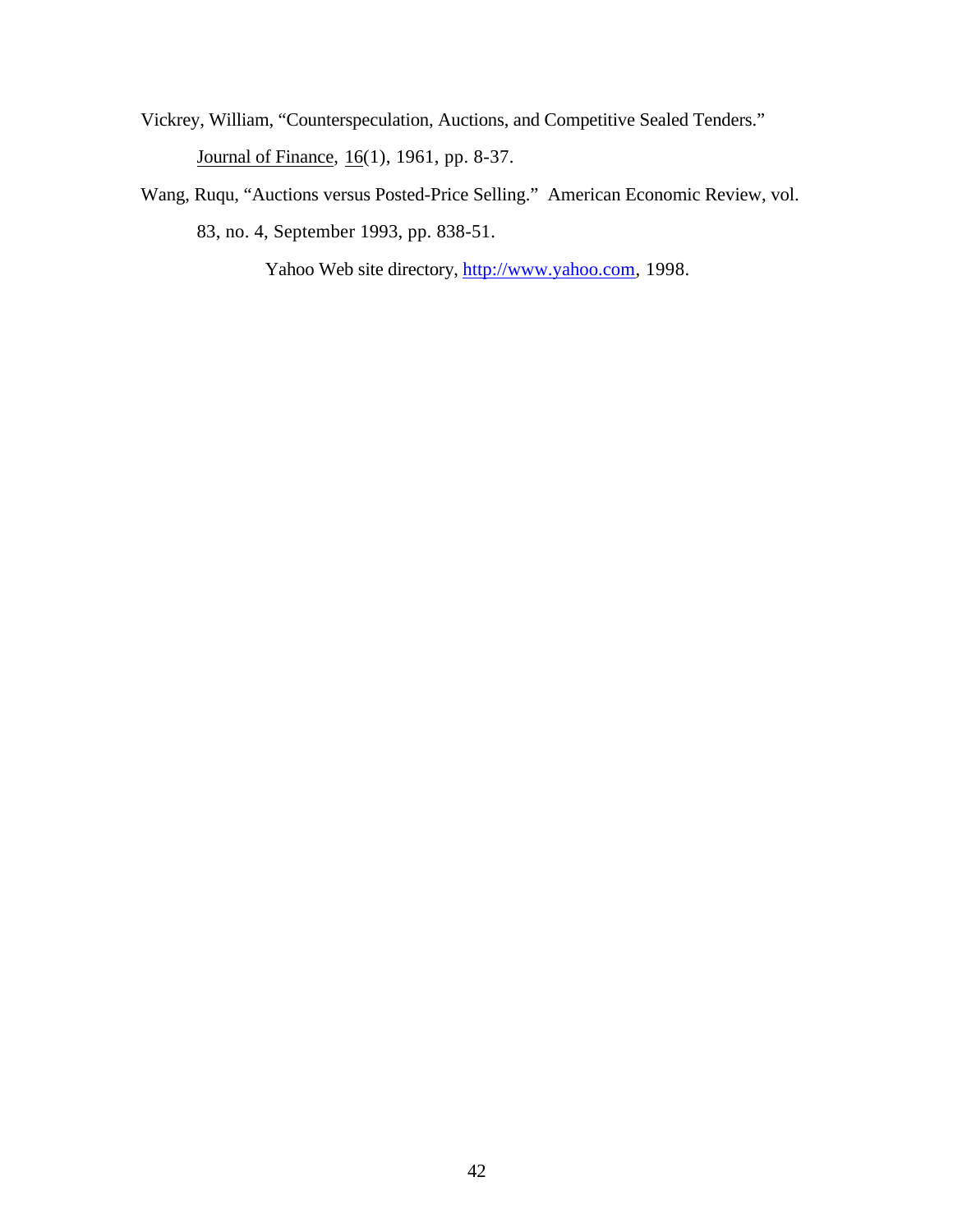# **Appendix 1: Data Collection**

The method of data collection was to locate as many auction sites as possible on the World Wide Web, and visit them to collect data of interest to economists, particularly auction theorists. My research assistants and I exhausted the list of auctions turned up by the search engines at http://www.yahoo.com and http://www.snap.com, as well as those at the Internet Auction List at http://www.internetauctionlist.com, and also added any additional auction sites we ran across in our travels across the World Wide Web. Perhaps not surprising to those who use the Internet regularly, we found many of the listed sites to be no longer operational by the time we visited (between September and November, 1998). Many of the listings turned up by search engines and catalogs under "auction" are, of course, not Web-based auctions per se, but rather Web pages that discuss more traditional auctions where bids are executed in person or via the postal service. For purposes of this study, I define an "Internet auction" as being an auction that accepts bids via the Internet (usually through a Web-based form, but occasionally via email). After excluding defunct sites $40$  and non-Internet auctions, we found a total of 142 Web-based auction sites for our survey. A complete list of these sites and their Internet URLs can be found in Appendix 4.

All of the data described herein come from the Web pages at the auction sites themselves. Most sites described their auction formats in detail in a "bidding rules" section; some failed to do this explicitly, so we attempted to infer the rules by watching auctions as they progressed and as they finished. For some sections of analysis, the number of auctions described is less than 142, because we were not able to find a satisfactory answer to certain questions on certain sites. In order to estimate the dollar volume of transactions per month at each site, we typically counted up the number of auctions currently taking place on the site (a task sometimes facilitated by automated descriptive statistics provided by the site). Next, we took a sample of auction listings (typically between 50 and 100)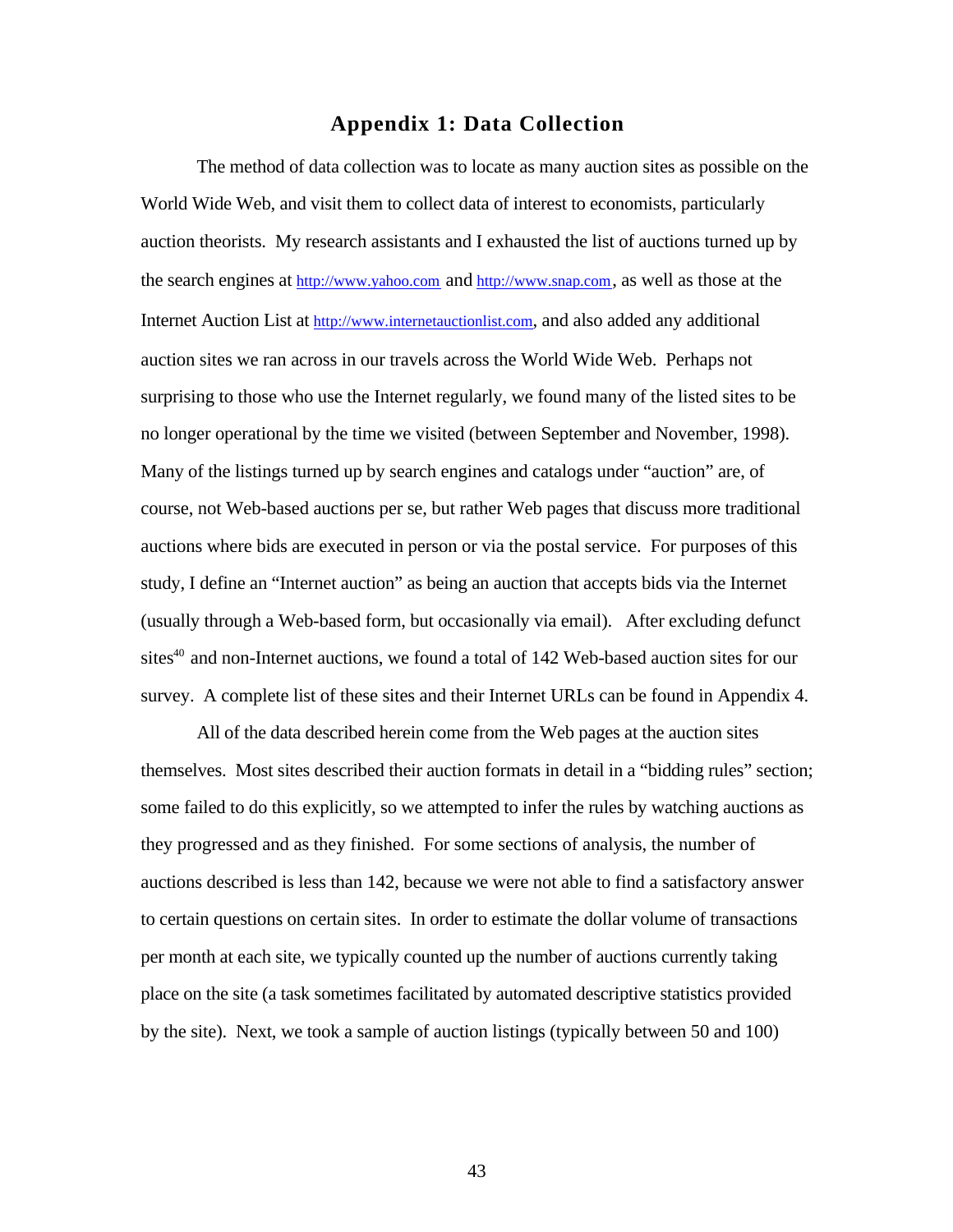which had already closed, $41$  and used this sample to estimate both the mean revenue per auction and the mean number of days per auction. From these figures, we could estimate the approximate transaction revenues per day and per month.

Some sites make it easier than others to estimate revenues. The eBay site is a particularly good source of data, making available the results of all completed auctions from the past month, including bid histories which indicate the prices at which each bidder dropped out. On eBay, we were able to take a sample of all closed auctions, use that sample to estimate the mean revenue per closed auction, and scale by the number of items closing per day (this figure being available on the site) in order to compute a monthly revenue estimate. On other sites, the task was not so simple: sometimes completed auctions were unavailable, so we had to estimate the results using the auctions which were about to close. Sometimes it was difficult even to estimate how many items were available on the site, because such summary statistics were unavailable. Sometimes it was difficult even to tell whether a particular auction had actually resulted in a sale or not (we tried not to include any item that never had a winning bidder) . Each site had its own format for presenting data, which made the process quite time-consuming. Some of our samples of prices or of quantities per month may have been unrepresentative, particularly at sites where the volume of transactions fluctuated significantly over time.<sup>42</sup> Because of the difficulty of the task and the potential vagaries of the data, our goal was modest: to provide estimates of revenues that would be accurate to within an factor of ten. Any estimated standard errors from our samples would likely be underestimates of the amount of

 $\overline{a}$ 

<sup>&</sup>lt;sup>40</sup> Quite a few Web sites appeared to be fully functional auctions, but had no items listed, and very little detail about the rules of bidding. These sites were excluded from our survey as well.

<sup>&</sup>lt;sup>41</sup> Sometimes the site did not allow viewing of closed auctions. In these cases, we sampled items which were within a few minutes of closing, and assumed that this would give us the approximate final price.  $42$  For ease of data collection we usually took our sample of prices from auctions closing at a given point in time (sometimes a period of time as short as ten minutes). If auction revenues fluctuate significantly over the course of a day, week, or month, then our estimates of mean revenues could be inaccurate. I choose, therefore, not to present standard errors for our estimates, believing it to be more honest to give the subjective but conservative order-of-magnitude estimates of error. (For example, on one week we estimated Patriot Auctions' revenues to be approximately \$9,650, while two weeks later the number of auctions (and revenues) were estimated to be nearly 10 times greater.)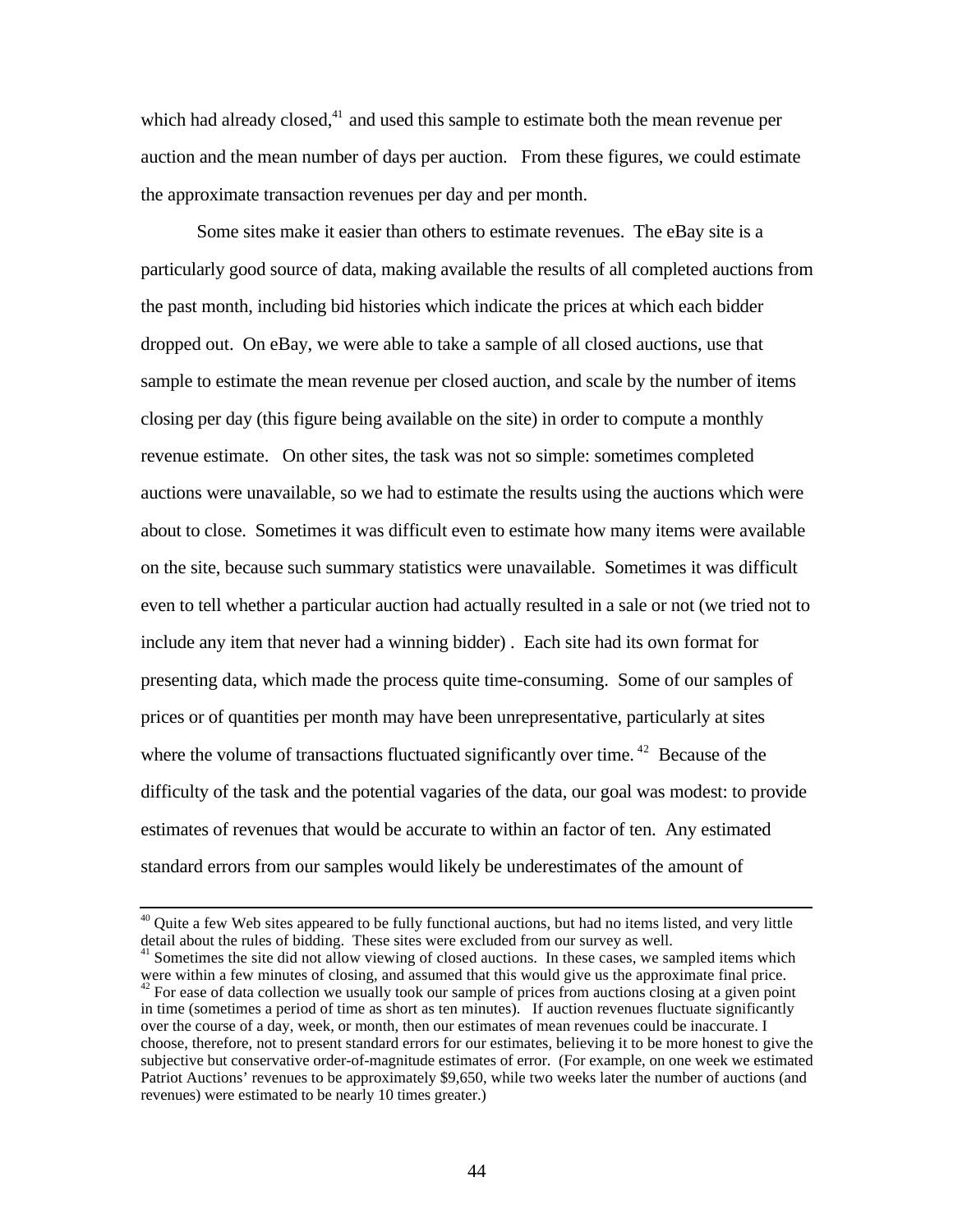uncertainty, so I prefer to state that the revenue estimates in this survey are accurate only to within an order of magnitude. For the top ten sites, we expended more effort, so those estimates are likely accurate to within ±50%. The goal was to give as complete a picture of the online auction market as possible within a relatively short time horizon.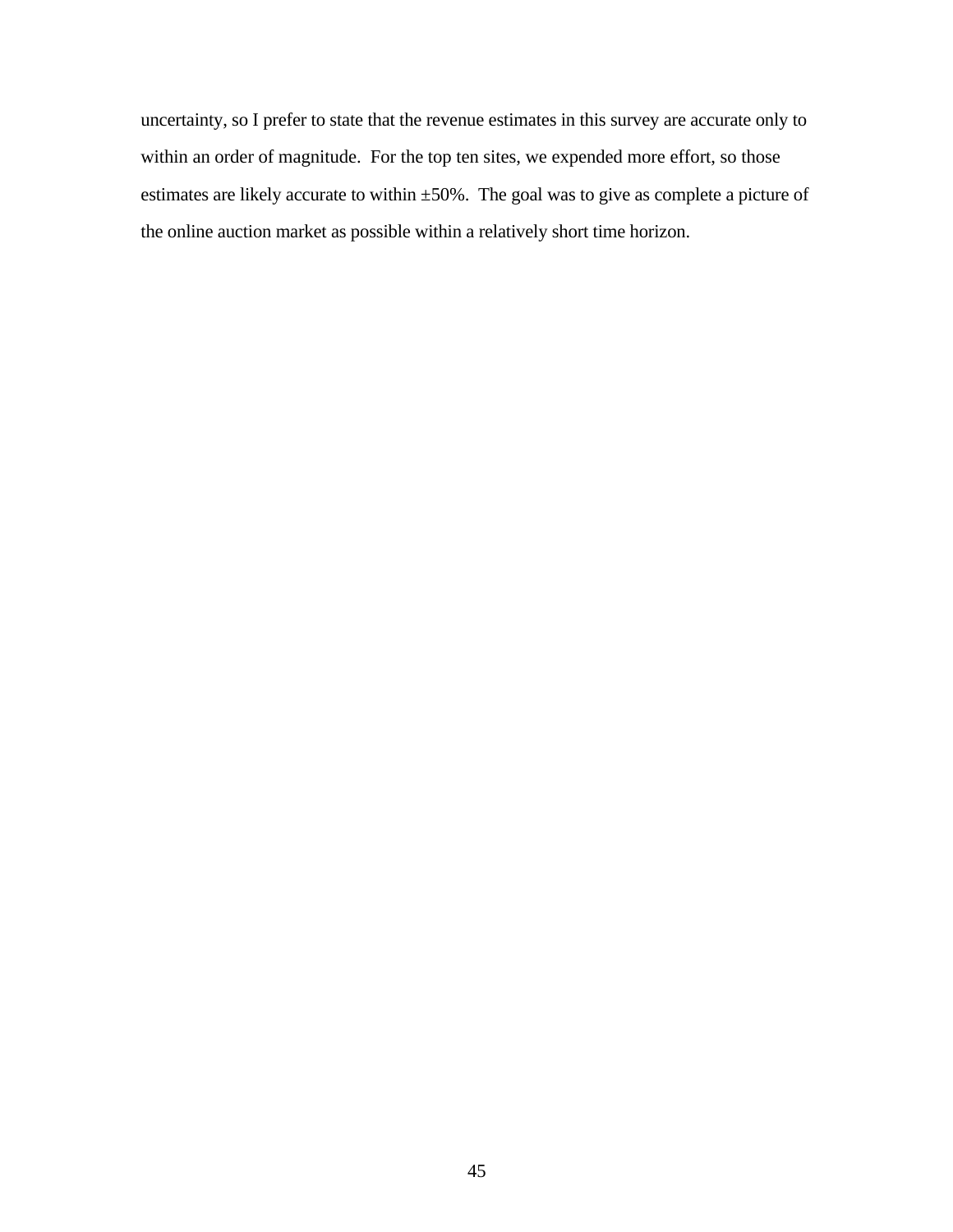#### **Appendix 2: The Market for Auction Software**

Although many auction sites on the Internet use their own proprietary software to run auctions, a number of more recent sites have enlisted the services of auction software providers. A surprising number of firms specialize in providing auction engines, including OpenSite, Fairmarket, Moai Technologies, Netmerchants, and Beyond Solutions. In addition, both Microsoft and IBM announced new auction tools in 1998 for their electronic commerce software products (Site Server Commerce Edition and Net.Commerce, respectively).

OpenSite sells three versions of its product OpenSite Auction, ranging in price from about \$5,000 to about \$100,000, providing bid-processing services and Web-page development tools for the would-be auctioneer. This software runs the auctions for several of the sites in our survey, including CyberHorse, Pacific Book Auction, Galaxy Gold (jewelry), and Winebid. OpenSite also offers Bidstream.com, a search engine that allows bidders to search the listings available on all auction sites powered by OpenSite, an attempt to allow OpenSite's customers to work together to overcome the economies of scale enjoyed by giants like eBay, with many buyers and many sellers.

Netmerchants' Auctioneer and Beyond Solutions' Visual Auction are relatively similar to OpenSite Auction, as is Moai's Live Exchange. Moai has differentiated itself by targeting customers interested in hosting business-to-business auctions, including AdAuction.com (media advertising) and PaperDeals.com (wholesale paper). Fairmarket AuctionPlace product differs from the others; it is a complete auction-hosting service rather than a piece of auction software. They run auctions on their own computers, but the auctions appear at the sites of their clients. Their clients currently include computer retailers CompUSA, Dell, and Outpost.com (none of which were included in the autumn 1998 survey).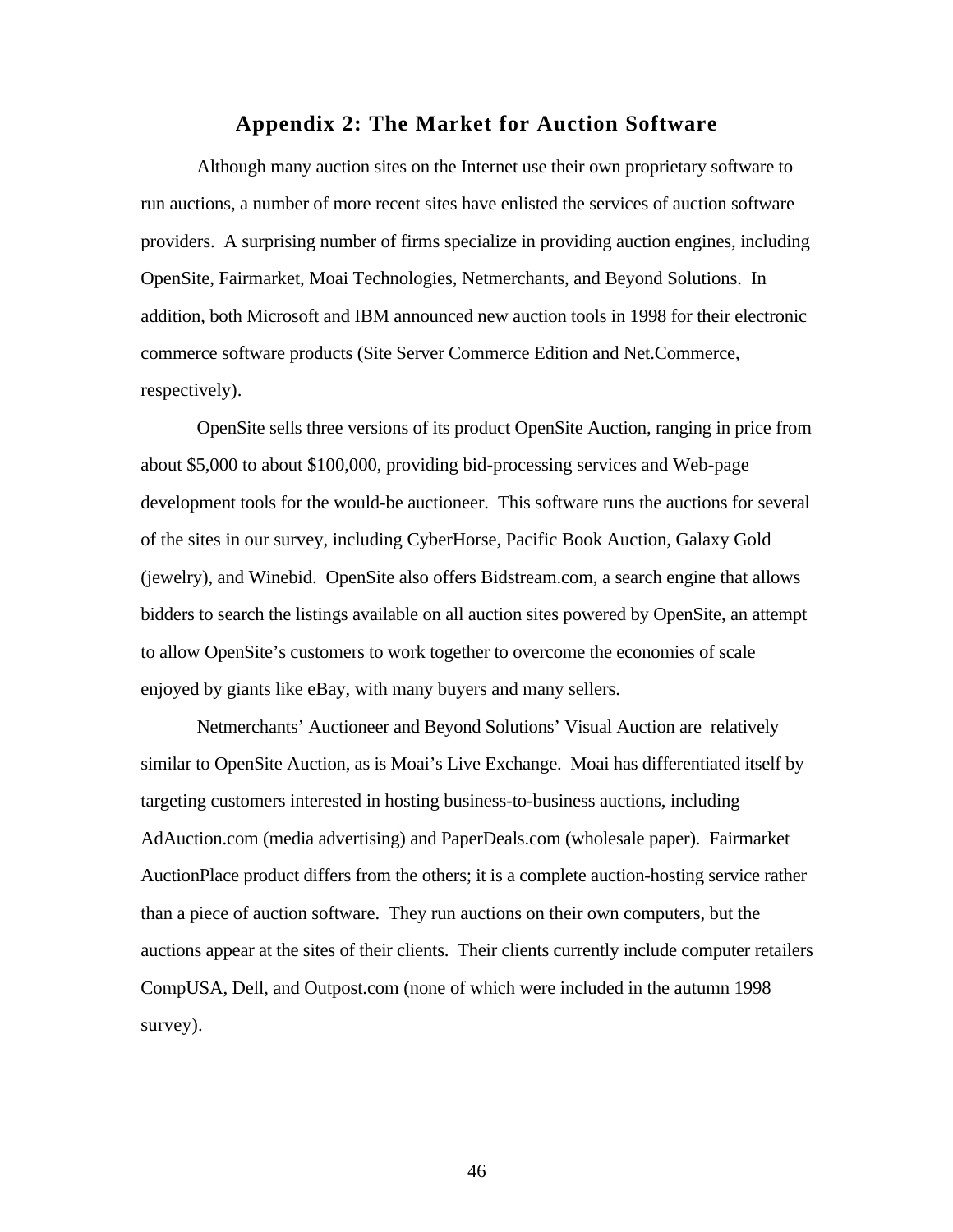# **Appendix 3: Applying the Ausubel Auction on the Internet**

How does the efficient Ausubel auction compare to the actual multi-unit ascendingbid auctions used on the Internet? Ausubel uses a "clock auction" similar to that introduced by Milgrom and Weber (1982), where a price clock suggests progressively higher prices to the bidders, and the bidders merely indicate whether they intend to stay in or drop out. Since real-world bidders may find a clock auction less familiar than the traditional bid-raise auction, I prefer to think about a bid-raise auction which is essentially equivalent to the Ausubel auction (in the same sense that the Milgrom-Weber clock auction is essentially equivalent to the traditional single-unit English auction). Such an auction might work by keeping track separately of each of the units on which a bidder is bidding. For example, suppose there are 4 units up for auction, and that there are four bidders: George (interested in purchasing up to 2 units), Helen (1 unit), Isabelle (1 unit), and Jack (3 units). Suppose that the auction has a minimum bid increment of \$1, and that the current high bids are as follows:

| George   | \$50 |
|----------|------|
| George   | \$50 |
| Helen    | \$50 |
| Isabelle | \$50 |

Now Jack, a fourth bidder, is willing to pay even more than \$50 each for three units, so he submits three bids of \$51, displacing Helen and Isabelle, as well as one of George's bids:

| Jack   | \$51 |
|--------|------|
| Jack   | \$51 |
| Jack   | \$51 |
| George | \$50 |

At this point, it turns out that Helen is not willing to bid above \$50, so she will not enter any further bids. Therefore, although nobody knows it yet, Jack has just clinched a unit (since there are 4 units available and his remaining rivals, George and Isabelle, only demand 3 units between them). That means Jack should only have to pay \$51 for one of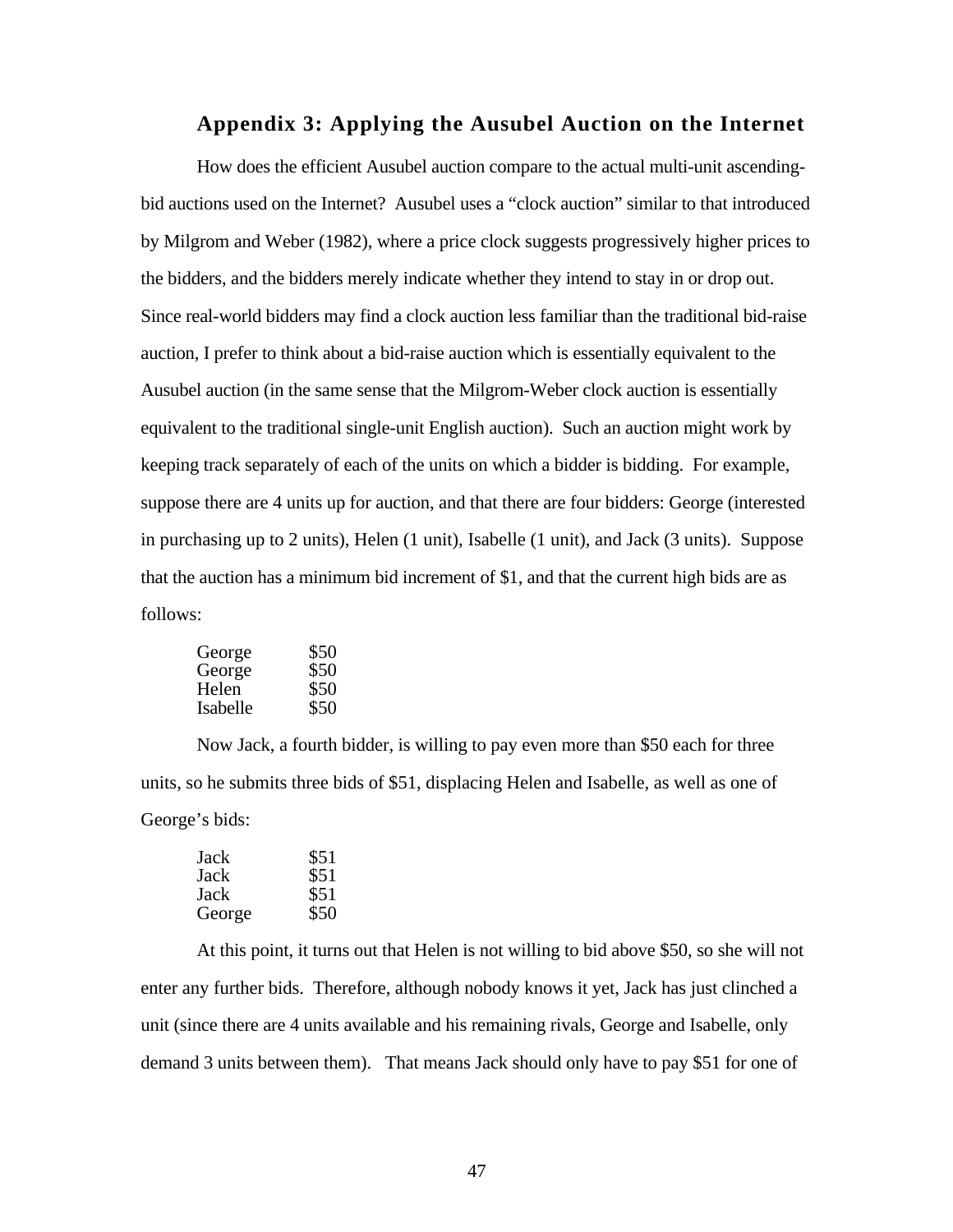his units. Let's see how this would work. It's now Isabelle's turn to bid, so she submits a bid of \$51 to get into the winner's category, displacing George:

| Jack     | \$51 |
|----------|------|
| Jack     | \$51 |
| Jack     | \$51 |
| Isabelle | \$51 |

On George's turn, he submits two bids of \$52:

| George | \$52 |
|--------|------|
| George | \$52 |
| Jack   | \$51 |
| Jack   | \$51 |
| Jack   | \$51 |

Isabelle responds with her own bid of \$52:

| \$52 |
|------|
| \$52 |
| \$52 |
| \$51 |
|      |

Now it's Jack's turn. He is willing to purchase three units at a higher price, but he need not displace his own (currently lowest) bid. So he places two new bids of \$53. The tricky part is that the computer auctioneer not only keeps Jack's \$51 bid for him, it "staples" Jack's lower, earlier bid to his new, higher ones, and actually gives it a higher priority than the later bids. This gives Jack the "clinching" advantage he deserves as the highest-quantity bidder:

| Jack   | \$51 |
|--------|------|
| Jack   | \$53 |
| Jack   | \$53 |
| George | \$52 |

Next Isabelle submits a bid of \$53 to get back into the action. Note that Jack's bids are still at the top, since he was the first to submit a \$53 bid:

| Jack     | \$51 |
|----------|------|
| Jack     | \$53 |
| Jack     | \$53 |
| Isabelle | \$53 |

George responds with two \$54 bids:

| George | \$54 |
|--------|------|
| George | \$54 |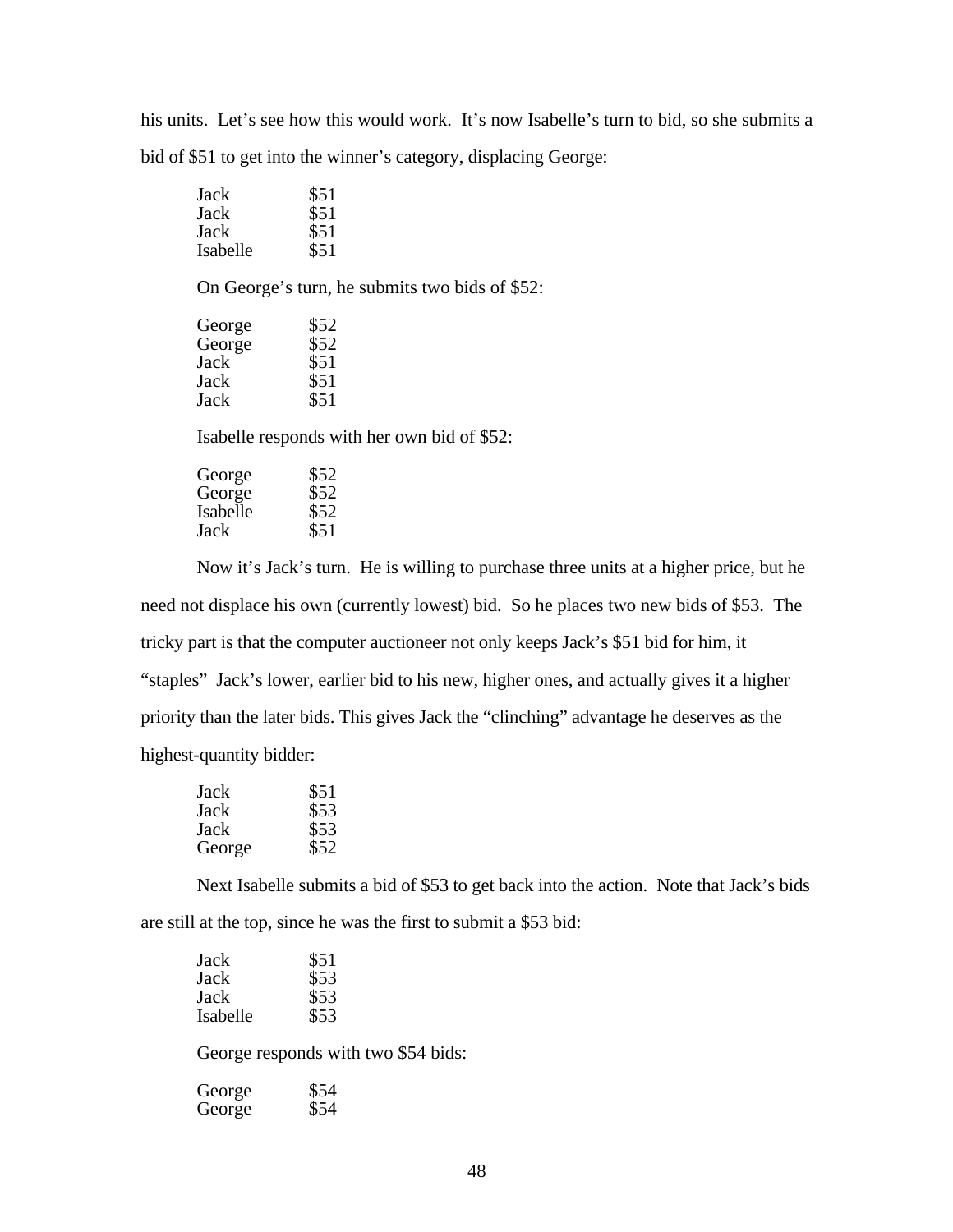| Jack                   | \$51 |
|------------------------|------|
| Jack                   | \$53 |
| Isabelle reciprocates: |      |
| George                 | \$54 |
| George                 | \$54 |
| Isabelle               | \$54 |
| Jack                   | \$51 |

In order to retain his advantage, Jack must stay in the bidding, $43$  adding two more \$55 bids to go with his \$51 bid:

| Jack   | \$51 |
|--------|------|
| Jack   | \$55 |
| Jack   | \$55 |
| George | \$54 |

Isabelle adds a bids of \$55:

| Jack     | \$51 |
|----------|------|
| Jack     | \$55 |
| Jack     | \$55 |
| Isabelle | \$55 |

ı

At this point, George drops out, so there are no more bid raises, and the auction ends. Note that this gives the same results as the Ausubel clock auction: Jack wins one unit at his clinch price of \$51 (when Helen dropped out), plus two more units at \$55 each (clinched when George dropped out). Similarly, Isabelle wins a unit for \$55 (clinched when George dropped out).

In practice, the mechanisms used by Internet auctioneers do not give high-quantity bidders this sort of advantage, allowing them to "clinch" lower prices on some of their units. No Internet auction of which I am aware gives a single bidder the opportunity to submit different bids (or pay different prices) on different units of the same good.<sup>44</sup> In particular, in a pay-your-bid auction at Onsale, Jack in our example above would have been forced to displace his own \$51 bid in order to place additional higher bids.

 $43$  It might seem onerous for Jack to have to monitor the auction closely enough to avoid missing his turn and losing his "clinching" advantage. However, this problem could easily be avoided if the auction site were to implement a proxy bidding feature to bid on his behalf up to his maximum bid amount.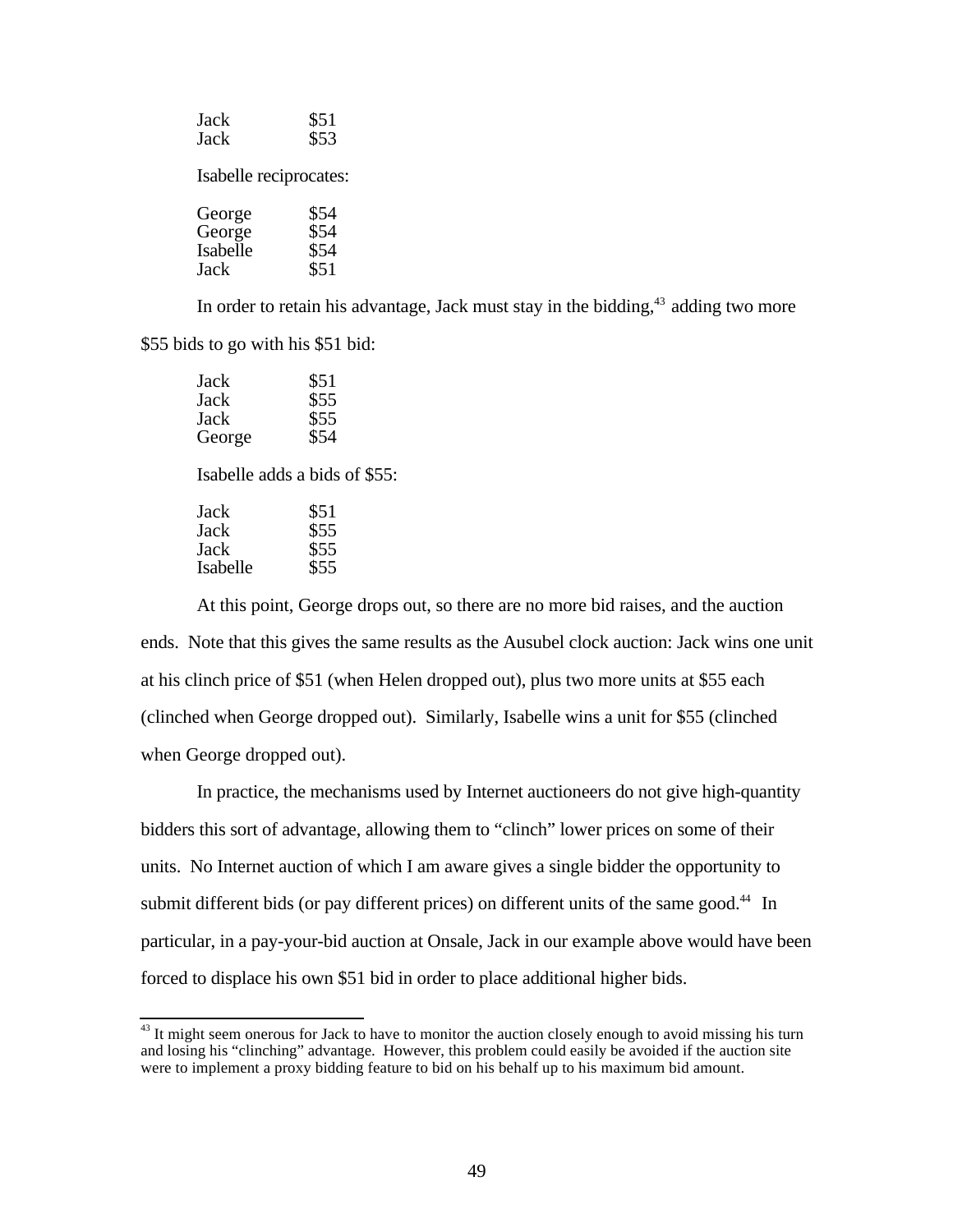Faced with standard Internet-auction multi-unit rules, bidders may have an incentive for strategic demand reduction. To see this possibility, suppose that Jack's reservation price was \$58 for each of three units<sup>45</sup>, Isabelle's \$56 for one unit, George's \$55 for each of two units, and Helen's \$50 for one unit. If everyone were to have bid up to his or her full demand under standard Internet auction rules, it would have resulted in an auction price of \$55 for all three of Jack's units and both of Isabelle's units. The surplus earned by each bidder would have been \$9 for Jack, \$1 for Isabelle, and \$0 for George and Helen.

As an alternative strategy, each of the multi-demand bidders (George, Isabelle, Jack) could have pretended to want only a single unit. Then George would have bid on one unit, Helen one, Isabelle one, and Jack one, for a total of five units, and no one would have raised the price above the starting price of \$50. This would have given a surplus of \$5 to George, \$0 to Helen, \$3 to Isabelle, and \$16 to Jack, so everyone would be better off under this strategy of demand reduction than under a strategy of full demand revelation. Furthermore, this demand reduction strategy is a Nash equilibrium, and can be supported as a subgame-perfect equilibrium with trigger strategies that have everyone revert to fulldemand-revelation in case anyone deviates and submits a bid for two units. Note that the demand-reduction equilibrium is inefficient, and also results in lower revenues for the auctioneer than would be obtained in the "clinching" auction. Furthermore, such an equilibrium could feasibly be supported in practice, even if bidders did not know each others' reservation values.<sup>46</sup> Bidders could begin the auction by bidding on only one unit each, in hopes of arriving at a low-revenue demand-reduction equilibrium, and switch to multi-unit bidding only if they observe other bidders bidding on multiple units.

 $\overline{a}$ 

 $44$  Tenorio (1997) models the incentives for demand reduction in an environment where bidders are constrained in this way, having to bid identical price amounts for each unit of the good.

<sup>&</sup>lt;sup>45</sup> This assumes that Jack (and the other bidders) has constant marginal valuations (flat demand) for the three units. This is not required; the analysis would also hold if multi-demand bidders had decreasing marginal valuations (downward-sloping demand).

 $46$  The assumption of only 4 bidders competing for 4 units in the example may seem like an unusually thin market, but I have actually seen quite a few multi-unit Internet auctions with approximately as many bidders as units available.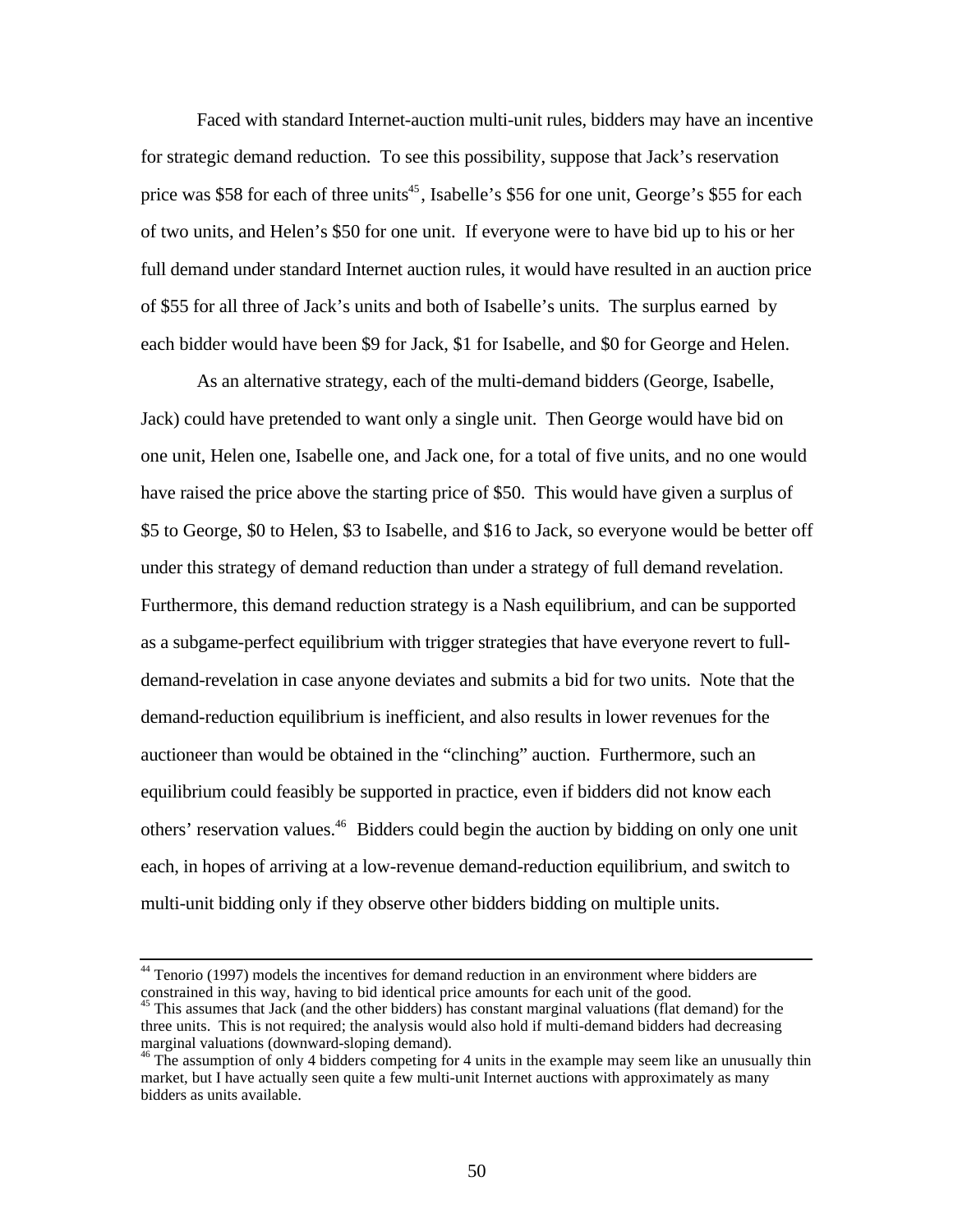Since the ascending-bid multi-unit auctions found on the Internet result in a winning bidder paying identical amounts for all units she wins, we might argue equivalence of these auctions to the uniform-price sealed-bid auction studied in the literature.<sup>47</sup> This allows us to invoke the Inefficiency Theorem of Ausubel and Cramton (1997), which guarantees demand reduction and inefficiency in any Nash equilibrium (assuming certain technical conditions are met). This analysis indicates that Internet auctioneers could improve their auctions, and likely increase their revenues, by using results from auction theory to make small changes to their auction design.

ı

 $47$  Ausubel and Cramton (1997) make a similar argument concerning the FCC spectrum auctions.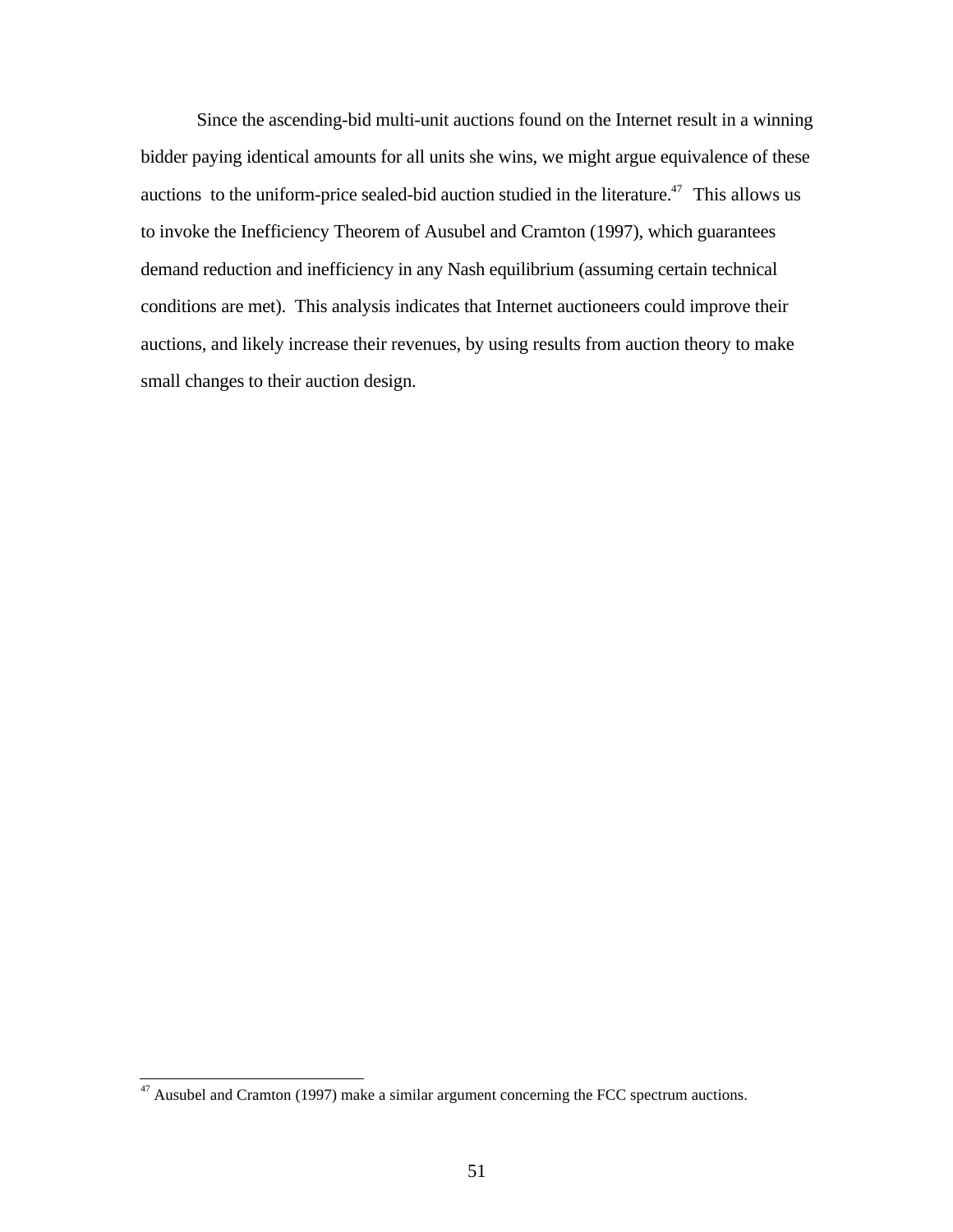# **Appendix 4: List of Surveyed Auction Sites**

| <b>Auction Site</b>                             | <b>URL</b>                                         |
|-------------------------------------------------|----------------------------------------------------|
| 4a Travel                                       | http://www.4a.com/auction                          |
| <b>AB!C Absentee Auctions</b>                   | http://nas.net/~draaks/anindex.html                |
| <b>ABC Live Auction</b>                         | http://www.abcliveauction.com                      |
| ABQ                                             | http://www.abq.com                                 |
| <b>Advantage Auction</b>                        | http://advantageauction.com                        |
| <b>Affiliated Computer Auction</b>              | http://remarketing.com/auction/index.html          |
| American Fine Arts On-Line                      | http://www.afaol.com                               |
| American Image gallery                          | http://www.diamondlightphotos.com                  |
| <b>Antebellum Covers</b>                        | http://www.antebellumcovers.com                    |
| Antique Canada                                  | http://www.antiquecanada.com                       |
| <b>Antique Country</b>                          | http://www.antiquecountry.com                      |
| Antique Photo.Com                               | http://antiquephoto.com                            |
| <b>Art Auction</b>                              | http://www.artauction1.com                         |
| Arte Ptrimivito                                 | http://www.arteprimitivo.com                       |
| AucitonX                                        | http://www.auctionx.com                            |
| Auction 2000                                    | http://www.auction2000.net                         |
| <b>Auction Bidding</b>                          | http://auction-bidding.com/main.cfm                |
| <b>Auction Hoss Town</b>                        | http://www.auctionhosstown.com                     |
| Auction Inc.                                    | http://wwcd.com                                    |
| Auction InfoCom                                 | http://auction.infocom.net                         |
| <b>Auction MCW</b>                              | http://www.auctionmcw.com                          |
| <b>Auction Nation</b>                           | http://www.auctionnation.com                       |
| <b>Auction Network</b>                          | http://auction-network.com                         |
| <b>Auction Port</b>                             | http://auctionport.com                             |
| <b>Auction Sales</b>                            | http://ai.wwcd.com/auction/wof/index-wwcd.html     |
| <b>Auction Texas</b>                            | http://auctiontexas.com                            |
| Auction Universe Inc.                           | http://auctionuniverse.com                         |
| <b>Auction Ware</b>                             | http://auctionware.com                             |
| <b>Auction Works</b>                            | http://auctionworks.com                            |
| Auction-123                                     | http://auction-123.com                             |
| AuctionAddict.com                               | http://auctionaddict.com                           |
| <b>AuctionNet</b>                               | http://auction.net/electronic                      |
| <b>Auctions U-Auction-It</b>                    | http://uauction.com                                |
| AuctionVine                                     | http://Auctionvine.com                             |
| AutographAuction                                | http://autographauction.com                        |
| Autographs & More                               | http://autografs.com                               |
| Awardmasters                                    | http://www.awardmasters.com                        |
| <b>B2B</b> Auction<br><b>Basketball Bonanza</b> | http://b2b-auction.com                             |
| bid n ask                                       | http://basketballbonanza.com<br>http://bidnask.com |
|                                                 |                                                    |
| Bid.com                                         | http://www.bid.com                                 |
| BidAway<br>Biddernet.com                        | http://bidaway.com<br>http://biddernet.com         |
| Biddington's                                    | http://biddingtons.com                             |
| BidnBuy                                         | http://www.bidnbuy.com                             |
| <b>Boxlot Online Auction</b>                    |                                                    |
|                                                 | http://boxlot.com/index.html                       |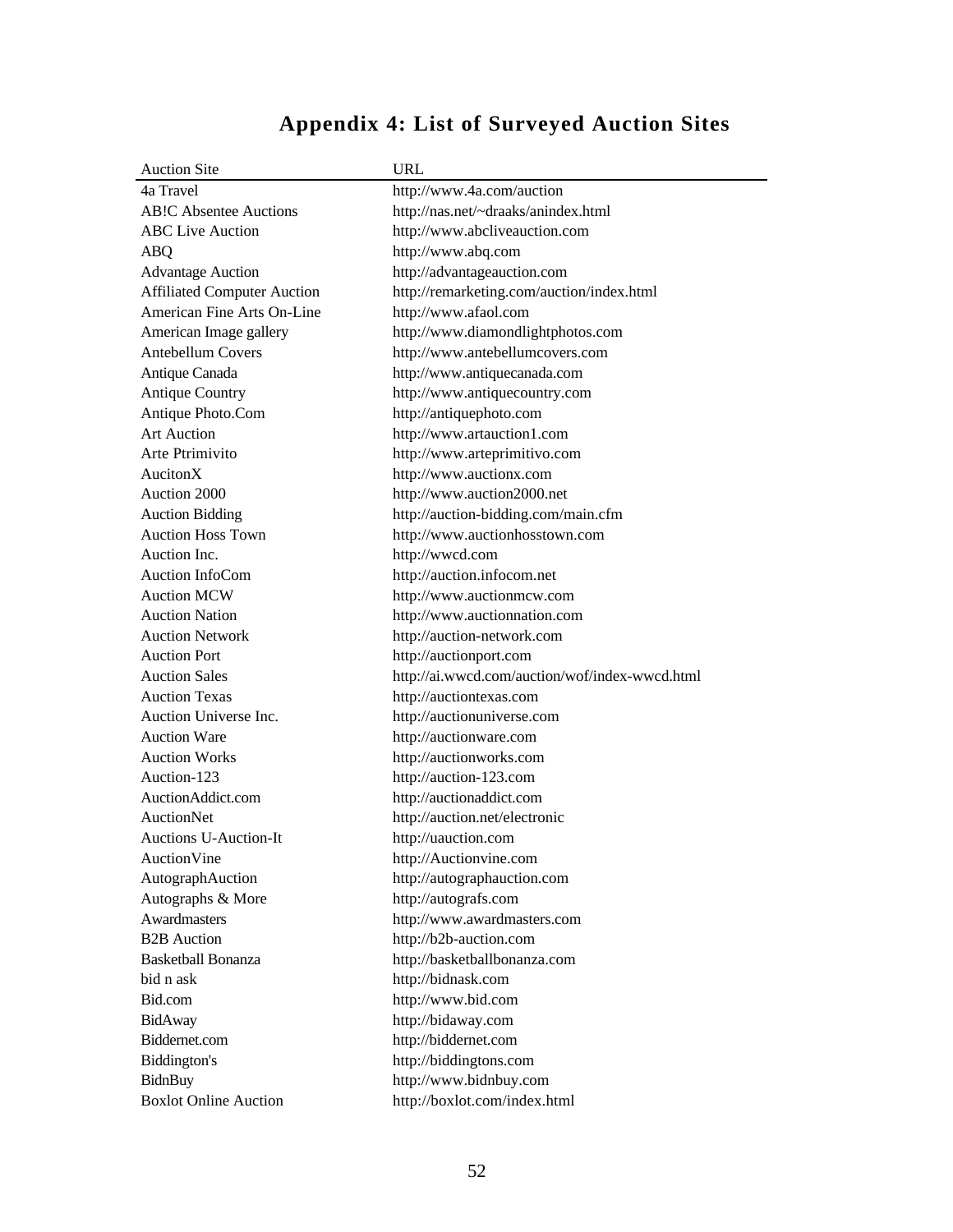Carousel Auction http://carousels.com CityAuction http://cityauction.com Coin Universe http://auction.coin-universe.com Collectors Auction http://www.collectorsauction.com Cool Auctions http://www.coolauctions.com Cyber Auctions http://www.cyber-auctions.com Cyberhorse http://www.cyberhorse.com Cyberswap Auction House http://www.cyberswap.com/7z7i2aNd Dallas Gold & Silver Exchange http://www.dgse.com Dan's Online Auction http://abg.com/antiques/index.html Dargate http://www.dargate.com Dealerauction http://www.dealerauction.com Dealsdeals http://www.dealsdeals.com Double J Sports & Auctions http://doublejsports.com Down-Jersey http://www.down-jersey.com drblank Engineering Textbook Auction http://www.drblank.com/coeta.htm eBay http://www.ebay.com Egallery http://www.egallery.com Encore E-Z Auction http://www.encoreauction.com Fair Auction http://www.fairauction.com Fair Market http://www.fairmarket.com Fast Parts http://www.fastparts.com Fidelity Pacific http://www.fidpac.com First Auction http://www.firstauction.com Galaxy Gold http://galaxygold.com Global Auction Online http://global-auction.com/index.htm Going, Going Sold http://www.going-going-sold.com GoingGoingGone http://www.goinggoinggone.com Golden Age http://www.goldnage.com Golfbids http://www.golfbids.com Golfclub Exchange http://www.golfclubexchange.com Golfweb Auction http://www.golfweb.golfaction.com Haggle http://www.haggle.com Hollywood Auction http://travel.to/hollywood Interactive Auction Online http://www.iaoauction.com Intermodal Exchange http://www.intermodalex.com John Morelli Auctioneers http://abcauction.com Just Glass http://www.justglass.com Keybuy http://www.keybuy.com Klik-Klok http://www.klik-klok.com LabX http://www.labx.com LightningAuction http://www.lightningauction.com Live Auction http://www.liveauctiononline.com Live to Play http://www.livetoplay.com Livebid http://www.livebid.com Mackley & Company http://mackley.com Manion's Auction http://www.manions.com

Buffalo Bid http://www.buffalobid.com Mile High Comics http://www.milehighcomics.com